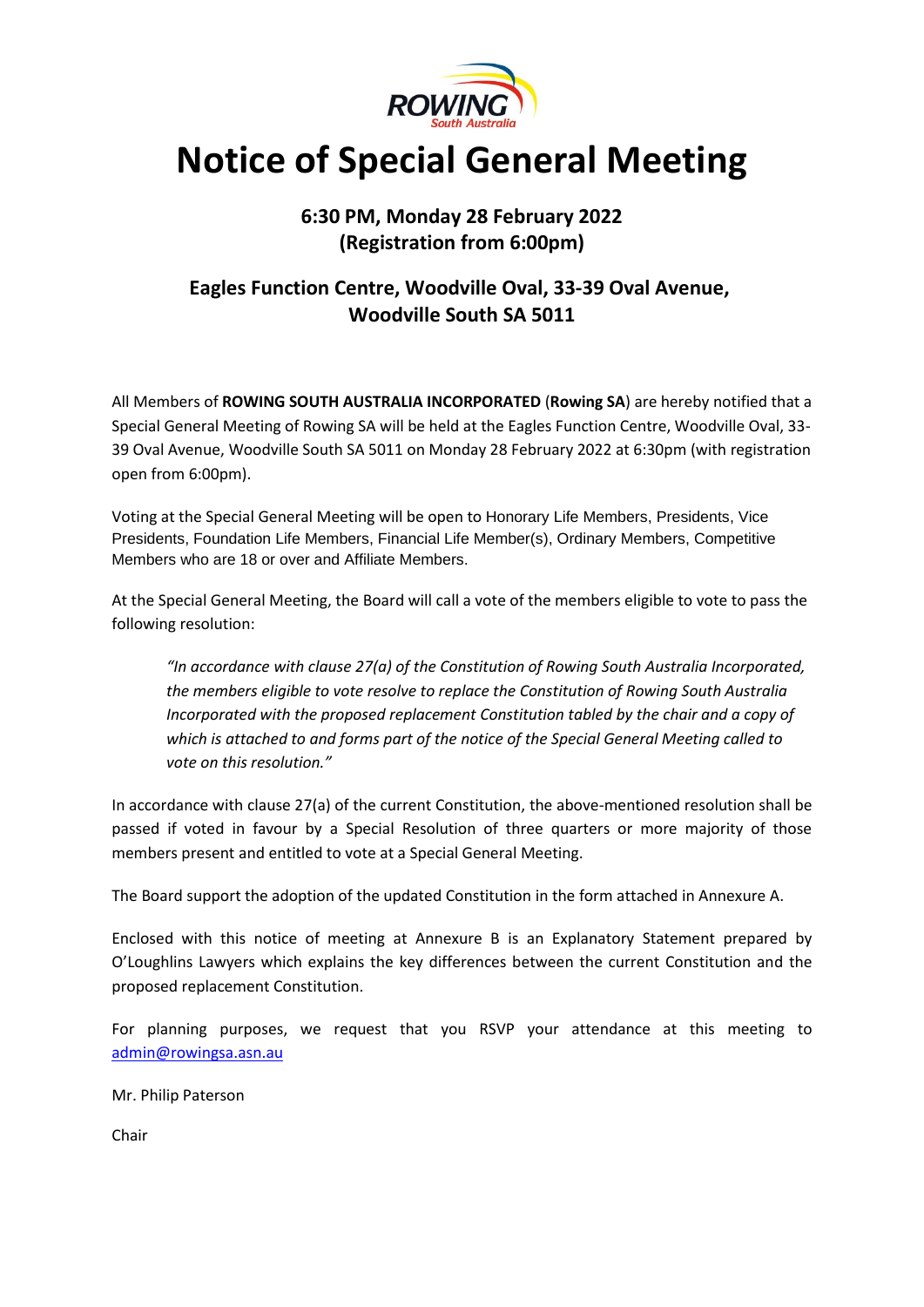

# **Agenda for Special General Meeting**

# **6:30 PM, Monday 28 February 2022 (Registration from 6:00pm)**

# **Eagles Function Centre, Woodville Oval, 33-39 Oval Avenue, Woodville South SA 5011**

# 1. **Meeting Open – Chair**

- 1.1 Apologies
- 1.2 Declaration of conflicts of interest

# 2. **Special Resolution**

- 2.1 Introduction of Special Resolution and discussion of development of proposed replacement constitution - Chair
- 2.2 Members' opportunity to speak for or against the Special Resolution Members (under the direction of the Chair)
- 2.3 Voting on Special Resolution
- 3. **Any other business (at the discretion of the Chair)**
- 4. **Meeting Close - Chair**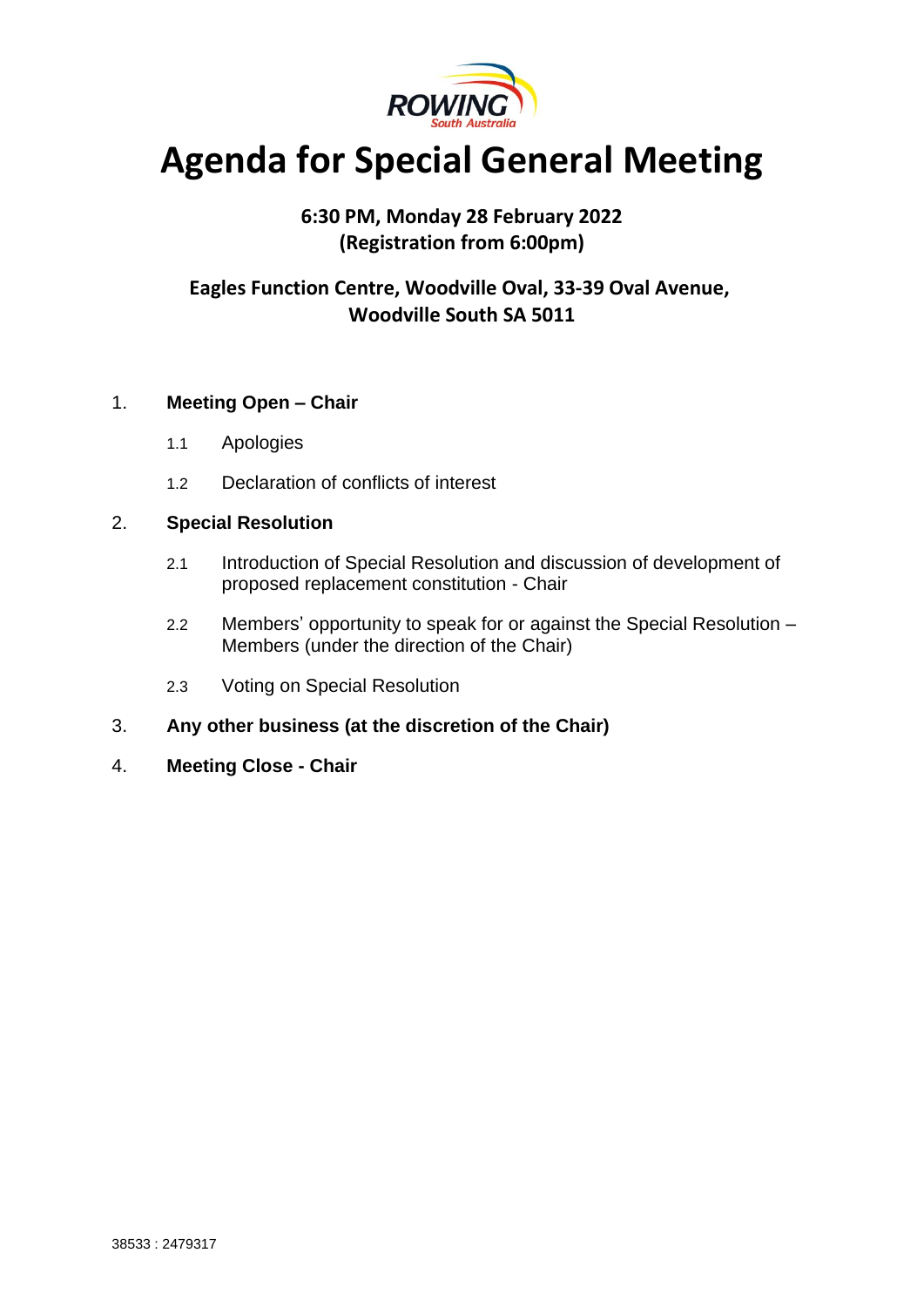

**Annexure A - Proposed New Constitution**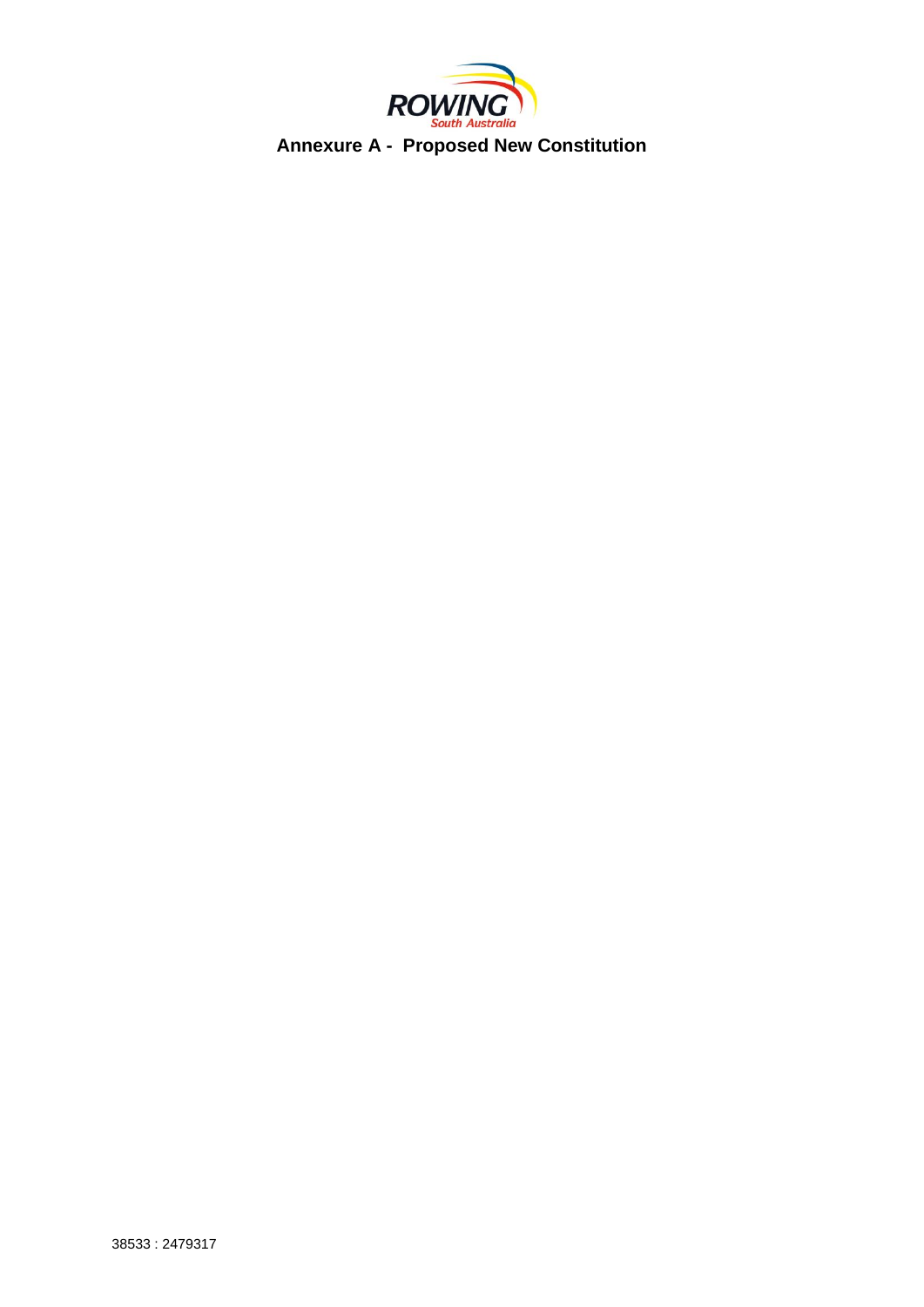

# **Constitution**

Rowing South Australia Incorporated

[For approval at Special General Meeting 28 February 2022]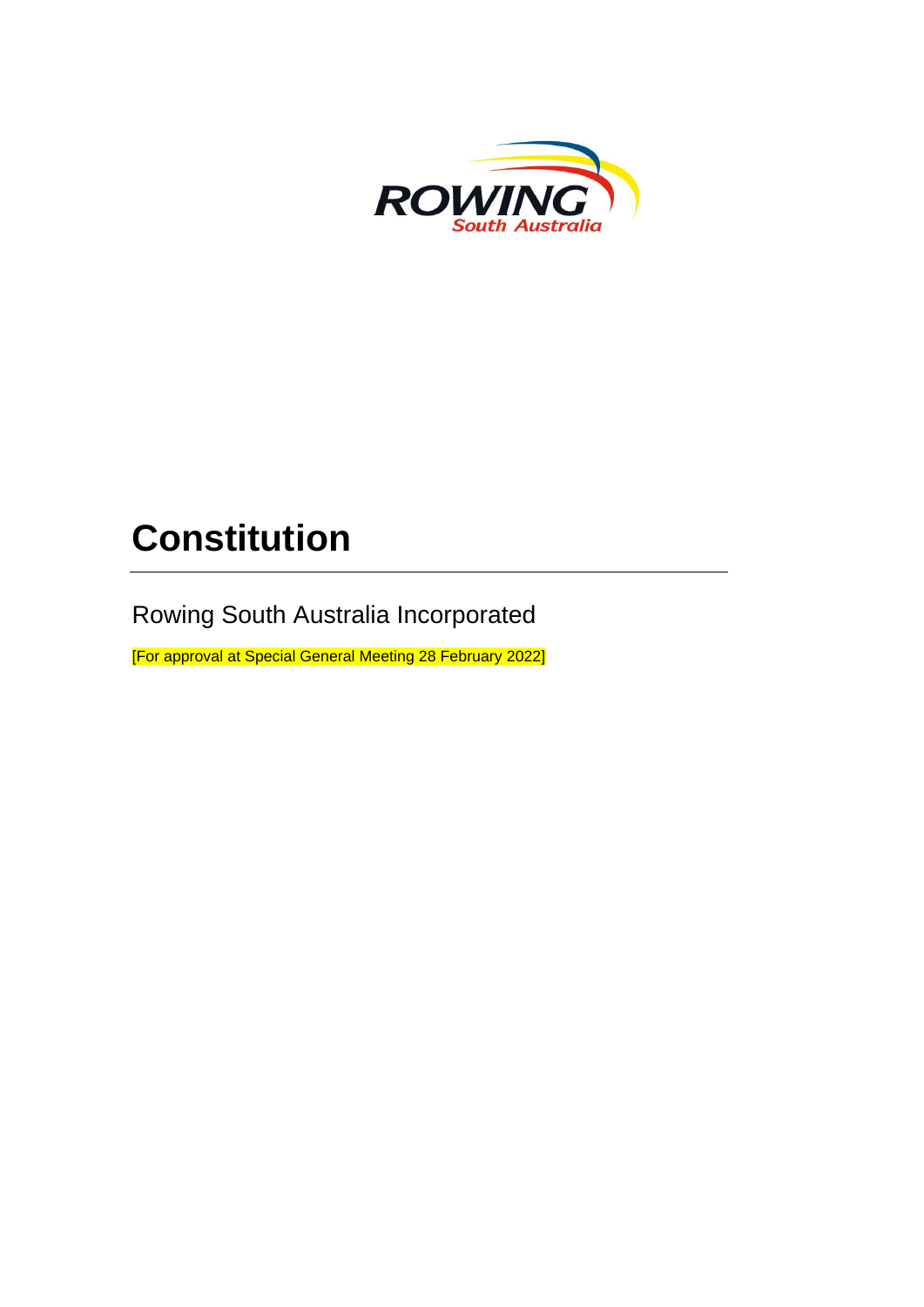# **Contents**

| 1.  | Name of Association                    | 3              |
|-----|----------------------------------------|----------------|
| 2.  | Definitions and interpretation         | 3              |
| 3.  | Objects of the Association             | 6              |
| 4.  | Powers of the Association              | 7              |
| 5.  | Members and registration               | $\overline{7}$ |
| 6.  | Patrons                                | 11             |
| 7.  | <b>Presidents and Vice Presidents</b>  | 11             |
| 8.  | Cessation of membership                | 12             |
| 9.  | Discipline                             | 13             |
| 10. | Subscriptions and fees                 | 14             |
| 11. | Powers of the Board                    | 14             |
| 12. | Composition of the Board               | 15             |
| 13. | <b>Election of Officers</b>            | 15             |
| 14. | <b>Appointed Directors</b>             | 17             |
| 15. | Vacancies on the Board and Termination | 18             |
| 16. | Meetings of the Board                  | 18             |
| 17. | <b>Chief Executive Officer</b>         | 21             |
| 18. | Delegations                            | 21             |
| 19. | Seal                                   | 21             |
| 20. | <b>Annual General Meeting</b>          | 21             |
| 21. | <b>Special General Meetings</b>        | 22             |
| 22. | Proceedings at General Meetings        | 23             |
| 23. | Voting at General Meetings             | 24             |
| 24. | Records and accounts                   | 25             |
| 25. | Auditor                                | 25             |
| 26. | Application of income                  | 25             |
| 27. | Winding up                             | 26             |
| 28. | Distribution of assets on winding up   | 26             |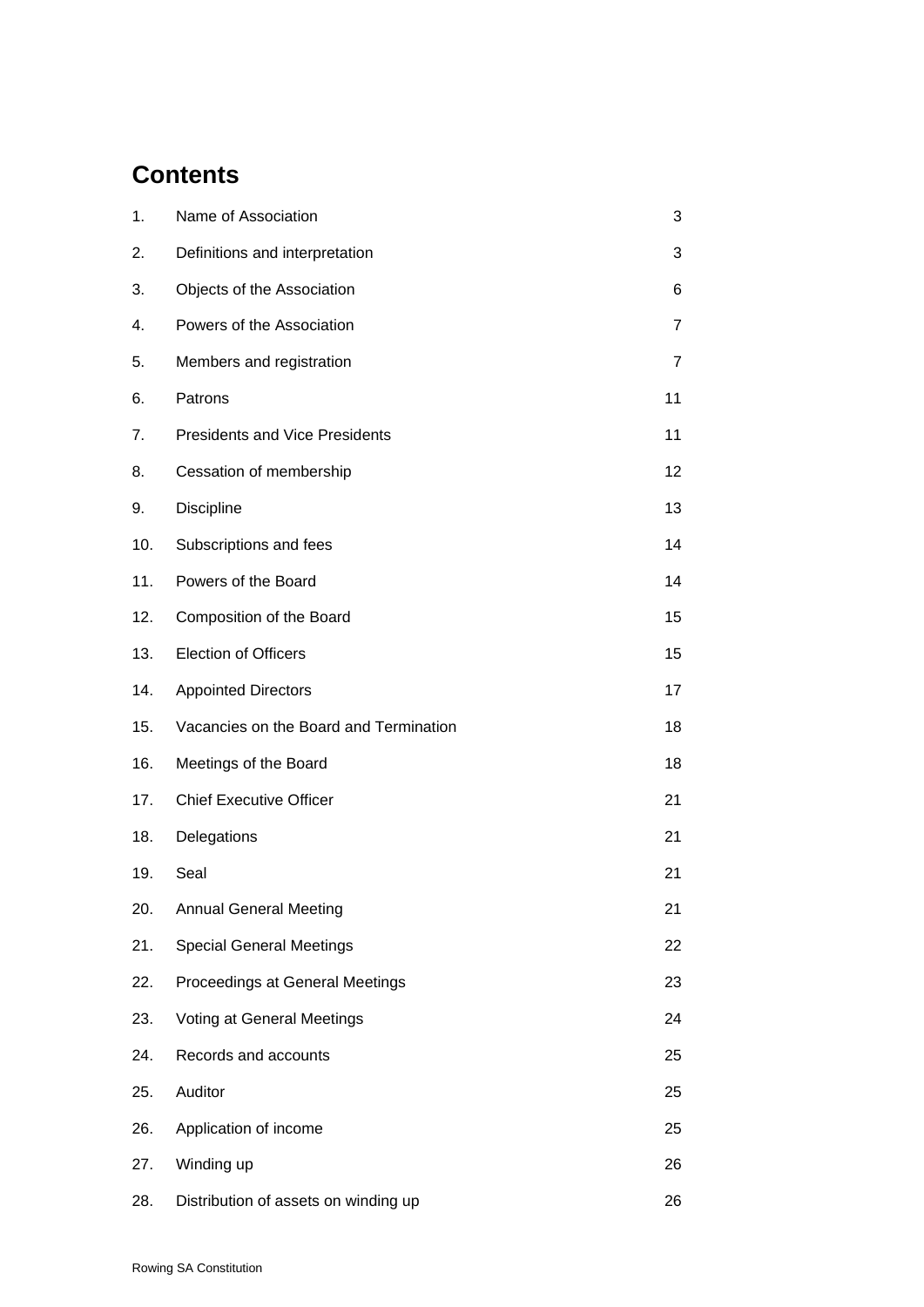| 29. | Constitution                   | 26 |
|-----|--------------------------------|----|
| 30. | <b>By-laws and Regulations</b> | 27 |
| 31. | <b>Notice</b>                  | 27 |
| 32. | Indemnity                      | 28 |
| 33. | Interstate crews               | 28 |
| 34. | Kings Cup Capital Fund         | 28 |
| 35. | West Lakes Fund                | 29 |
| 36. | <b>Transitional provisions</b> | 30 |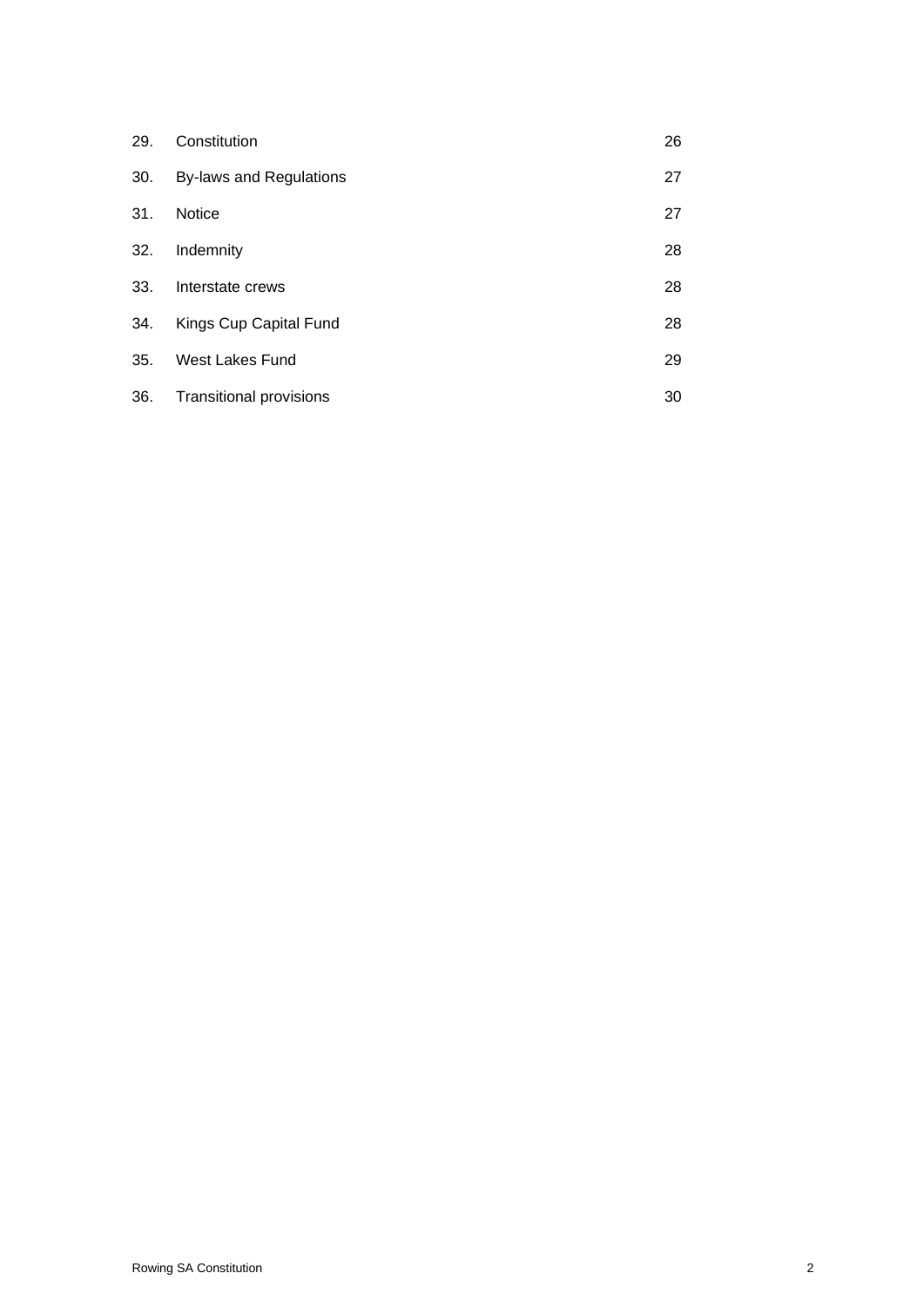# **ROWING SOUTH AUSTRALIA INCORPORATED**

# **Constitution**

# **1. Name of Association**

The name of the Association is ROWING SOUTH AUSTRALIA INCORPORATED.

# **2. Definitions and interpretation**

#### <span id="page-6-0"></span>2.1 **Definitions**

The following definitions apply in this Constitution, unless the context requires otherwise.

**Act** means the *Associations Incorporation Act 1985* (SA).

**Affiliate Member** means a Club or School which is admitted as an affiliate member under clause [5.4.](#page-11-0)

**Annual General Meeting** means a general meeting of Voting Members described in clause [20.](#page-24-0)

**Appointed Director** means a natural person appointed as a Director by the Board under clause [14.](#page-20-0)

**Associate** has the meaning defined in clause [5.4\(j\).](#page-12-0)

**Board** means the committee of the Association for purposes of the Act, comprising the Elected Directors and the Appointed Directors.

**By-law** means a rule, By-law or policy made by the Board under this Constitution and includes any code of conduct or policy forming a part of the By-laws.

**Club** means an incorporated body (which is not a School) that enters teams in a competition in the Sport in South Australia.

**Constitution** means this constitution of the Association.

**Delegate** means, in respect of an Affiliate Member, the person for the time being appointed as the Affiliate Member's delegate under clause [5.4\(f\).](#page-12-1)

**Director** means a member of the Board and includes Elected Directors and Appointed Directors.

**Elected Director** means a natural person elected to be a Director by the Voting Members under clause [13](#page-18-0) or appointed to fill a casual vacancy under clause [15.1.](#page-21-0)

**Financial Year** means the period of 12 months commencing on 1 July and ending on the next 30 June.

**Foundation Life Member** means a person that satisfies the criteria set out in clause [5.3.](#page-11-1)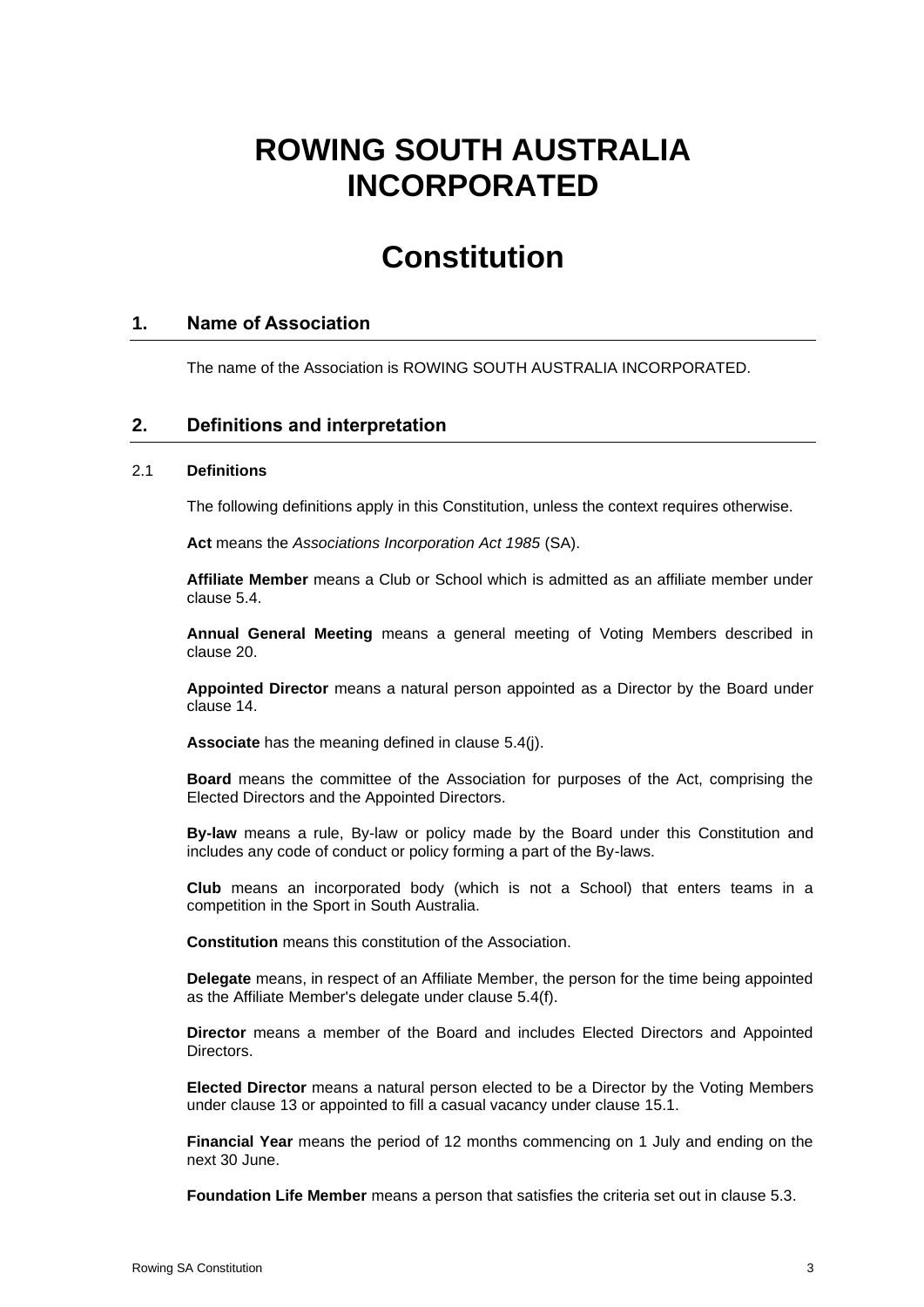**Full Participant** means a Participant that is registered with a Club or a School to compete as an athlete in competitions undertaken by the Association.

**Fund** means the funds described in clauses [34](#page-31-0) and [35.](#page-32-0)

**General Meeting** means a general meeting of the Voting Members and includes the Annual General Meeting or any Special General Meeting.

**Intellectual Property** means all rights subsisting in copyright, business names, names, trademarks (or signs), logos, designs, equipment including computer software, images (including photographs, videos or films), service marks, confidential information or know how relating to the Association or any activity of or conducted, promoted or administered by the Association in South Australia.

**Member** means a member for the time being of the Association holding any category of membership.

**NSO** means Rowing Australia Ltd.

**Objects** means the objects of the Association in clause [3.](#page-9-0)

#### **Ordinary Resolution** means:

- (a) a resolution passed at a General Meeting by a majority of votes of Voting Members present, entitled to vote and voting; or
- (b) a resolution passed at a meeting of the Board or a committee of the Board by a majority of those present, entitled to vote and voting.

**Participants** shall mean any athlete, coach, official, support or other personnel whether as an employee or contractor and whether on a competitive, social, full or part time basis who participates in any event or activity in connection with the Sport which requires an approval, consent or sanction from the Association or any Affiliate Member and includes any athlete registered to compete in any event.

**Postal Vote** means a vote to be cast by a Member entitled to cast a Postal Vote which:

- (a) may be accepted if submitted by hand delivery, post or email;
- (b) must be received by the Association at least 2 Business Days prior to the date of the relevant meeting (with delivery to be at the risk of the Member); and
- (c) where properly received by the Association prior to a relevant meeting will mean that the relevant Member will be deemed to be present at the meeting for the purposes of any required majority;
- (d) may be withdrawn at an actual meeting and replaced by a vote in person if the Member is present at that meeting and advises the chair prior to the counting of any vote; and
- (e) will otherwise be subject to any postal voting procedure to be directed and administered by the Board acting reasonably.

**Public Officer** means the public officer of the Association as prescribed in the Act.

**Regulation** means regulations for boat racing made by the Board under this Constitution.

**School** means a primary, middle or secondary school that enters individuals or teams, or is training individuals or teams to enter, in a competition in the Sport in South Australia.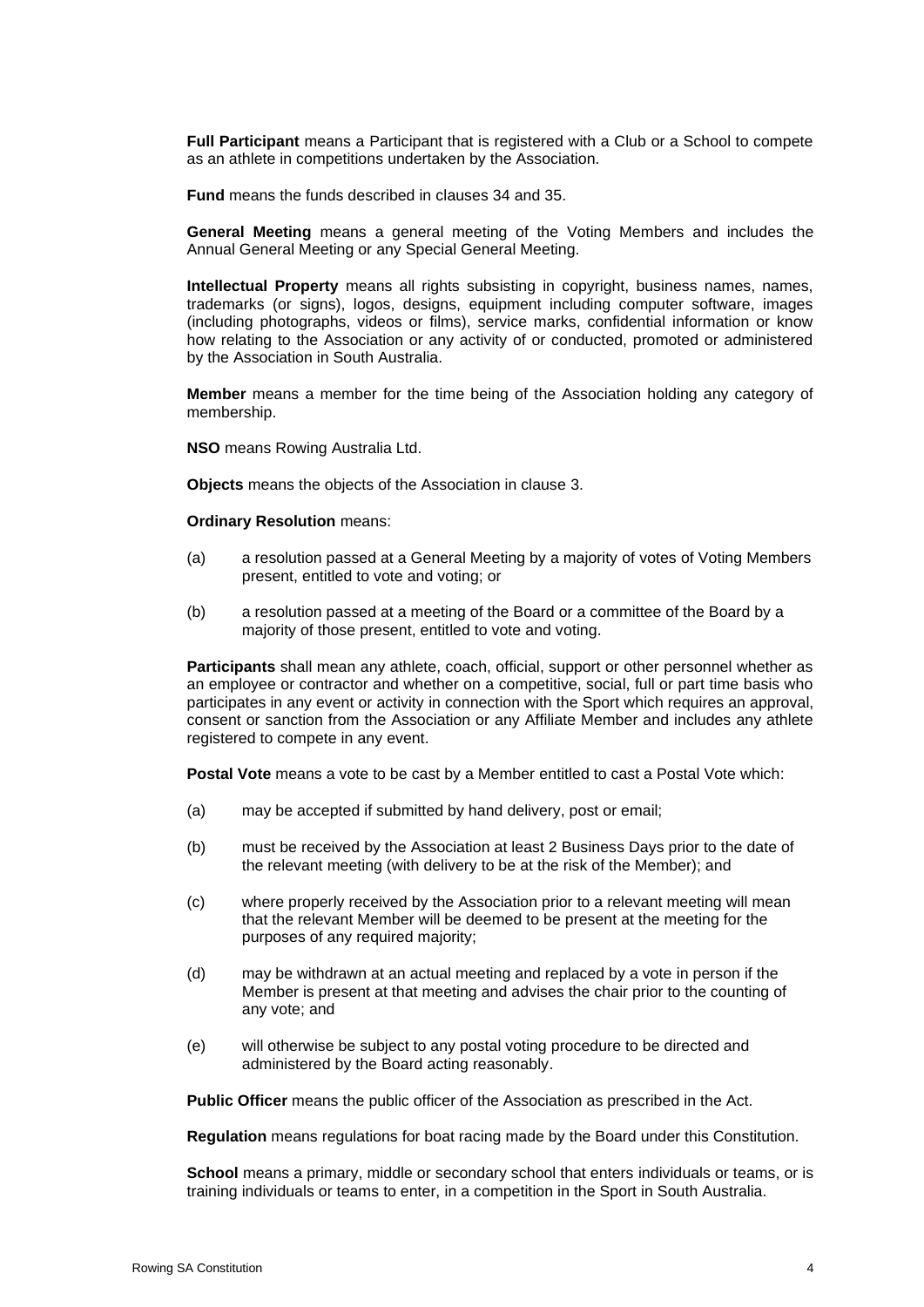**Seal** means the common seal of the Association.

**Special General Meeting** means a general meeting of Voting Members convened in accordance with clause [21.](#page-25-0)

**Special Resolution** means:

- (a) a resolution passed at a General Meeting if:
	- (i) at least 21 days written notice specifying the intention to propose the resolution as a special resolution has been given to all Voting Members entitled to vote on that resolution; and
	- (ii) it is passed at a duly convened meeting of the Voting Members by a majority of not less than three quarters of votes of Voting Members present, entitled to vote and voting.
- (b) a resolution passed at a meeting of the Board by a majority of not less than three quarters of Directors present, entitled to vote and voting.

**Sport** means the sport of rowing in all forms approved by the Board including flat water rowing, coastal rowing, para rowing and indoor rowing.

**Voting Member** means an Honorary Life Member, Foundation Life Member or an Affiliate Member that is entitled to vote at a particular meeting or on a particular resolution.

#### 2.2 **Interpretation**

In this Constitution, unless the context requires otherwise:

- (a) the singular includes its plural and vice versa;
- (b) headings are for convenience only and do not affect interpretation;
- (c) words such as **including** or **for example** do not limit the meaning of the words preceding them;
- (d) a reference to:
	- (i) a person includes a corporation, trust, partnership, unincorporated body or other entity, whether or not it comprises a separate legal entity;
	- (ii) a person includes that person's successors, permitted substitutes or permitted assigns;
	- (iii) a natural person means an individual;
	- (iv) any document (including this Constitution) is to the document as amended, supplemented, novated or replaced from time to time;
	- (v) a clause, paragraph, schedule or annexure is to a clause, paragraph, schedule or annexure in or to this Constitution;
	- (vi) this Constitution includes any schedules and annexures to this Constitution;
	- (vii) writing includes any method of representing or reproducing words, figures, drawings or symbols in a visible or tangible form;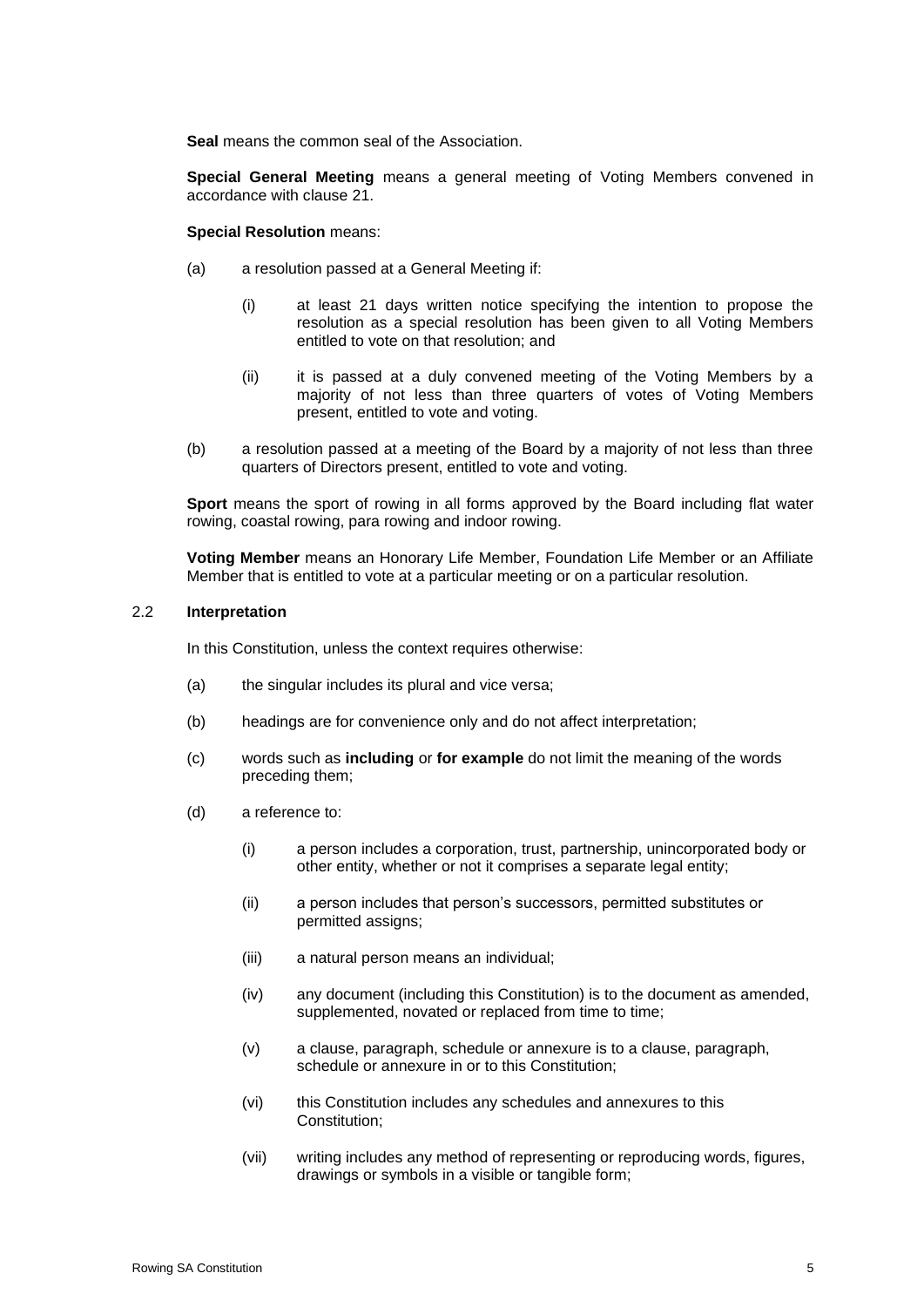- (viii) **dollars** or **\$** is to Australian currency;
- (ix) legislation (including subordinate legislation) is to that legislation as amended, re-enacted or replaced, and includes any subordinate legislation issued under it; and
- (x) a provision within legislation (or subordinate legislation) is to that provision as amended or replaced.
- (e) The decision of the Board in the ordinary course or of the chair at any meeting as to the interpretation of this Constitution, the By-laws and the Regulations and as to any matter not provided for therein shall be final unless an Ordinary Resolution of the Board overturns that interpretation of the chair.

#### 2.3 **Resolutions**

Where this Constitution requires or permits a decision to be made or a resolution to be passed by a General Meeting, the Board or a committee of the Board, the decision may be made or the resolution may be passed by Ordinary Resolution unless either this Constitution or the Act requires otherwise.

#### 2.4 **The Act**

- (a) Words and phrases which are defined in the Act and which are not specifically defined in clause [2.1](#page-6-0) have the same meanings in this Constitution as they do in the Act.
- (b) Model rules under the Act are expressly displaced by this Constitution.

# <span id="page-9-0"></span>**3. Objects of the Association**

The Objects of the Association are to:

- (a) promote the Sport in South Australia;
- (b) promote, control, regulate and conduct rowing regattas, boat races and other aquatic and athletic events in South Australia in connection with the Sport;
- (c) regulate the conduct and behaviour of Participants in connection with their conduct of the Sport;
- (d) regulate the selection, conduct and behaviour of athletes and officials representing the State of South Australia in respect of the Sport and to promote their performance;
- (e) encourage social interaction between Members and Participants;
- (f) conduct social event, entertainment and other functions associated with the promotion or advancement of the Sport;
- (g) affiliate with the NSO and act as its South Australian affiliate member;
- (h) operate and maintain the Funds, and

to do all acts, matters and things conducive to the above objects or any of them that are consistent with this Constitution and the Act.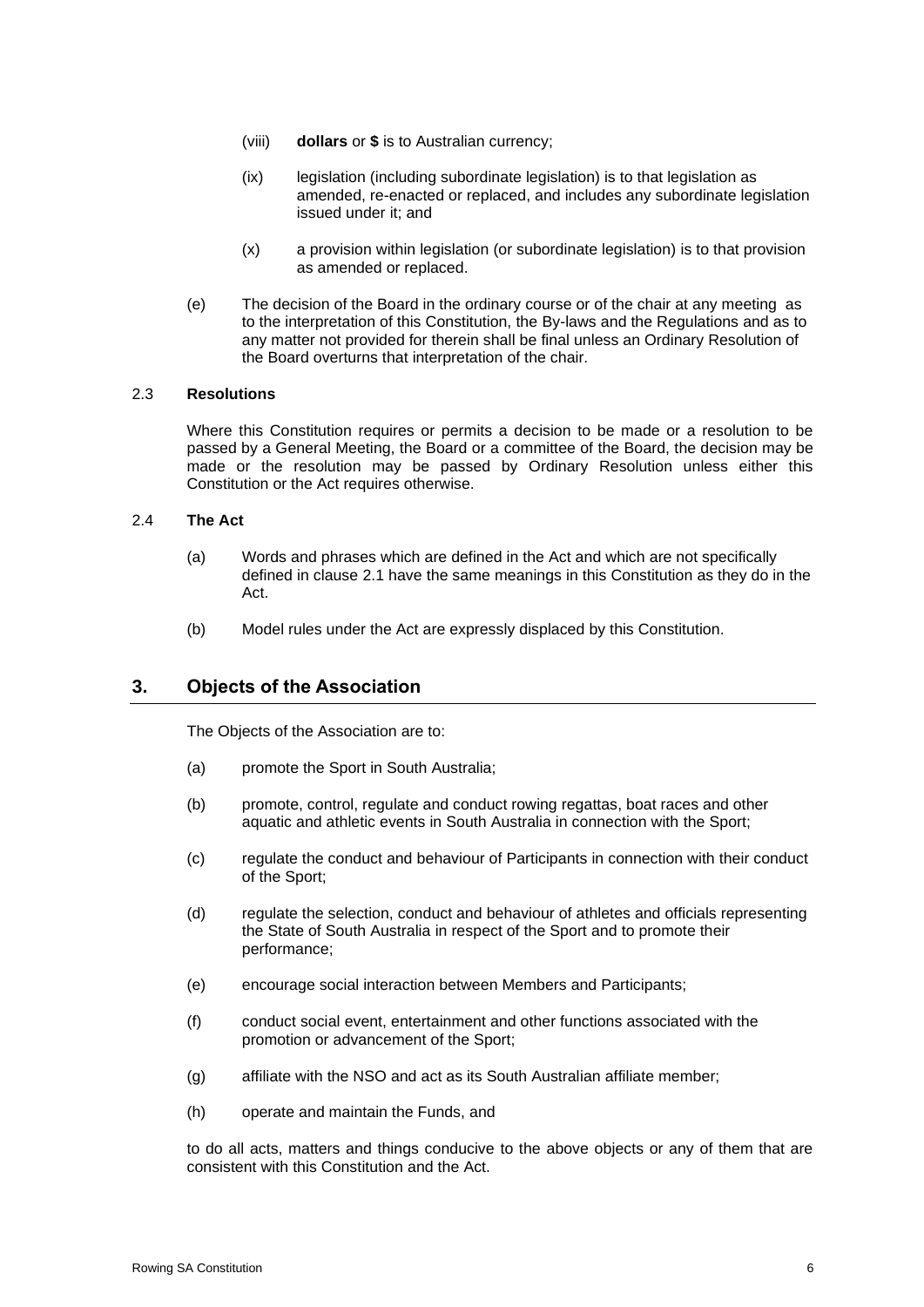# **4. Powers of the Association**

For the purpose of carrying out its Objects, the powers of the Association will be as set out in section 25 of the Act, and to:

- (a) settle disputes and all other matters in connection with rowing regattas, boat races and other aquatic and athletic events conducted by the Association including in respect of the conduct of Participants;
- (b) assist in the mediation of disputes between Members and Participants;
- (c) acquire land and buildings by purchase, lease or otherwise, and build or otherwise provide rowing sheds and clubhouses, pavilions, dwelling houses and other conveniences, and to furnish, alter, enlarge, repair, uphold, and maintain them and to permit them to be used gratuitously or for payment;
- (d) purchase, rent, or otherwise acquire boats, cars, rowing and training apparatus and personal property, and to allow the Members to use them gratuitously or for payment;
- (e) sell, transfer, lease, licence or otherwise deal with and dispose of any property of the Association, real or personal;
- (f) apply for and hold such licence or licences, including any licence pursuant to the *Liquor Licensing Act 1997* (SA) as may be necessary or expedient;
- (g) make, alter, or rescind By-laws and Regulations, and to impose fines and penalties for the infringement of any By-law or Regulation; and
- (h) do all such other lawful things as may be incidental to or be deemed conducive to the attainment of the Association's Objects.

#### **5. Members and registration**

#### 5.1 **Categories of Members**

The Members of the Association consist of:

- (a) Honorary Life Members;
- (b) Foundation Life Members; and
- (c) Affiliate Members.

#### <span id="page-10-0"></span>5.2 **Honorary Life Members**

- (a) The Voting Members present at an Annual General Meeting may elect to Honorary Life Membership any person who has given exceptional, prolonged or dedicated service in supporting and promoting the Sport under the auspices of the Association.
- (b) Notice in writing must be given to the Board by any Member wishing to propose such person for Honorary Life Membership, at least two calendar months prior to the Annual General Meeting, and all Voting Members will be advised of that nomination with next notice of Annual General Meeting and that nomination will become an item on the agenda of the next Annual General Meeting.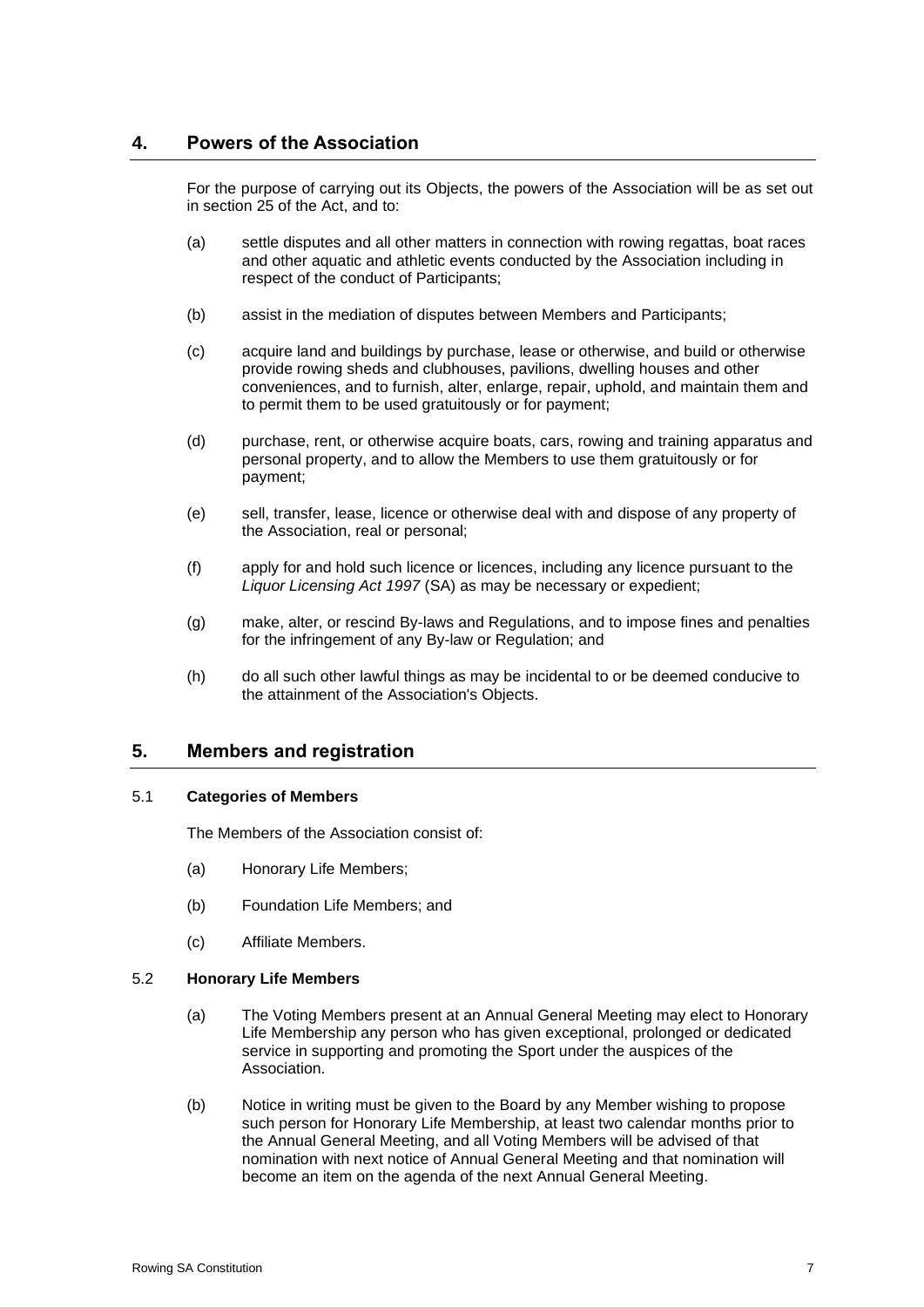- (c) A resolution of those Voting Members present at the Annual General Meeting recommending such person for election as Honorary Life Member must be carried by at least three quarters of the Voting Members present and voting in favour thereof.
- (d) An Honorary Life Membership may be terminated by a Special Resolution of the Board if the Board determines, at their discretion, that there is a valid reason for that termination.
- (e) An Honorary Life Membership may be appointed posthumously.
- (f) Honorary Life Members:
	- (i) will have the right to receive notice of General Meetings and to be present, debate and vote at General Meetings in accordance with this Constitution;
	- (ii) will be entitled, if they elect, to submit a Postal Vote in respect of the election of officers and any relevant resolutions at any General Meetings;
	- (iii) will be entitled to receive any notice required to be given to other Members; and
	- (iv) will not be liable to pay any subscriptions.

#### <span id="page-11-1"></span>5.3 **Foundation Life Members**

- (a) Foundation Life Members are Foundation Life Members of the Association's West Lakes Aquatic Centre who, on or before 31st December 1978, agreed to pay the sum of \$200 towards the cost of erecting the Association's West Lakes Aquatic Centre and any person(s) previously admitted as a financial life members of the Association.
- (b) Foundation Life Members:
	- (i) will have the right to receive notice of General Meetings and to be present, debate and vote at General Meetings in accordance with this Constitution (but will not be entitled to vote if they also vote in capacity as an Honorary Life Member);
	- (ii) will be entitled, if they elect, to submit a Postal Vote in respect of the election of officers and any relevant resolutions at any General Meetings;
	- (iii) will be entitled to receive any notice required to be given to other Members;
	- (iv) will not be liable to pay any subscriptions.

#### <span id="page-11-2"></span><span id="page-11-0"></span>5.4 **Affiliate Members**

- (a) A Club or a School may apply to the Board for admission to membership as an Affiliate Member in writing and in a form approved by the Board acting reasonably and which application will:
	- (i) contain full particulars of the name and address and contact details of the applicant;
	- (ii) identify whether the application is a School or a Club;
	- (iii) include the nomination an initial Delegate (including an address and contact details for the Delegate); and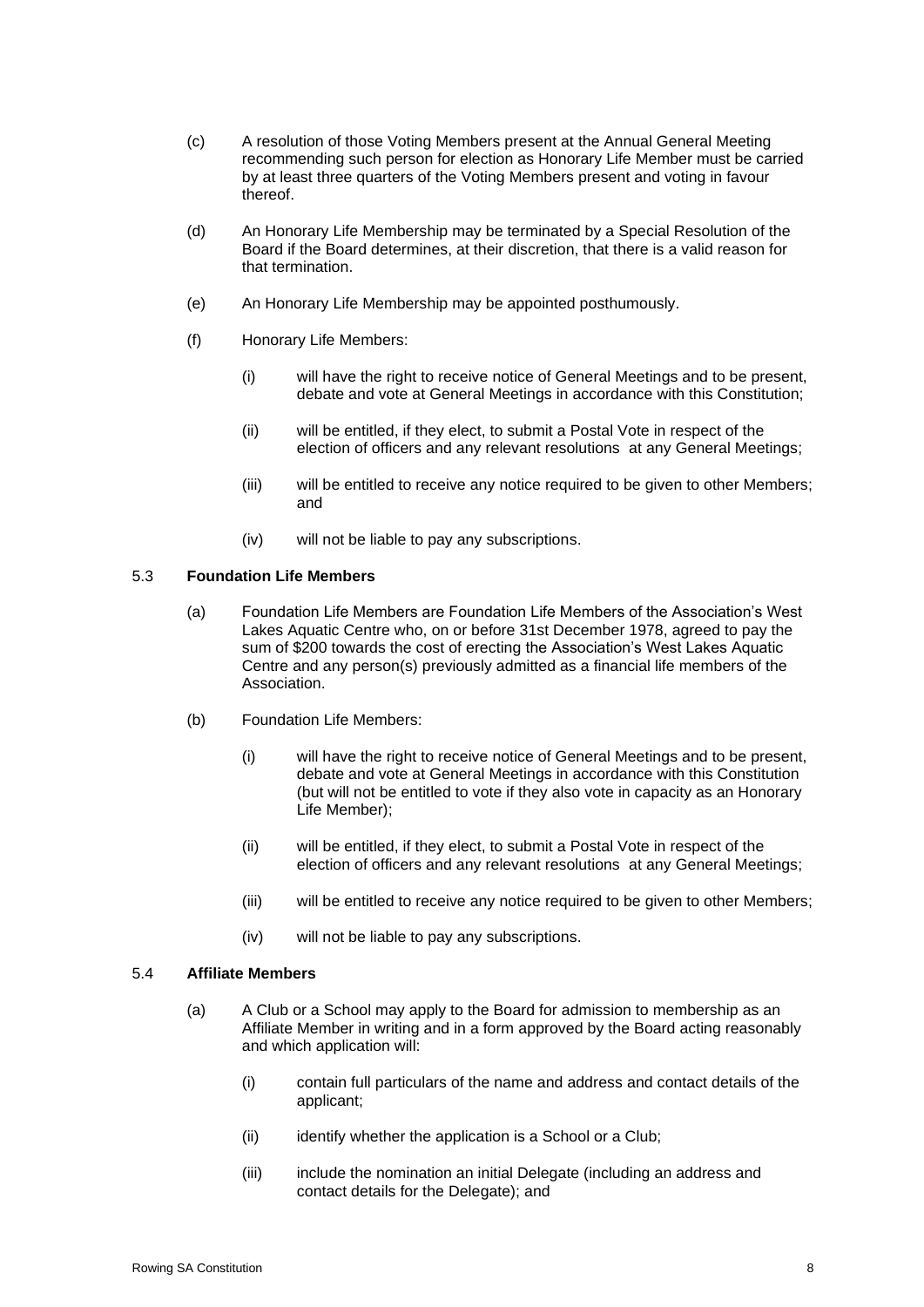- (iv) include any other information required by the By-laws, Regulations or the Board.
- (b) The Board may accept or reject an application whether the applicant has complied with the requirements in clause [5.4\(a\)](#page-11-2) or not. The Board is not required, nor can they be compelled to provide, any reason for rejection.
- (c) Subject to clause [5.4\(m\),](#page-13-0) membership begins on the later to occur of:
	- (i) acceptance of the application by the Board; or
	- (ii) payment of any fees payable by the new Member.
- (d) To be, or remain, eligible for Affiliate Membership an Affiliate Member must be an incorporated body or a recognised School that is not separately incorporated.
- (e) An Affiliate Member has the right to receive notice of General Meetings and to be present, debate and vote at General Meetings in accordance with this Constitution.
- <span id="page-12-1"></span>(f) Each Affiliate Member, by notice to the Association, must appoint a natural person to act as its Delegate at General Meetings. An Affiliate Member may, by notice to the Association, revoke an appointment made under clause [5.4\(f\)](#page-12-1) and appoint a replacement. A notice signed by:
	- (i) in respect of a Club the president or chairperson of that Club; or
	- (ii) in respect of a School the principal or head of sport of that School,

shall be sufficient evidence of any appointment or revocation. The Association will be entitled to presume, in the absence of any direction to the contrary, that the individual holding the position of director of rowing at any School will be the Delegate of that Affiliated Member.

- (g) Affiliate Members will be permitted to appoint a temporary alternate Delegate (**Alternate Delegate**) for a particular period (not exceeding 1 month), meeting or purpose provided that they satisfy the notice requirements in this clause except that the nomination of an alternate may also be made by the then current Delegate.
- (h) A Delegate must not be a Director.
- (i) For all the purposes of the Constitution, an Affiliate Member represented at a General Meeting by a Delegate is to be taken to be present in person at the meeting.
- <span id="page-12-0"></span>(j) Any Associate of an Affiliate Member will have the right to attend and be heard (as determined by the chair acting reasonably) at any General Meeting of the Association but only the Delegate may cast any vote(s) and for the purposes of this clause an '**Associate**' will mean:
	- (i) in respect of the Club an officer, life member, employee or Participant of that Club; or
	- (ii) in respect of a School an employee, governor or Participant of that School,

but the Association is not required to provide notice of that General Meeting to any such Associate.

(k) Each Affiliate Member is taken, by virtue of that membership, to have agreed: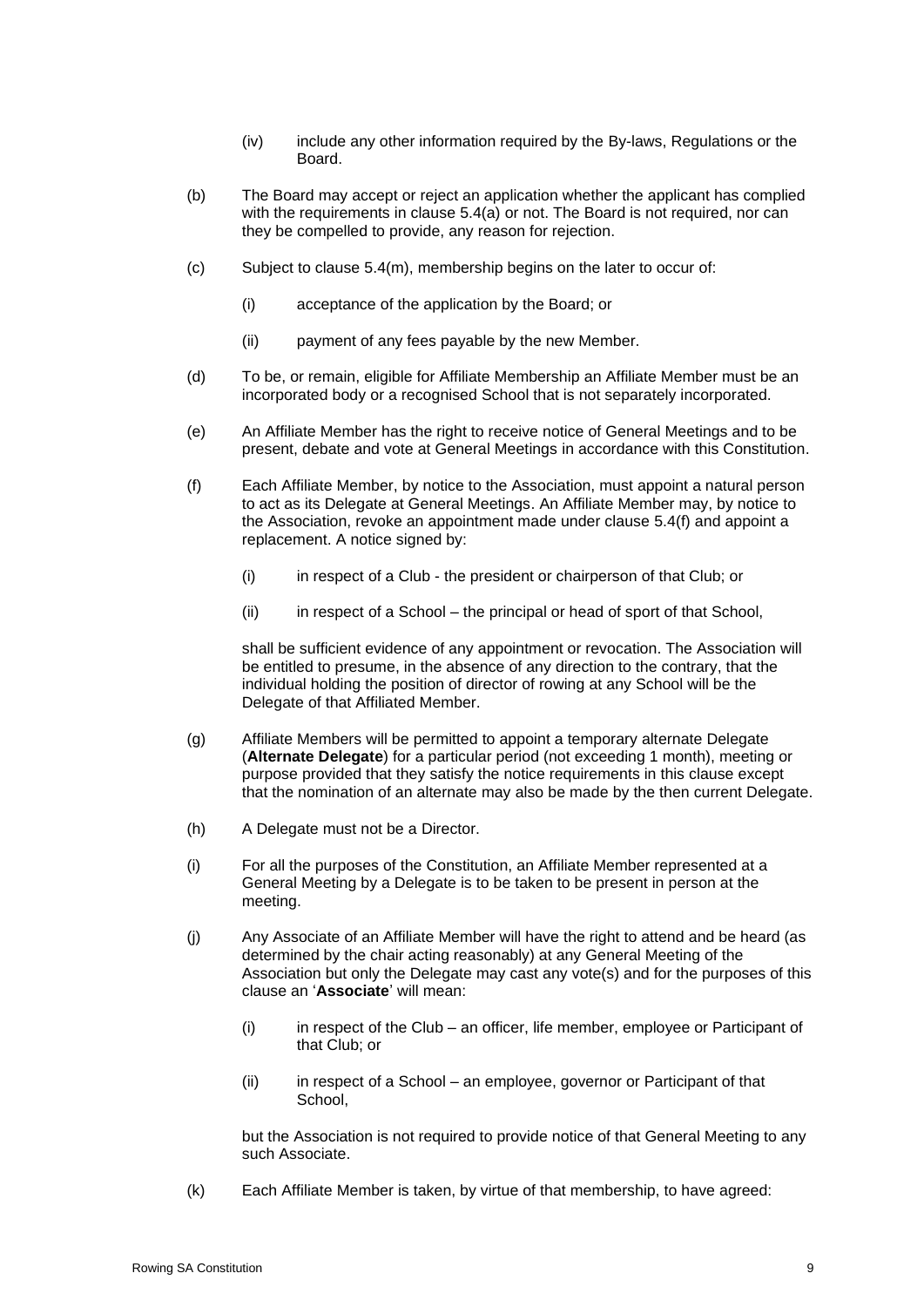- (i) to be bound by the By-laws and Regulations;
- (ii) that it recognises the Association as the authority for the Sport in South Australia and the NSO as the national authority for the Sport;
- (iii) that it will pay annually to the funds of the Association a Membership Fee as determined by the Board in accordance with this Constitution or any Bylaw or Regulation;
- (iv) that any violation by an Affiliate Member or Participant of this Constitution, By-laws or Regulations or any policy or orders made in conformity therewith, will render such Affiliate Member or Participant liable to suspension from the Association by the Board, until reviewed by the Board (or any committee) in accordance with this Constitution;
- (v) that Affiliate Member will notify the Association of that Affiliate Member's office bearers by the 1st of September in each year or upon written request from the Board; and
- (vi) that if an Affiliate Member wishes to cease its membership of the Association it will provide notice in writing to the Board at least seven (7) days prior to the first day of July, or be liable for the next year's Membership Fee.
- (l) Each Affiliate Member must have constituent documents which:
	- (i) clearly reflect objects that are consistent with the Objects; and
	- (ii) conform with the Act, this Constitution, the Regulations and the constitution and policies of the NSO.
- <span id="page-13-1"></span><span id="page-13-0"></span>(m) Any Affiliate Member that becomes an Affiliate Member after the date these rules are adopted:
	- (i) will not have any rights to vote under this Constitution until the date that is 12 months after their admission as a Member; and
	- (ii) may have their membership suspended or terminated by written notice from the Board, if the Board determines, at its discretion, that the relevant Affiliated Association has not demonstrated that the they will be an active participant in the Sport; and
	- (iii) will provide to the Board any information or evidence reasonably requested by the Board to make the determination under clause [5.4\(m\)\(ii\)](#page-13-1).

#### <span id="page-13-2"></span>5.5 **Full Participants**

- (a) Each Affiliate Member must register all members of such Affiliate Member wishing to compete in regattas by providing such information as required from time to time by the Association for its registration database.
- (b) Each Affiliate Member will be liable for the stipulated fee per Full Participant as determined from time to time by the Board and which fees may be different for different classes or categories of Participant. .

#### 5.6 **Register of Members**

(a) The Association must keep and maintain a register of Members in accordance with the Act.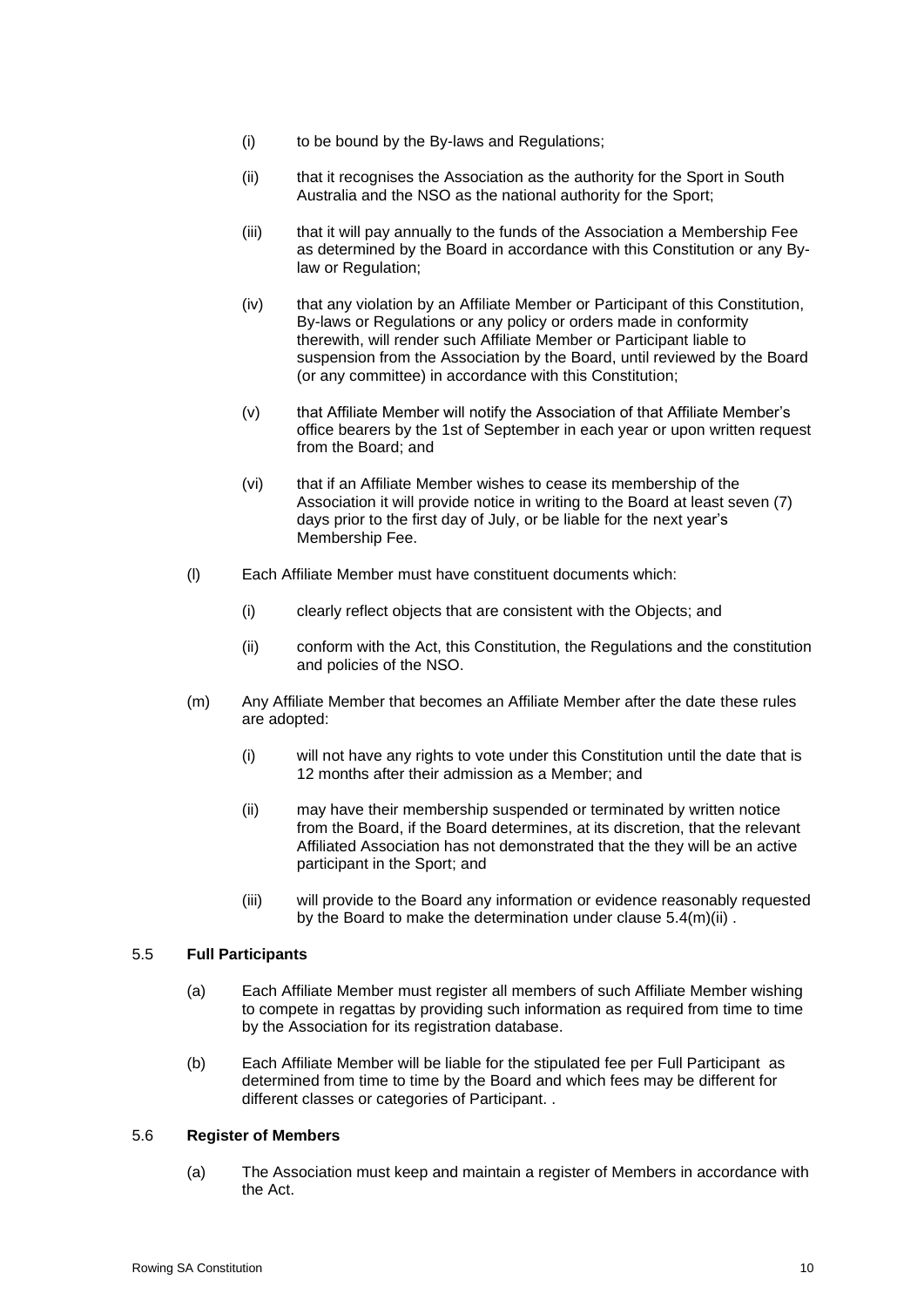- (b) In addition to the information required by the Act, the Register may contain such other information as the Board considers appropriate.
- (c) Members must provide the Association with the details required by the Association to keep the register complete and up to date.

#### 5.7 **Effect of Membership**

- (a) This Constitution constitutes a contract between each of the Members and the Association and each Member is bound by;
	- (i) this Constitution;
	- (ii) the Regulations;
	- (iii) the By-laws;
	- (iv) to the extent applicable, the NSO constitution and regulations.
- (b) By accepting membership to the Association the Affiliate Members acknowledge and accept that, to the extent applicable this Constitution, the Regulations, the By-Laws and the NSO constitution and regulations will be applicable to all Participants associated with that Affiliate Member.

#### **6. Patrons**

- (a) From time to time the Board, may appoint one or more Patrons and one or more Vice-Patrons of the Association.
- (b) The appointment of any Patrons or Vice-Patrons shall be valid until such time as the Board, revoke such appointment or they resign the position.
- (c) A Patron or Vice Patron is not a Member or an officer of the Association and will have no voting rights or other obligations of a Member or officer (in their capacity as a Patron or Vice Patron but will retain any rights or obligations they may have any another capacity).
- (d) A Patron or Vice Patron or will be entitled to admission free of charge to all regattas conducted by the Association and will be entitled to use the licensed amenities of the Association

## **7. Presidents and Vice Presidents**

- (a) The Voting Members may appoint a President and one or more Vice-Presidents in a General Meeting if the relevant person is nominated by the Members or the Board and ratified by the Board.
- (b) The appointment of a President or Vice-Presidents shall be valid until such time as the Voting Members (or the Board by Special Resolution of the Board, if in the reasonable opinion of the Board the person is no longer a fit and proper person to hold the position) revoke such appointment or the person resigns the position.
- (c) A President and a Vice President are not Members or officers of the Association and will have no voting rights or other obligations of a Member or officer (in their capacity as a President or Vice President but will retain any rights or obligations they may have any another capacity).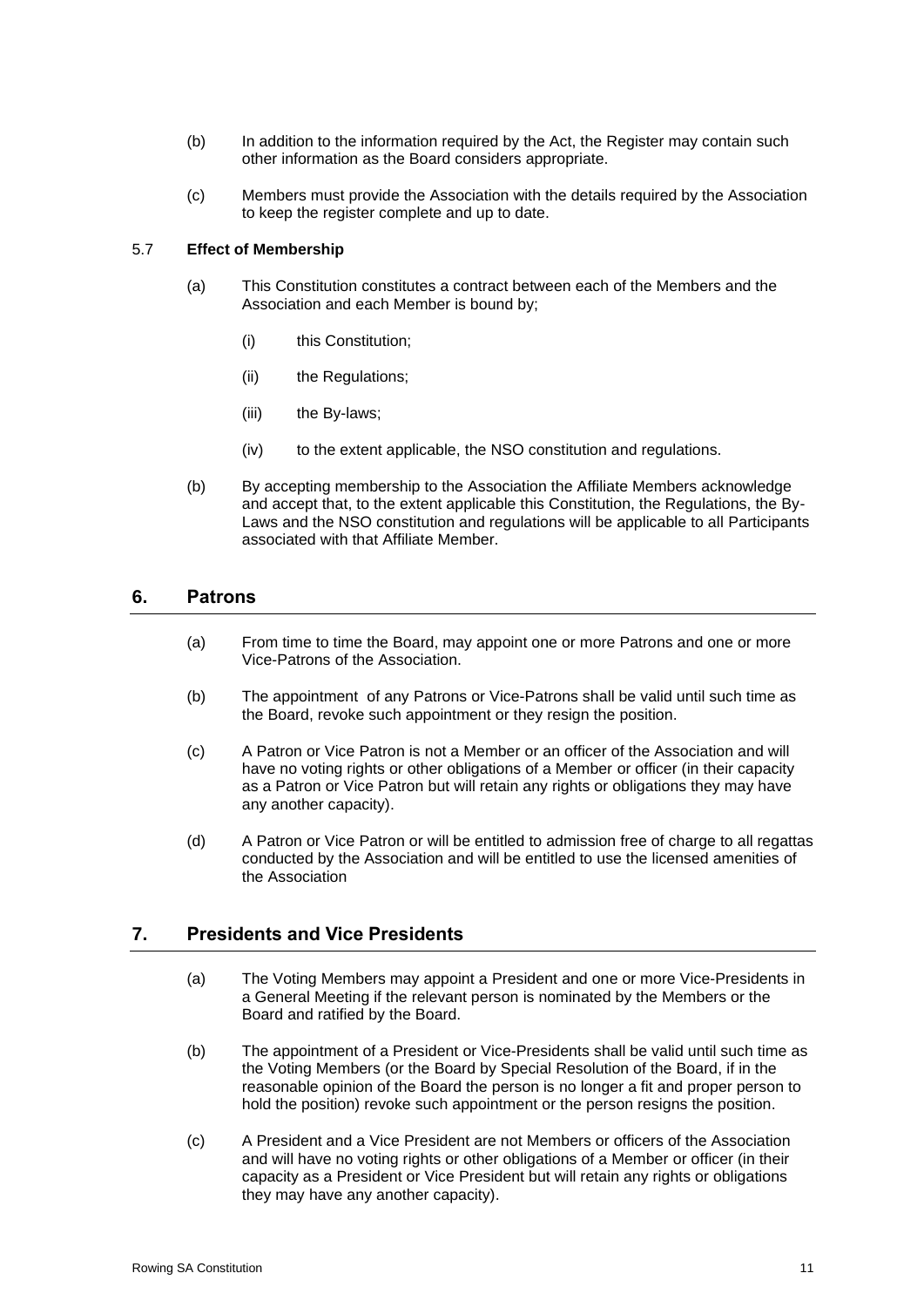(d) A President and a Vice President or will be entitled to admission free of charge to all regattas conducted by the Association and will be entitled to use the licensed amenities of the Association.

# <span id="page-15-4"></span>**8. Cessation of membership**

#### 8.1 **General**

A Member ceases to be a Member if:

- (a) the Member dies;
- (b) the Member is dissolved, wound up or bankrupted;
- (c) the Member resigns from membership in accordance with clause [8.2;](#page-15-0) or
- (d) the Member is expelled from the Association under clause [8.3.](#page-15-1)

Notwithstanding that a Honorary Life Member or a Foundation Life Member may have died, the Association will still recognise them having attained this position for the purposes of the records and history of the Association but any rights or obligations will cease on death or expulsion.

#### <span id="page-15-0"></span>8.2 **Notice of resignation**

A Member may resign from membership of the Association on one month's notice in writing to the Association. A resigning Member is liable for any outstanding fees or subscriptions which may be recovered as a debt due to the Association.

#### <span id="page-15-3"></span><span id="page-15-1"></span>8.3 **Expulsion or suspension for breach**

- (a) Subject to clause [8.3\(c\),](#page-15-2) the Board may by Ordinary Resolution expel a Member from membership of the Association or suspend a Member from membership of the Association for a designated period if:
	- (i) in the opinion of the Board, the Member has materially breached any of its obligations under this Constitution, the By-laws or the Regulations; or
	- (ii) the Member owes any fee or other money to the Association which is more than one calendar month in arrears and has failed to pay despite a notice in writing requiring payment within a specified period (but a Member will not be expelled until such time as the fee of money has been in arrears for at least three months).
- (b) The Board may, in its discretion, convene a committee under clause [9\(c\)](#page-16-0) to hear and determine an allegation that a Member has materially breached one or more of its obligations under this Constitution, the By-laws or the Regulations and to make recommendations to the Board about the appropriate consequences of its findings. The Board may rely on the findings and recommendations of such committee.
- <span id="page-15-2"></span>(c) A Member may not be expelled or suspended under clause [8.3\(a\)](#page-15-3) unless the Member has been afforded natural justice, including a right to be heard by the Board (or any relevant committee) in respect of the expulsion or suspension, but any expulsion or suspension may continue to apply until such time a Member exercises their right to be heard.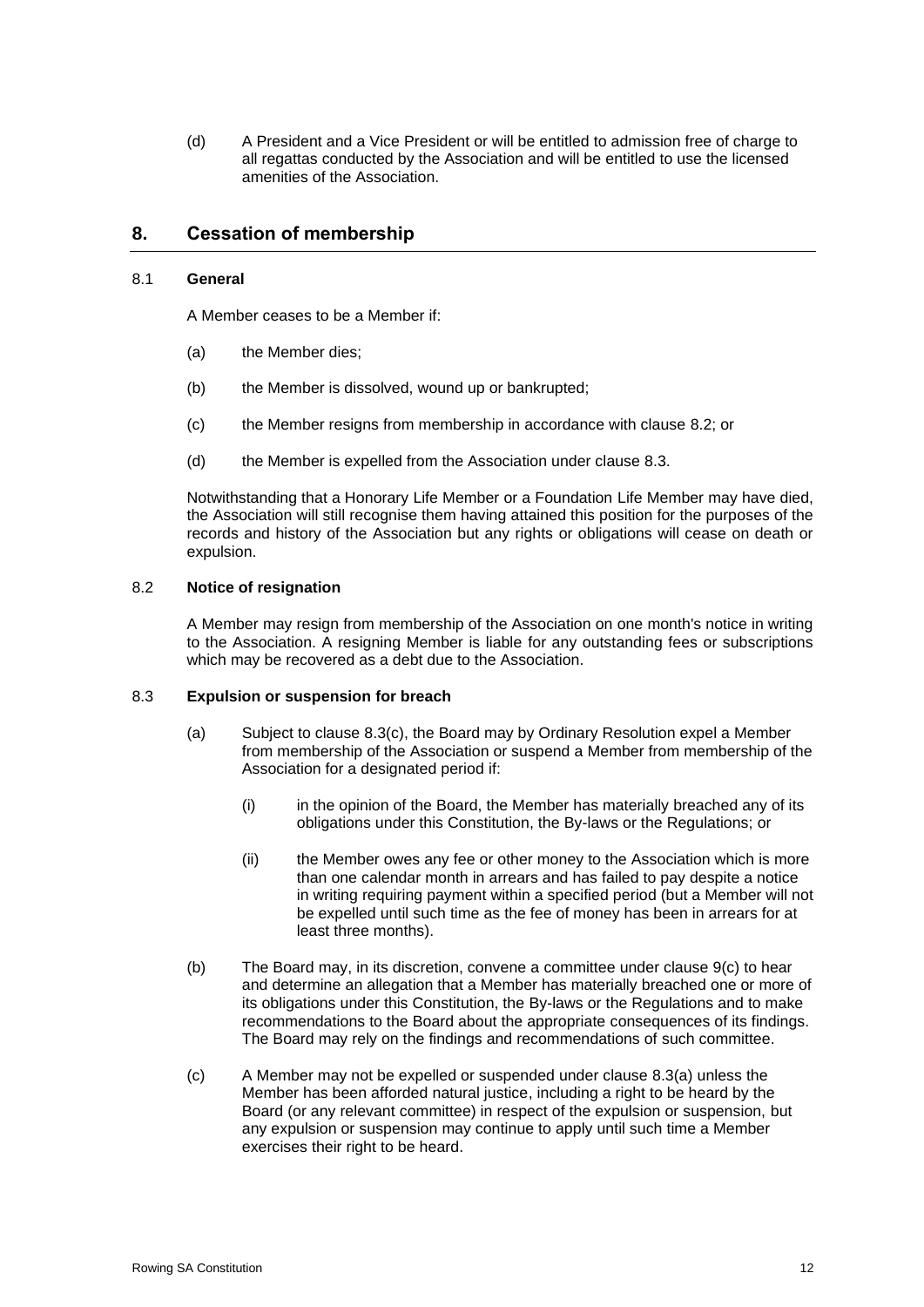#### 8.4 **Return of property**

A Member who ceases to be a Member must not thereafter use any property of the Association (including its Intellectual Property) and must immediately return to the Association all of the Association's documents, records or other property in the possession, custody or control of the former Member.

#### 8.5 **Membership may be reinstated**

- (a) Nothing in this clause [8](#page-15-4) prevents a former Member from applying for readmission to Membership but in considering the readmission application the Board is entitled to take into account the facts and circumstances in which the prior membership (or memberships) ceased.
- (b) Membership which has ceased under this clause [8](#page-15-4) may be reinstated at the discretion of the Board without an application having been made, with such conditions as it deems appropriate.

#### 8.6 **Refund of Membership Fees**

Membership fees or subscriptions paid by the former Member may, at the Board's discretion, be refunded on a pro-rata basis to the Member on cessation of the membership.

# <span id="page-16-1"></span>**9. Discipline**

- (a) The Board may make By-laws and Regulations governing the hearing and determination of disputes, protests or complaints by or against Members or Participants and any other matter involving the enforcement of this Constitution or the By-laws or Regulations against Members or Participants.
- (b) A By-law or Regulation made under clause [9\(a\)](#page-16-1) may:
	- (i) provide for one or more committees or tribunals to hear and resolve cases falling under clause [9\(a\);](#page-16-1)
	- (ii) prescribe penalties for breaches of this Constitution, the By-laws or the Regulations;
	- (iii) invest a committee or tribunal with power to impose penalties; and
	- (iv) otherwise prescribe the procedures for dealing with cases falling under clause [9\(a\).](#page-16-1)
- <span id="page-16-0"></span>(c) Despite any By-law or Regulation made under clause [9\(a\),](#page-16-1) the Board may itself deal with any disciplinary matter referred to it or appoint a committee to do so.
- (d) All proceedings relating to cases falling under clause [9\(a\)](#page-16-1) must be conducted according to the rules of natural justice.
- (e) All By-laws and Regulations:
	- (i) are subject to this Constitution;
	- (ii) must be consistent with this Constitution; and
	- (iii) when in force, are binding on all Members and Participants and have the same effect as a provision in this Constitution.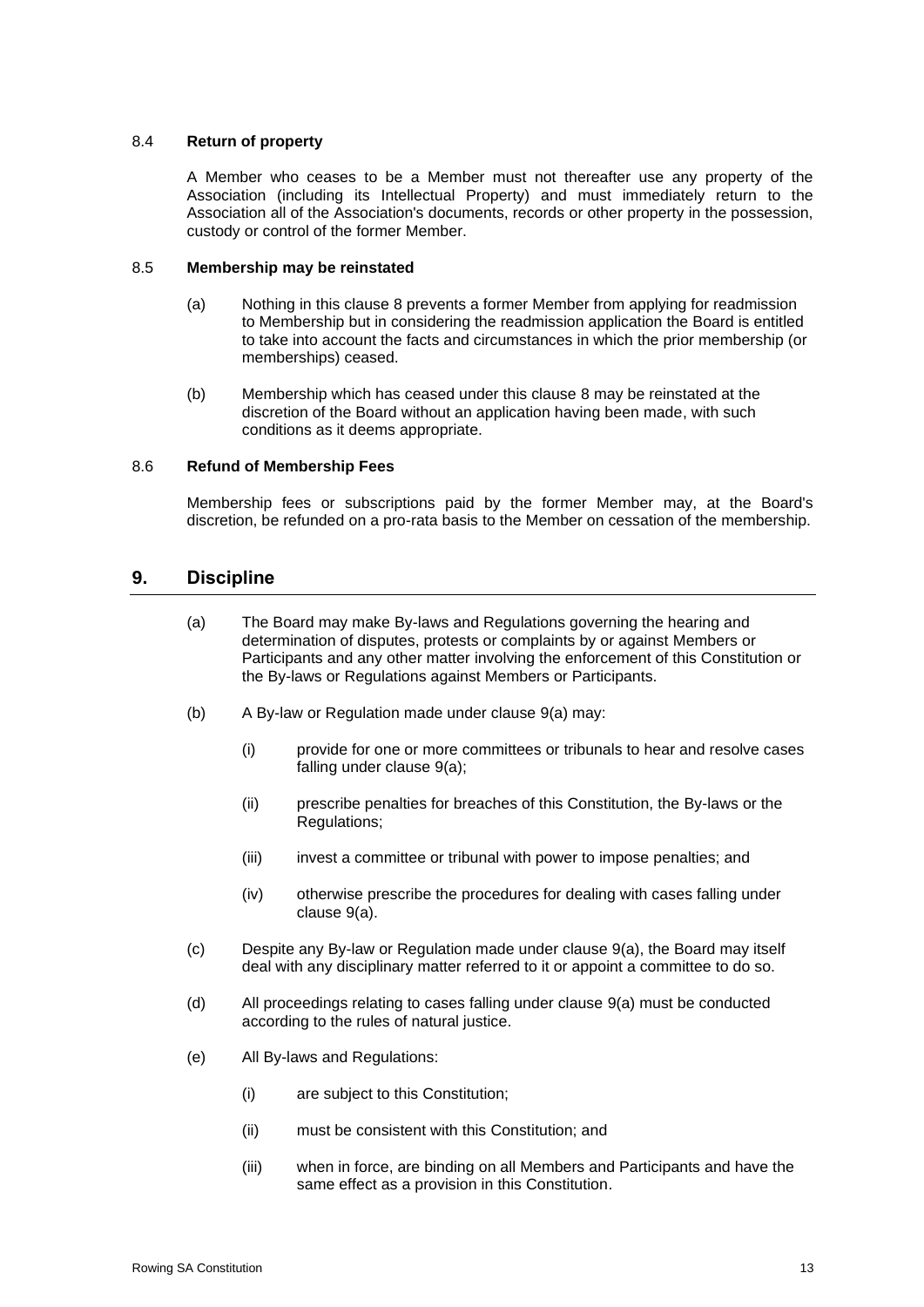# **10. Subscriptions and fees**

- (a) The Board will:
	- (i) fix annual membership subscriptions for Affiliate Members;
	- (ii) fix any fees payable by Full Participants (payable by Affiliate Members) in accordance with clause [5.5;](#page-13-2)
	- (iii) fix such other fees or levies as the Board considers prudent for the effective and sustainable management of the affairs of the Association; and
	- (iv) determine the time for and manner of payment of the subscriptions, fees and levies by Affiliate Members to the Association.
- (b) The Board may fix subscriptions, fees or levies at different rates for different categories of Membership and may determine that no subscriptions, fees or levies are payable by one or more of the categories for any year.
- (c) The Board may also authorise payment of subscriptions, fees or levies by instalments for some or all of the categories of membership and it may prescribe different terms of instalments for different categories of membership or Full Participant.
- (d) The Board may waive all or part of a Member's or Full Participant's subscriptions, fees or levies and may agree terms of payment for a Member different from those applicable to other Members of the same category if the Board is satisfied that there are special reasons to do so.

# **11. Powers of the Board**

#### 11.1 **Board**

The Board constitutes the committee for the purposes of the Act.

#### 11.2 **General powers of Board**

- (a) Subject to the Act and this Constitution, the business and affairs of the Association must be managed by the Board which may exercise the powers of the Association for that purpose.
- (b) The Board must perform its functions in the pursuit of the Objects and in the interests of the Association as a whole, having regard to the Association's position as the governing body for the Sport in South Australia and therefore as a custodian of the Sport's reputation in South Australia.

#### 11.3 **Limitation**

The Board may not cause the Association to disaffiliate from the NSO without a Special Resolution of Voting Members.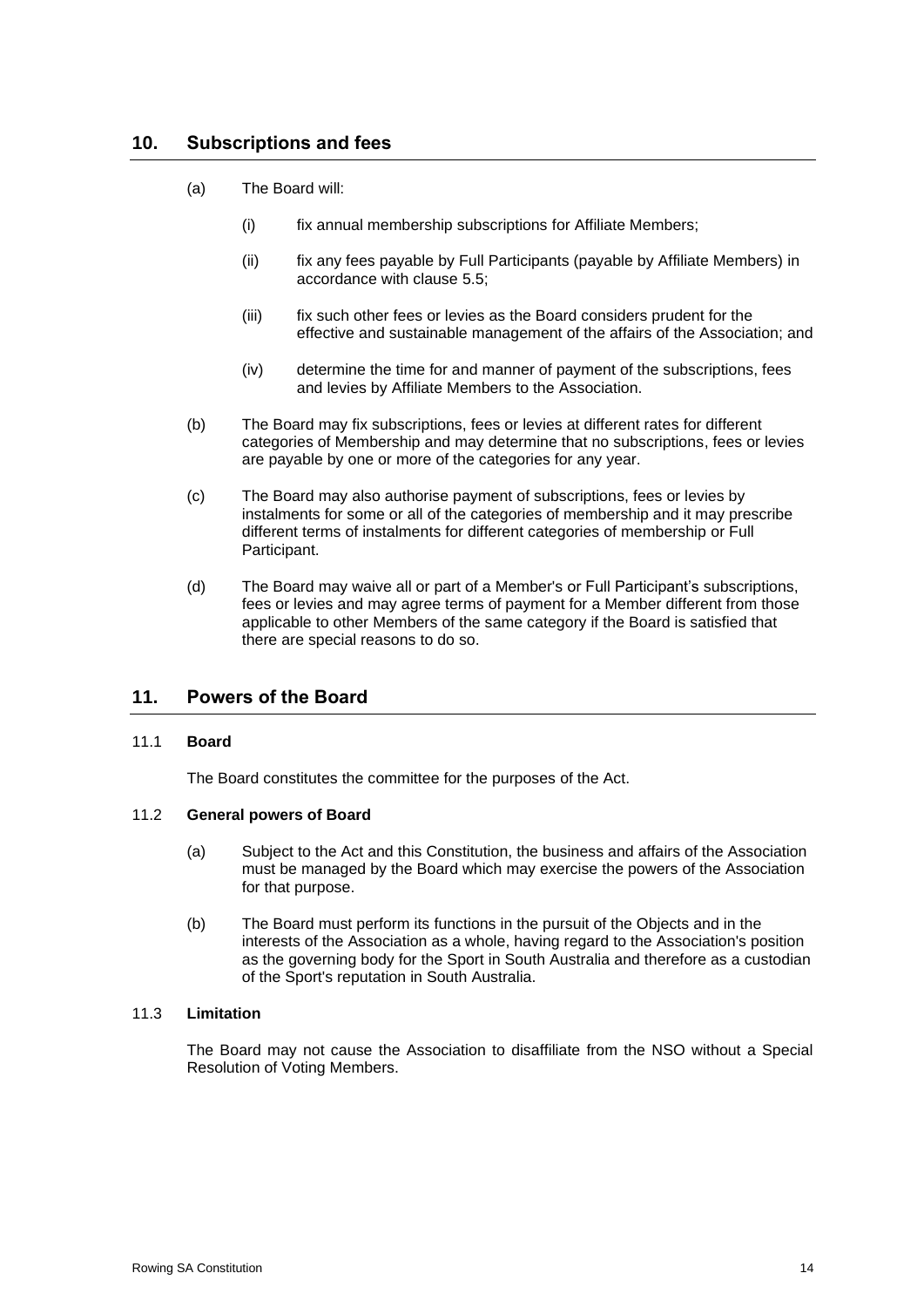# **12. Composition of the Board**

#### 12.1 **Composition of the Board**

The Board will comprise:

- (a) up to seven Elected Directors elected under clause [13;](#page-18-0) and
- (b) up to two Appointed Directors appointed under clause [14.](#page-20-0)

The Board will endeavour to, without mandating any strict obligation, maintain a diversity of skills and personal attributes amongst the Directors to ensure effective governance and appropriate representation.

#### 12.2 **Public Officer**

The Board must nominate one of its members or the Chief Executive Officer of the Association to be the Public Officer (as prescribed in the Act) of the Association.

#### 12.3 **Portfolios**

The Board may allocate portfolios to Directors.

# <span id="page-18-0"></span>**13. Election of Officers**

#### 13.1 **Officers**

- (a) The officers of the Association will consist of the Elected Directors and Appointed Directors.
- (b) The Elected Directors will be elected at the Annual General Meeting.

#### 13.2 **Nominations**

- (a) Any candidate, unless recommended by the Board as an Elected Director, must be nominated in writing in accordance with clause [13.3.](#page-18-1)
- (b) The Board must call for nominations for the Elected Directors at least forty-nine (49) days prior to the Annual General Meeting.
- (c) The Board may, when it calls for nominations, indicate which portfolios on the Board it wishes to fill (if any), the job descriptions for those portfolios and the qualifications or experience it considers desirable for those portfolios. The Association will aspire to achieve gender balance when calling for nominations.

#### <span id="page-18-1"></span>13.3 **Form of Nomination**

Nominations must:

- (a) be in writing;
- (b) be in the prescribed form (if any) provided for that purpose;
- (c) be signed by the nominee;
- (d) be lodged with the Association;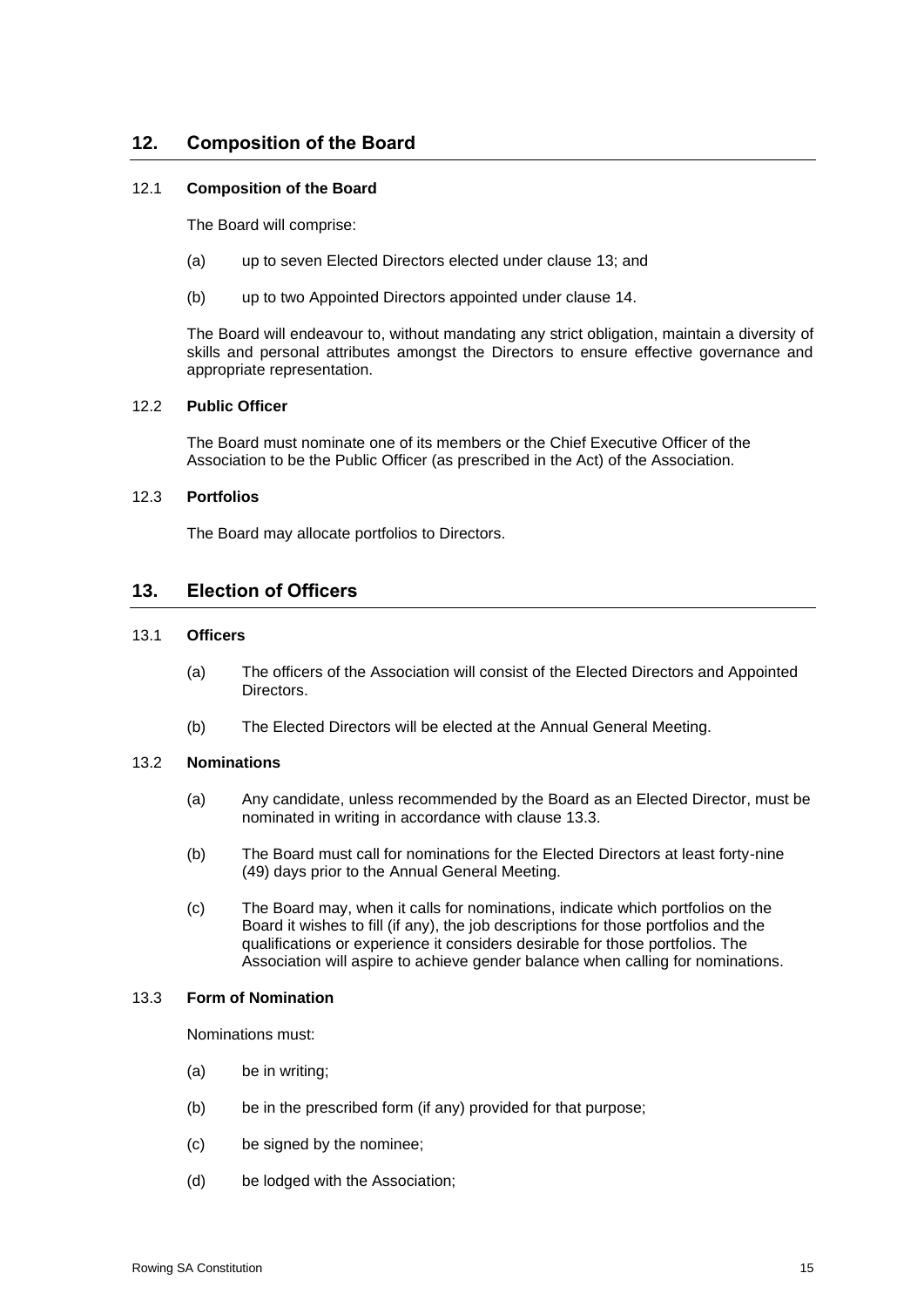- (e) disclose any position the nominee holds in an Affiliate Member, including as an officer, a Participant, a Delegate or an employee; and
- (f) be delivered to the Association not less than thirty-five (35) days before the date fixed for the Annual General Meeting.

### 13.4 **Eligibility**

No person will be eligible to nominate or be elected as a Director if that person is in breach of any of the requirements of clause [15.2.](#page-21-1)

#### <span id="page-19-0"></span>13.5 **Elections**

- (a) If the number of nominations received for the Board does not exceed the number of vacancies to be filled, then, subject to clause [13.5\(a\),](#page-19-0) those nominated will be declared elected at the Annual General Meeting.
- (b) If at any stage the number of nominations for the Board exceeds the number of vacancies then to be filled, an election must be conducted at the Annual General Meeting.
- <span id="page-19-1"></span>(c) Elections must be conducted by secret ballot or in such manner and by such method as may be determined by the Board from time to time or if the Board has not made a determination, by the method determined by the chair of the Annual General Meeting.
- (d) At the end of the procedures described in clauses [13.5\(a\)](#page-19-0) to [13.5\(c\)](#page-19-1) above, any Voting Member present and entitled to vote may demand a confirmatory vote in which case each Board Member appointed or elected under the preceding clauses at that meeting (**Prospective Director**) must have his or her appointment or election approved by Ordinary Resolution of the meeting. If the appointment or election of a Prospective Director is not approved by the meeting, he or she will not be entitled to take office.
- (e) If at the close of the Annual General Meeting, vacancies on the Board remain unfilled, the vacant positions will be casual vacancies under clause [15.1.](#page-21-0)

#### 13.6 **Term of Appointment for Elected Directors**

- (a) Subject to clause [13.6\(b\),](#page-19-2) the term of office for each Elected Director begins at the conclusion of the Annual General Meeting at which their election occurs.
- <span id="page-19-2"></span>(b) If the law requires any Elected Director to have a particular qualification or clearance (for example, police clearance), the Elected Director's term will not begin until the qualification or clearance has been established.
- (c) Subject to clause [13.6\(d\),](#page-19-3) the term of office of each Elected Director ends at the conclusion of the second Annual General Meeting following their election, but the Elected Director is, subject to clause [13.6\(f\),](#page-19-4) eligible for re-election.
- <span id="page-19-3"></span>(d) At least half of the Elected Directors must retire every year. If the number of Elected Directors whose term ends in any one year (**Retiring Directors**) is less than one half of the number of Elected Directors, then an additional number of the Elected Directors who are not due to retire (**Non-Retiring Directors**) must retire to make up one half.
- (e) If the Non-Retiring Directors cannot agree on which of the Non-Retiring Directors will retire, it will be determined by ballot.
- <span id="page-19-4"></span>(f) Following the adoption of this Constitution: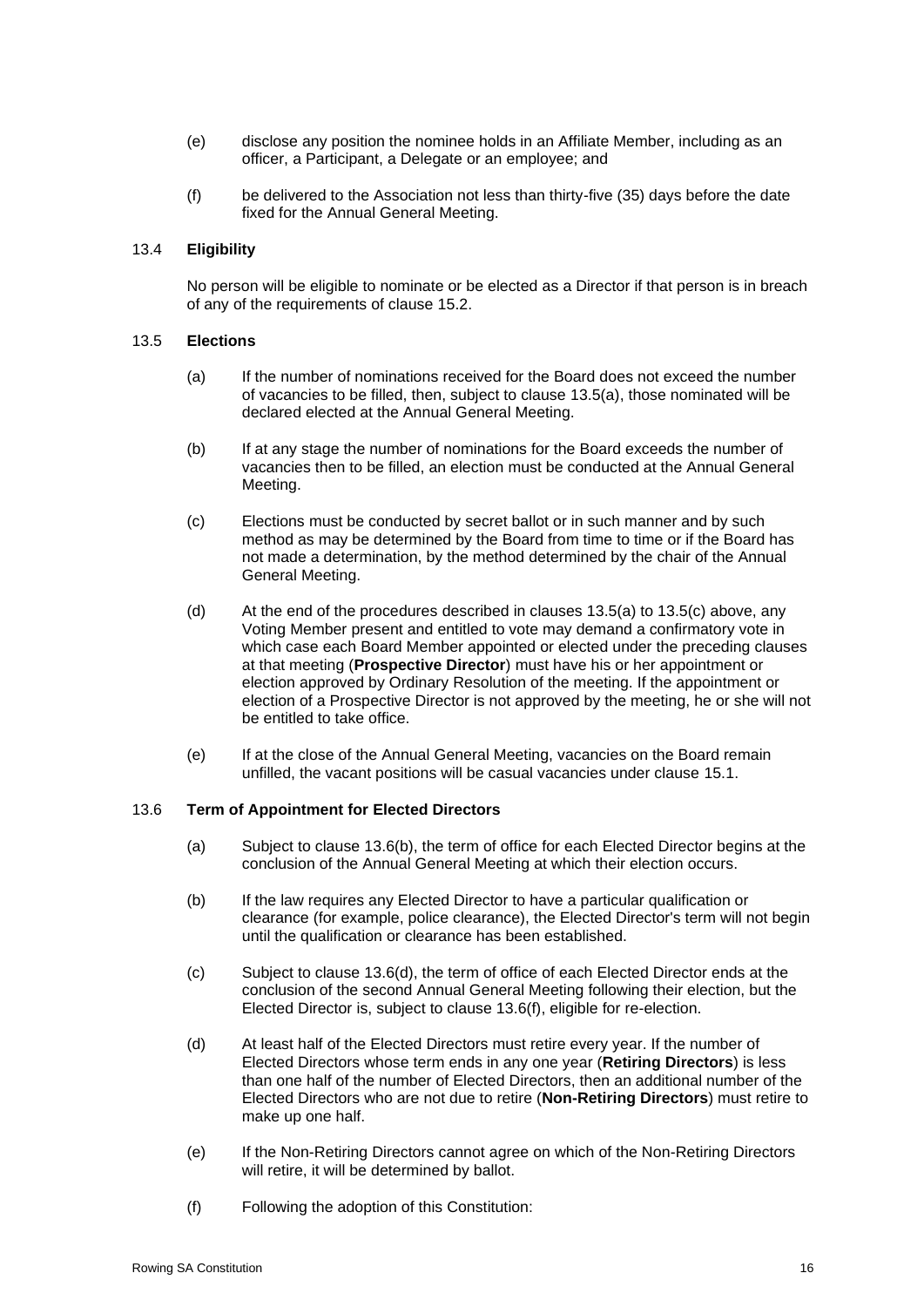- (i) no person who has served as an Elected Director for a period of four (4) consecutive full terms (including any term prior to the adoption of this constitution) is eligible for election as an Elected Director until the next Annual General Meeting following the date of conclusion of their last term as an Elected Director; and
- (ii) any period of service as an Appointed Director will not count towards any term limit as an Elected Director (and vice versa);
- <span id="page-20-1"></span>(iii) but no Director, in their capacity as an Elected Director or an Appointed Director in combination, will be permitted to have a consecutive term of service beyond the AGM immediately following the 10 year anniversary of their appointment, but they would be eligible for election or appointment at the next Annual General Meeting thereafter.
- (g) A former Chief Executive Officer of the Association is ineligible to nominate or be appointed to the Board for a period of three (3) years after leaving their role.

## <span id="page-20-0"></span>**14. Appointed Directors**

#### 14.1 **Appointment of Appointed Directors**

The Elected Directors may appoint up to two Appointed Directors at any time and from time to time by an ordinary resolution of the Board.

#### 14.2 **Qualifications for Appointed Directors**

In appointing Appointed Directors, the Elected Directors should have regard to which personal skills and experience the Board thinks will complement the Board composition.

#### 14.3 **Term of Appointment**

- (a) The term of office of each Appointed Director must be fixed by the Elected Directors at the time of the Appointed Director's appointment but it cannot exceed two (2) years.
- (b) An Appointed Director whose term of office ends is eligible for re-appointment.
- (c) An Appointed Director's term of office must expire no later than at the Annual General Meeting next following the 8 year anniversary of the their appointment and will not be eligible to be appointed again as an Appointed Director until 12 months has passed since the end of that term.
- (d) An Appointed Director may become an Elected Director at any time. If so elected they:
	- (i) will cease to be an Appointed Director upon that election; and
	- (ii) any period of service as an Appointed Director will not count towards any term limit as an Elected Director (and vice versa),

but subject always to the overall 10 year term limit as set out in clause [13.6\(f\)\(iii\).](#page-20-1)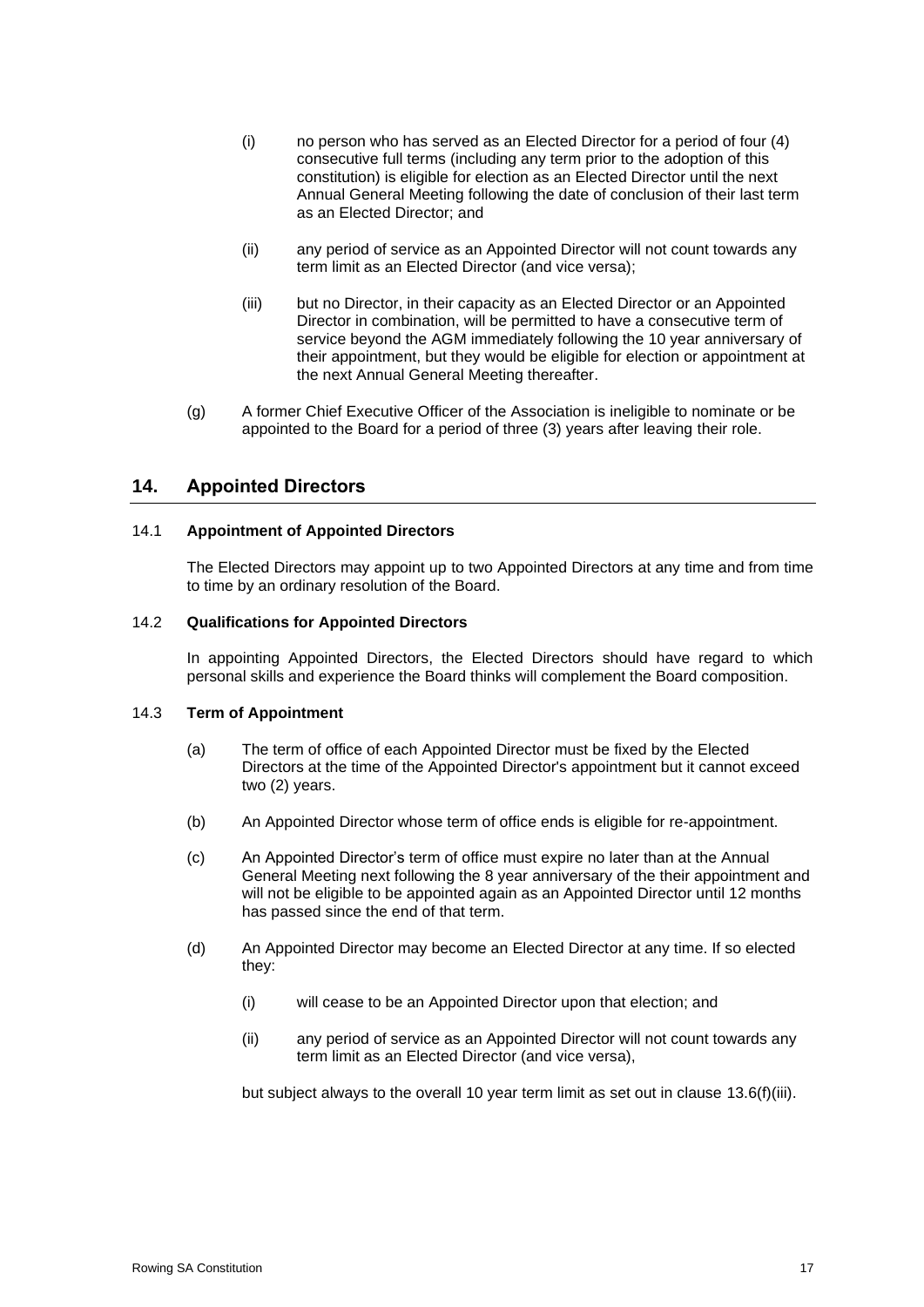# **15. Vacancies on the Board and Termination**

#### <span id="page-21-0"></span>15.1 **Casual Vacancies**

Any casual vacancy occurring in the position of Elected Director may be filled by the remaining Elected Directors. A person appointed to fill a casual vacancy holds office only until the end of the next Annual General Meeting irrespective of the term of office of the person whom he or she replaces.

#### <span id="page-21-1"></span>15.2 **Grounds for Termination of Director**

The office of a Director becomes vacant if the Director:

- (a) dies;
- (b) becomes bankrupt or makes any arrangement or composition with creditors generally;
- (c) suffers from mental or physical incapacity;
- (d) is disqualified from office under section 30 of the Act;
- (e) resigns his or her office by notice in writing to the Association;
- (f) is absent without the consent of the Board from meetings of the Board held during a period of six (6) months;
- (g) holds any office of employment with the Association;
- (h) is directly or indirectly interested in any contract or proposed contract with the Association and fails to declare the nature of his or her interest;
- (i) in the case of an Appointed Director, is removed from office by the Elected Directors;
- (j) is removed by the Voting Members by Ordinary Resolution; or
- (k) would otherwise be prohibited from being a director of a corporation under the *Corporations Act 2001* (Cth).If a Director is removed by Ordinary Resolution of the Voting Members, the Director cannot be reappointed to the Board as an Appointed Director without a further Ordinary Resolution of Voting Members authorising the appointment.

#### 15.3 **Board May Act**

If there are any vacancies on the Board, the remaining Directors may act but, if the number of remaining Directors is not sufficient to constitute a quorum at a meeting of the Board, they may act only for the purpose of increasing the number of Director to a number sufficient to constitute a quorum.

# **16. Meetings of the Board**

#### 16.1 **Board to Meet**

(a) The Board must meet as often as it considers necessary, and at least five (5) times, in every calendar year, for the dispatch of business (and must meet at least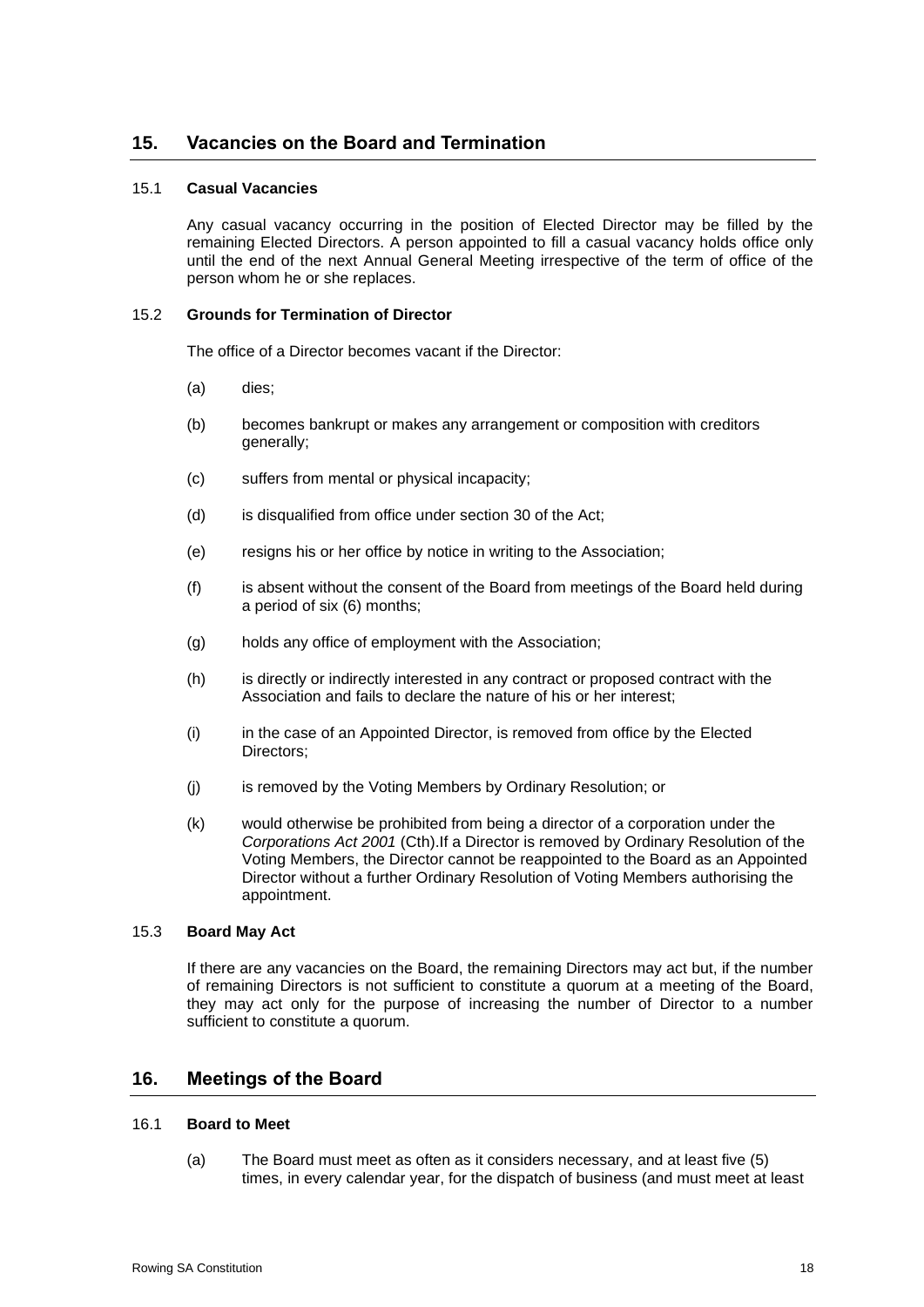as often as is required under the Act). Subject to this Constitution, the Board may adjourn and otherwise regulate its meetings as it thinks fit.

(b) Any Director may at any time convene a meeting of the Board on reasonable notice to the other Directors.

#### 16.2 **Attendance by Telephone**

A Director may attend a meeting by telephone or other electronic means by which he or she can hear and be heard.

#### 16.3 **Decisions of Board**

Subject to this Constitution, questions arising at any meeting of the Board may be decided by Ordinary Resolution. Each Director has one (1) vote on any question. The chair does not have a casting vote.

#### <span id="page-22-1"></span>16.4 **Resolutions not in Meeting**

- (a) Subject to clause [16.4\(d\),](#page-22-0) the Board may pass a resolution without a Board meeting being held if all the Directors entitled to vote on the resolution sign a document containing a statement that they are in favour of the resolution set out in the document. The resolution is passed when the last Director signs.
- (b) For the purposes of clause [16.4\(a\),](#page-22-1) separate copies of a document may be used for signing by those entitled to vote if the wording of the resolution and statement is identical in each copy.
- (c) Any document referred to in this clause may be in the form of a facsimile or electronic transmission.
- <span id="page-22-0"></span>(d) A resolution may not be passed under clause [16.4\(a\)](#page-22-1) if, before it is circulated for voting under clause [16.4\(a\),](#page-22-1) the Board resolves that it can only be put at a meeting of the Board.
- (e) A resolution passed under this clause must be recorded in the minute book.

#### 16.5 **Quorum**

At meetings of the Board the number of Directors whose presence is required to constitute a quorum is:

- (a) if the number of Directors then in office is an even number, half of the number of Directors plus one; or
- (b) if the number of Directors then in office is an odd number, half of the number of Directors rounded up to the next whole number.

#### 16.6 **Chair**

The Board must appoint one of the Directors as its chair. The chair will act as chair of any Board meeting or General Meeting at which he or she is present and unless the Board decides otherwise is the nominal head of the Association. If the chair is not present, or is unwilling or unable to preside at a Board meeting the remaining Directors must appoint another Director to preside as chair for that meeting only.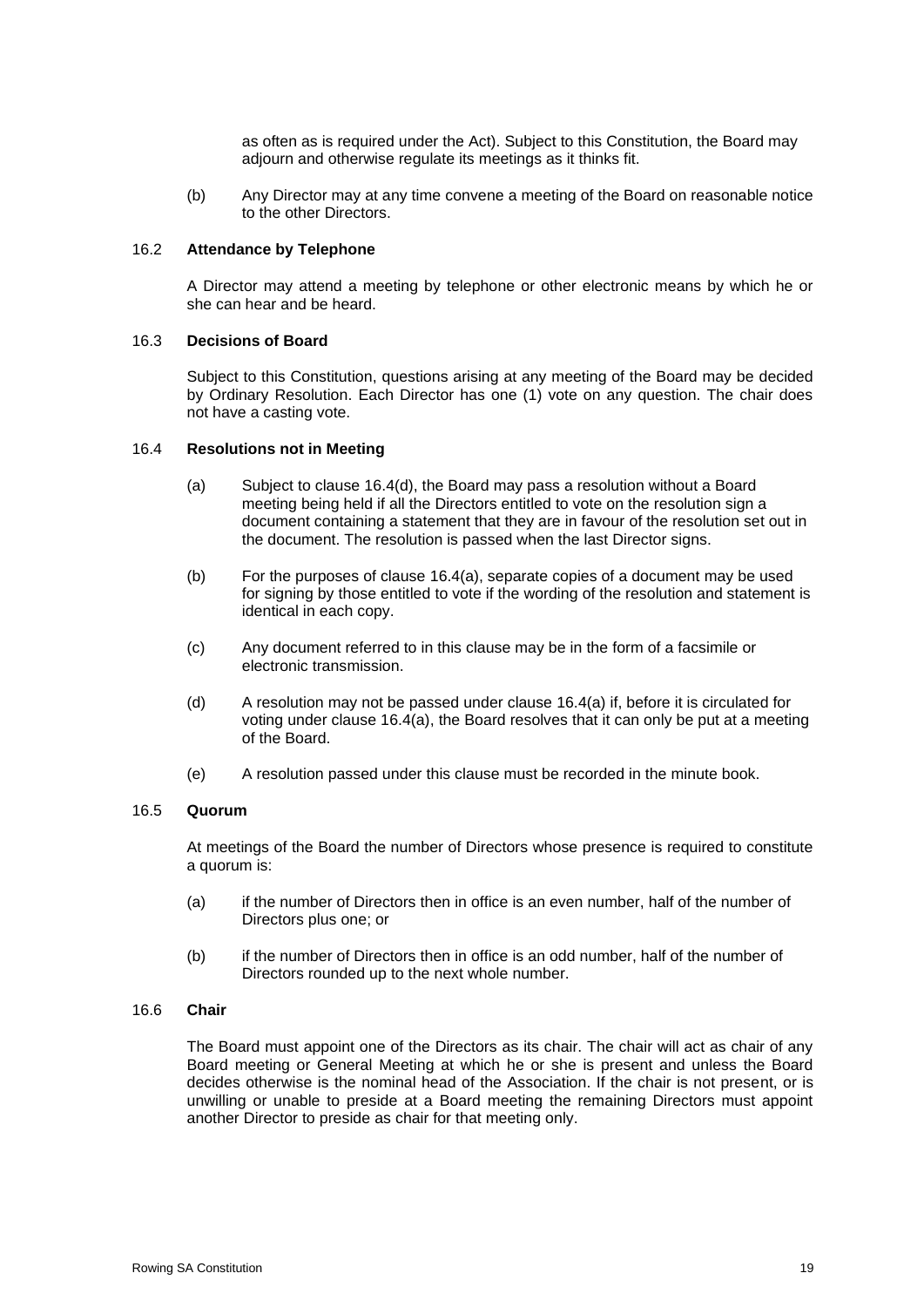#### 16.7 **Proxy**

Any Director who is unable to attend a Board meeting will, by written notice to the chair or the Board, be permitted to appoint another Director to act as their proxy for that meeting and exercise any vote of the nominating Director.

#### <span id="page-23-0"></span>16.8 **Directors' Interests**

If a Director has a material personal interest in a matter being considered by the Board a contract or proposed contract with the Association:

- (a) the Director must as soon as they become aware of their interest, disclose the nature and extent of their interest to the Board;
- (b) the Director must disclose the nature and extent of their interest at the next General Meeting;
- (c) the Director must not:
	- (i) vote on; or
	- (ii) subject to the Act, be present for the consideration at a Meeting on;

matters that relate to the interest (but may, subject to the Act take part in any deliberations with respect to that contract) and, if that Director does vote, that Director's vote must not be counted;

- (d) the Association cannot avoid any contract merely because of the existence of the interest;
- (e) the interest must be recorded in the minutes of the Board meeting at which the disclosure is made and also in the register of declared material personal interests of members the Directors; and
- (f) comply with any other requirements under the Act.

#### 16.9 **Exceptions**

Rule [16.8](#page-23-0) does not apply to a material personal interest of a Director:

- (a) that exists only because:
	- (i) that person is an employee of the Association;
	- (ii) that person belongs to a class of persons for whose benefit the Association is established; or
- (b) that the Director has in common with all, or a substantial proportion of, the Members.

#### 16.10 **Return of materials**

Within 14 days of vacating office, a former Director must ensure that all documents in their possession that belong to the Association are delivered to the Public Officer of the Association.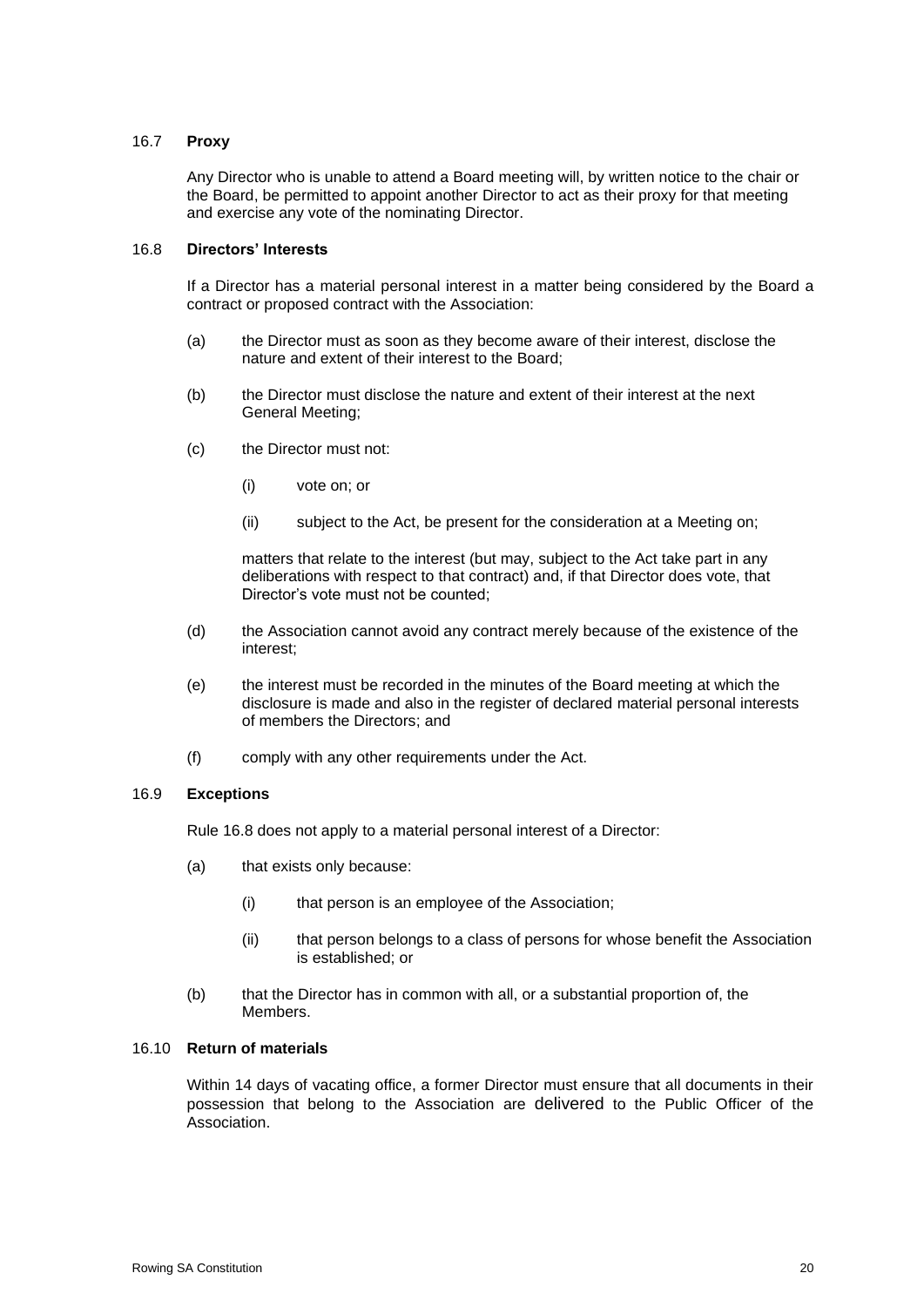# **17. Chief Executive Officer**

The Board may, from time to time, employ a Chief Executive Officer and other personnel it considers necessary or appropriate, in each case for such period and on such conditions as the Board determines.

# **18. Delegations**

The Board:

- (a) will, in writing, establish an Audit and Risk Management Committee which must ensure that there are adequate controls and systems in place (including internal and external processes) to alert the Board and the Chief Executive Officer to potential risks associated with the Association's operation and the members of which should have basic financial literacy that enables them to understand and actively challenge information presented and should include at least one (1) external and independent Certified Public Accountant or Chartered Accountant;
- (b) may, in writing, establish other committees;
- (c) may appoint any person chair of any committee. Persons so appointed will be accountable to the Board in the performance of their specific duties;
- (d) may delegate to each committee the exercise of the functions of the Board that are specified in the instrument of delegation, other than:
	- (i) this power of delegation; and
	- (ii) a function that is a function imposed on the Board by the Act, by any other law, or by Ordinary Resolution of the Voting Members.

# **19. Seal**

- (a) The Association will have a Seal on which its corporate name appears in legible characters where required to do so by the Act.
- (b) The Seal will only be used with the authority of the Board, previously given, and in the presence of at least two (2) of the Directors, who will sign every instrument to which the Seal is affixed.
- (c) If permitted by the Act, the Association:
	- (i) will discard the requirement to maintain a Seal; and
	- (ii) authorises that any document, deed or instrument may, with the authority of the Board previously given, be executed by two Directors.

# <span id="page-24-0"></span>**20. Annual General Meeting**

- (a) An Annual General Meeting of the Association must be held in accordance with the Act and this Constitution and will be not earlier than 15 August in any year and not later than five months after the end of the Financial Year.
- (b) The business of the Annual General Meeting will be to: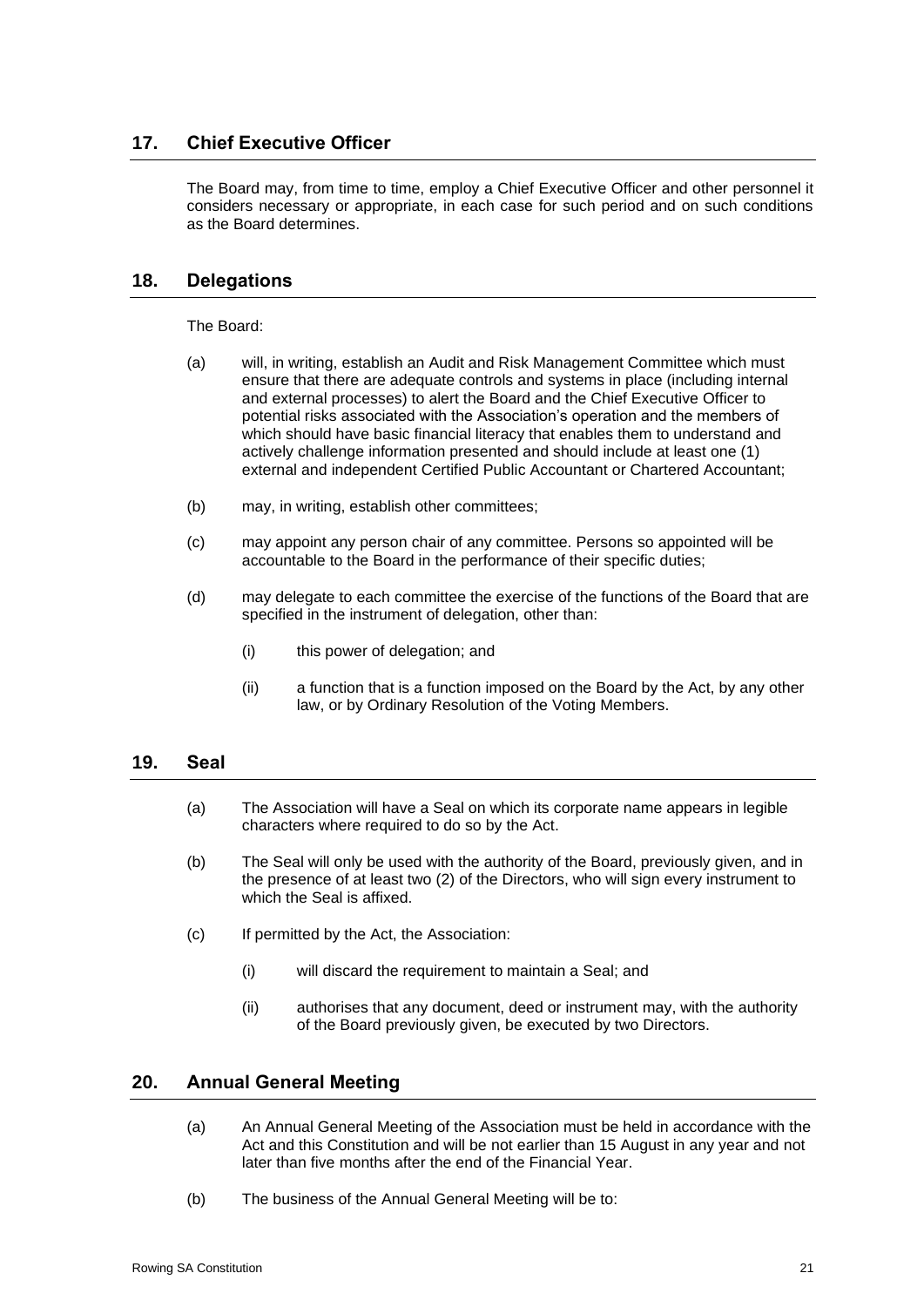- (i) receive the report of the Board on the past Financial Year;
- (ii) receive the report of any committees of the Board as appropriate;
- (iii) present the accounts for the past Financial Year together with the auditor's report, the Board's statement and the Board's report;
- (iv) elect the President or Vice Presidents (if any);
- (v) elect the officers in accordance with clause [13;](#page-18-0)
- (vi) elect a new auditor for the following Financial Year if required under clause [25;](#page-28-0)
- (vii) elect Honorary Life Members in accordance with clause [5.2;](#page-10-0)
- (viii) confirm the minutes of the previous Annual General Meeting; and
- (ix) deal with any other business set out in the notice of the Annual General Meeting by the Board.
- (c) Any business proposed by a Member must be submitted to the Board for consideration (together with any relevant proposed resolution) by 15 July preceding that Annual General Meeting.
- <span id="page-25-1"></span>(d) The Annual General Meeting will be convened by notice in writing to all Voting Members entitled to attend or vote at the meeting, at least fourteen (14) days prior to the date fixed for such Annual General Meeting, stating briefly the business to be transacted thereat.
- (e) All General Meetings other than the Annual General Meeting will be Special General Meetings.

# <span id="page-25-0"></span>**21. Special General Meetings**

#### 21.1 **Special General Meetings may be held**

The Board may, whenever it thinks fit, convene a Special General Meeting.

#### <span id="page-25-2"></span>21.2 **Requisition of Special General Meetings**

- (a) A Special General Meeting will be called by the Board in the manner set out in clause [20\(d\)](#page-25-1) within five Business Days of receiving a requisition in writing to that effect signed by the Delegates of not less than five (5) Affiliate Members, or not less than twenty (20) Foundation Life Members stating the business to be brought forward. The meeting will be held not less than 14 days or more than one calendar month after receiving the requisition.
- (b) Every requisition for a Special General Meeting:
	- (i) must be signed by requisitioning Voting Members;
	- (ii) must state the purpose of the meeting;
	- (iii) must include any proposed Special Resolution; and
	- (iv) be sent to the Association and any proposed Special Resolution.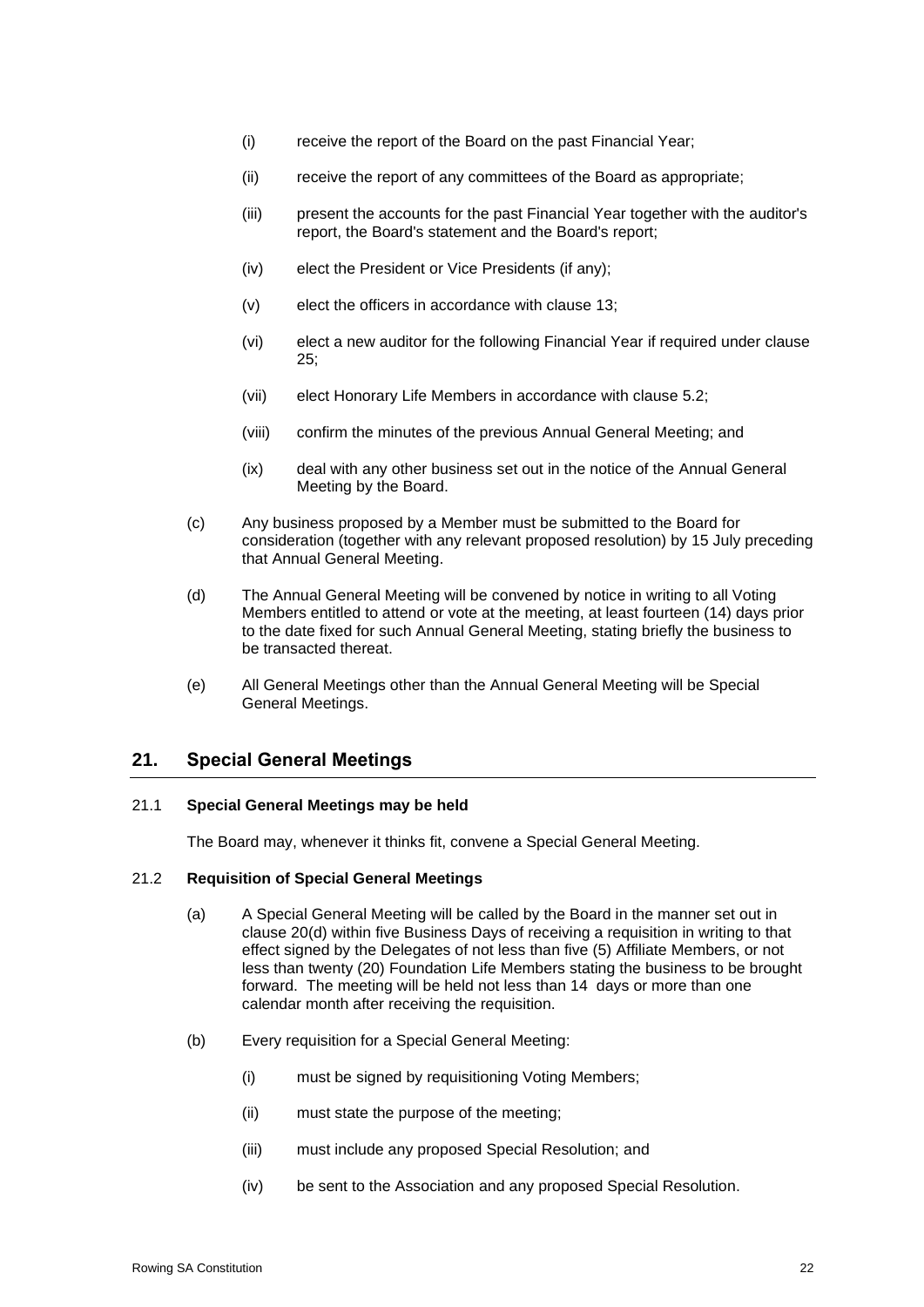The requisition may consist of several documents in a like form, each signed by one or more of the Voting Members making the requisitions.

- (c) If the Board does not cause a Special General Meeting to be held within one calendar month after the receipt of the requisition, the Voting Members making the requisition may convene a Special General Meeting to be held not later than three calendar months after the receipt of the requisition.
- (d) A Special General Meeting convened by Voting Members under this Constitution must be convened in the same manner, or as nearly as practical to the same manner, as a meeting convened by the Board and for this purpose the Board must ensure that the Voting Members making the requisition are supplied free of charge with particulars of the Voting Members entitled to receive a notice of meeting. The reasonable expenses of convening and conducting such a meeting must be borne by the Association.

# **22. Proceedings at General Meetings**

#### 22.1 **Quorum**

Subject to clause [22.3,](#page-26-0) a quorum will be formed by:

- (a) not less than 50% of Affiliate Members that are Schools;
- (b) not less than 50% of Affiliate Members that are Clubs; and
- (c) any number of Foundation Life Members.

#### 22.2 **Chair to preside**

The chair of the Board will, subject to this Constitution, preside as chair at every General Meeting except:

- (a) in relation to any election for which the chair of the Board is a nominee; or
- (b) where the chair of the Board has a conflict of interest.

If the chair of the Board is not present or is unwilling or unable to preside, the Voting Members present must appoint another Director to preside as chair for:

- (c) the portion of the meeting that the chair is unwilling or unable to preside only; or
- (d) if the chair is unwilling or unable to preside for the whole of that meeting, for the whole of that meeting.

#### <span id="page-26-0"></span>22.3 **Adjournment of meeting**

- (a) If within half an hour from the time appointed for the General Meeting a quorum is not present, the meeting must be adjourned until the same day in the next week at the same time and place or to such other day, time and place as the chair determines. If at the adjourned meeting a quorum is not present within half an hour from the time appointed for the adjourned meeting
	- (i) if the meeting was convened on the requisition of Voting Members under clause [21.2,](#page-25-2) the meeting will lapse; and
	- (ii) in any other case, those Voting Members present will constitute a quorum.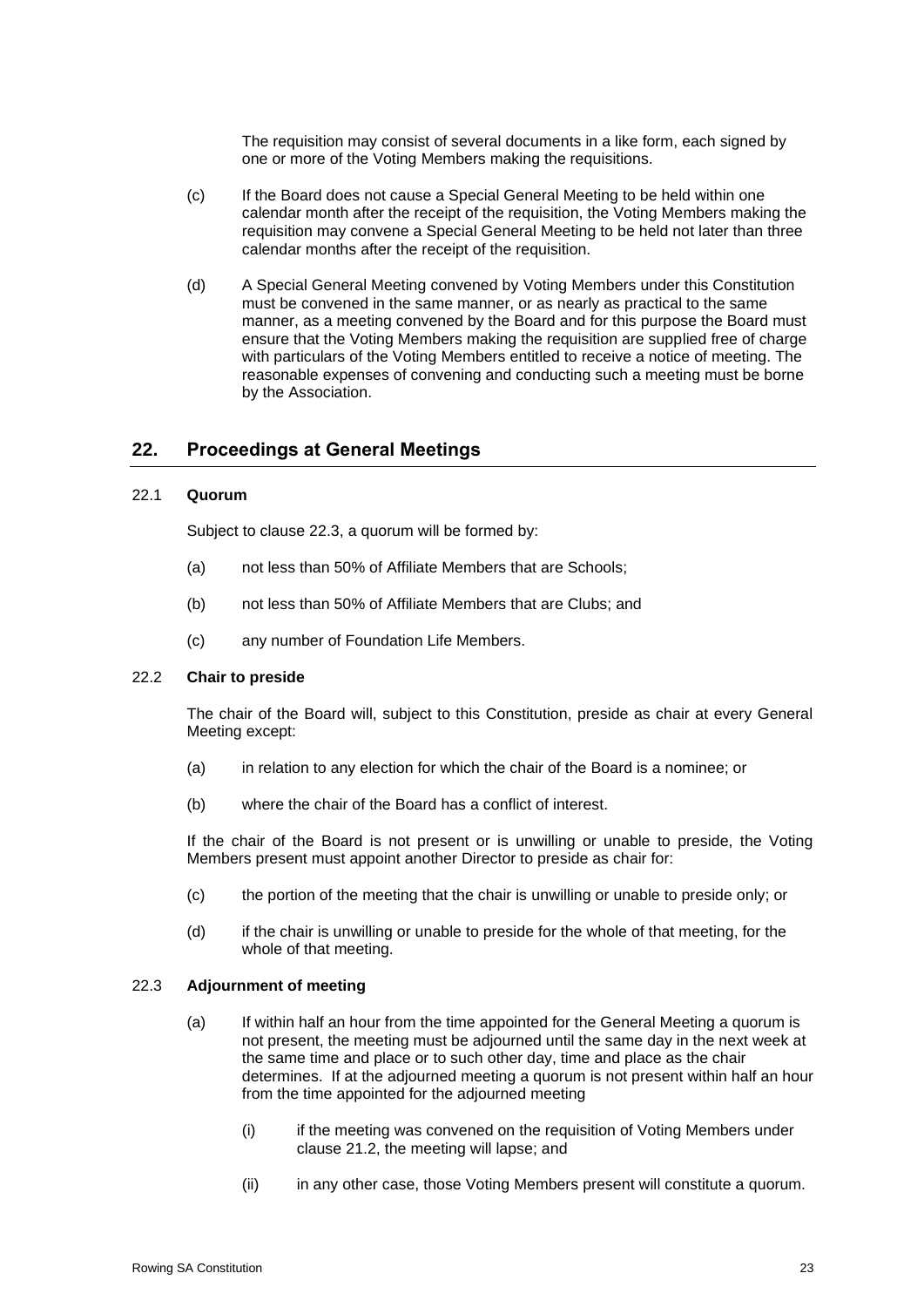- (b) The chair may, with the consent of any meeting at which a quorum is present, and must, if directed by the meeting, adjourn the meeting from time to time and from place to place but no business may be transacted at any adjourned meeting other than the business left unfinished at the meeting from which the adjournment took place.
- <span id="page-27-0"></span>(c) When a meeting is adjourned for thirty (30) days or more, notice of the adjourned meeting must be given as in the case of an original meeting.
- (d) Except as provided in clause [22.3\(c\),](#page-27-0) it is not necessary to give any notice of an adjournment or the business to be transacted at any adjourned meeting.

#### 22.4 **Voting Procedure**

At any General Meeting a resolution put to the vote will be decided on a show of hands unless a poll is (before or on the declaration of the result of the show of hands) demanded by:

- (a) the chair; or
- (b) a simple majority of Voting Members present at the meeting.

Any poll will be conducted in accordance with:

- (c) any relevant policy adopted by the Board prior to that General Meeting; or
- (d) if no policy exists, as determined by the chair acting reasonably.

#### 22.5 **Recording of Determinations**

A declaration by the chair that a resolution has on a show of hands been carried or carried unanimously or by a particular majority or lost and an entry to that effect in the book containing the minutes of the proceedings of the Association is conclusive evidence of the fact without proof of the number of the votes recorded in favour of or against the resolution.

# **23. Voting at General Meetings**

#### 23.1 **Members entitled to vote**

- (a) Subject to clause [23.1\(b\),](#page-27-1) on any Ordinary Resolution or Special Resolution at a General Meeting each Voting Member may cast the number of votes set out in Schedule 1, provided that:
	- (i) any Postal Vote must be exercised in accordance with the requirements of this Constitution;
	- (ii) all votes of an Affiliate Member will be cast by the Delegate of that Affiliate Member; and
	- (iii) all votes of an Affiliate Member must be cast either for or against a resolution and may not be split.
- <span id="page-27-1"></span>(b) In respect of any election of officers at a General Meeting:
	- (i) all votes of an Affiliate Member will be cast by the Delegate of that Affiliate Member; and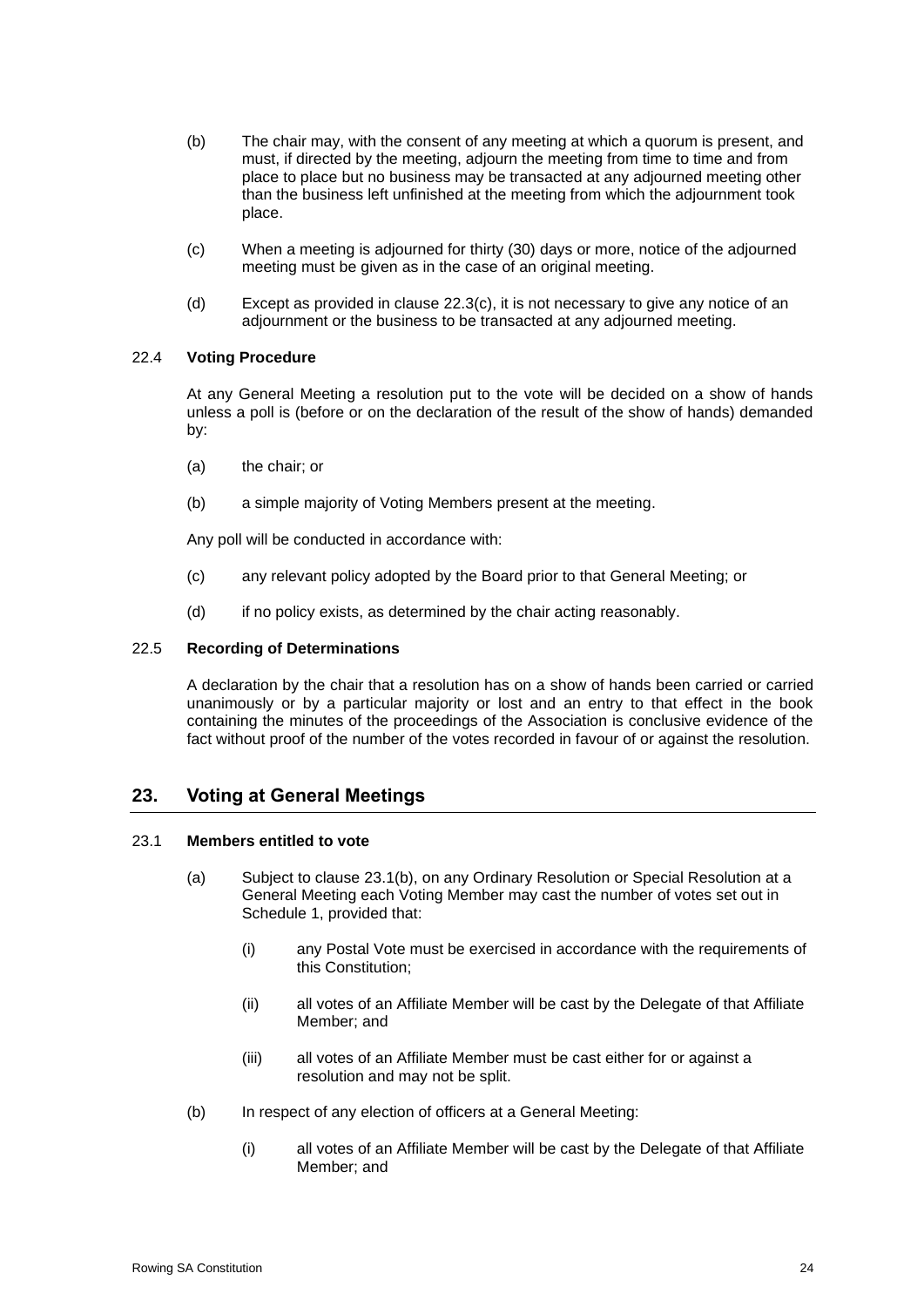(ii) an Affiliate Member will be permitted to cast their full allotment of votes in respect of each position that is available.

#### 23.2 **Chairperson may not exercise casting vote**

The chair of a General Meeting does not have a casting vote.

# **24. Records and accounts**

The Association must comply with its obligations under of the Act in respect of accounts, records and minutes.

## <span id="page-28-0"></span>**25. Auditor**

- (a) A qualified auditor must be appointed for the Association during each Financial Year
- (b) The Auditor will be appointed at an Annual General Meeting.
- (c) An Auditor appointed at an Annual General Meeting is not required to be re-elected annually and will continue in that position unless or until:
	- (i) the Auditor resigns; or
	- (ii) a new Auditor is appointed by a resolution of Voting Members at a General Meeting.
- (d) Any vacancy occurring during the year in the office of auditor must be filled by the Board.
- (e) The auditor has power at any time to call for the production of all books, accounts and other documents relating to the affairs of the Association.

#### <span id="page-28-1"></span>**26. Application of income**

- (a) The income and property of the Association must be applied solely for and used in payments of the expenses of management of the Association and generally in furtherance of the Objects.
- <span id="page-28-2"></span>(b) Except as prescribed in this Constitution or the Act, no portion of the income or property of the Association may be paid or transferred, directly or indirectly or whether by way of dividend, bonus or otherwise, to any Member or any associate of a Member.
- <span id="page-28-3"></span>(c) Subject to clause [26\(d\),](#page-29-0) nothing in clauses [26\(a\)](#page-28-1) or [26\(b\)](#page-28-2) prevents a payment in good faith to any Member:
	- $(i)$  in accordance with clauses [3](#page-9-0) and [26\(a\)](#page-28-1) where that Member is a not-forprofit entity with a similar purpose to the Association;
	- (ii) for any services actually rendered to the Association whether as an employee, Director or otherwise;
	- (iii) for goods supplied to the Association in the ordinary and usual course of operation;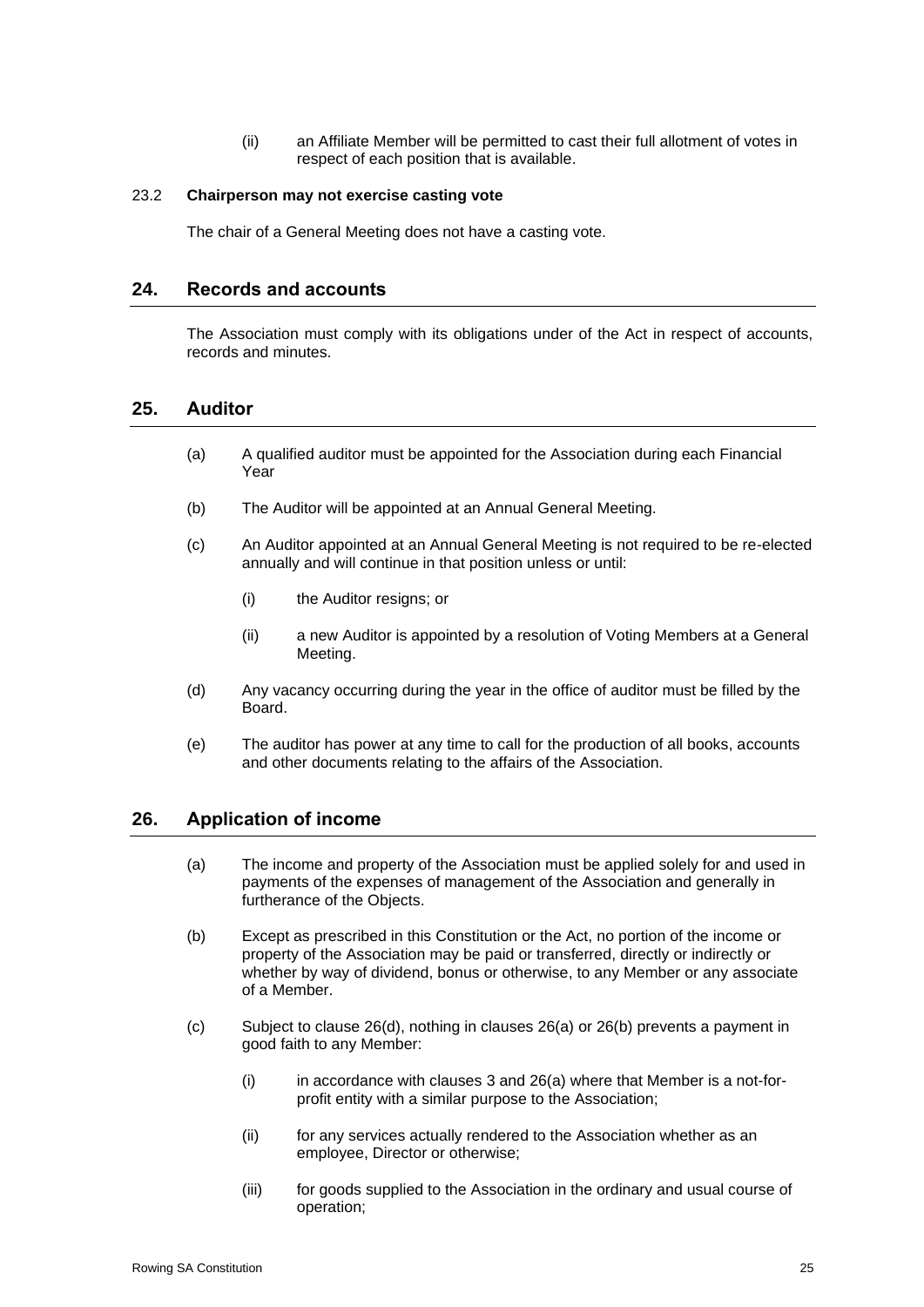- (iv) for interest on money borrowed from any Member;
- (v) for rent for premises demised or let by any Member to the Association;
- (vi) for any reasonable out-of-pocket expenses incurred by the Member on behalf of the Association.
- <span id="page-29-0"></span>(d) No payment made under clause [26\(c\)](#page-28-3) may exceed the amount ordinarily payable between ordinary commercial parties dealing at arm's length in a similar transaction.

## **27. Winding up**

Subject to this Constitution, the Association may be wound up or deregistered in accordance with the Act.

## <span id="page-29-1"></span>**28. Distribution of assets on winding up**

- (a) If, on winding up, dissolution or deregistration of the Association and after satisfaction of all the Association's debts and liabilities, there remain surplus assets (as defined in the Act) those surplus assets must not be paid to or distributed amongst the Members but must be distributed to another organisation or organisations which has objects similar to the Objects and a constitution which prohibits the distribution of income and property to Members.
- (b) The organisation or organisations to whom the distribution is to be made under clause [28\(a\)](#page-29-1) may be determined by the Voting Members in General Meeting at or before the time of winding up, dissolution or deregistration, and in default a determination by the Voting Members, by a judge of the Supreme Court of South Australia or any other Court that has jurisdiction in the matter.

# **29. Constitution**

- (a) Subject to clause [29\(b\)](#page-29-2) and the Act, this Constitution may be repealed or altered or a new provision may be added by a Special Resolution passed at a duly convened General Meeting.
- <span id="page-29-2"></span>(b) If, in the opinion of the Board, it is necessary to amend this Constitution:
	- (i) to achieve or maintain affiliation of the Association with the NSO;
	- (ii) to comply with the NSO constitution and regulations; or
	- (iii) to achieve or maintain a particular tax status,

the Board may, by Ordinary Resolution, make the amendments that it considers necessary for the purpose.

(c) To the extent the Association is able to do so by this Constitution, this Constitution will exclude any replaceable or recommended rules prescribed by the Act.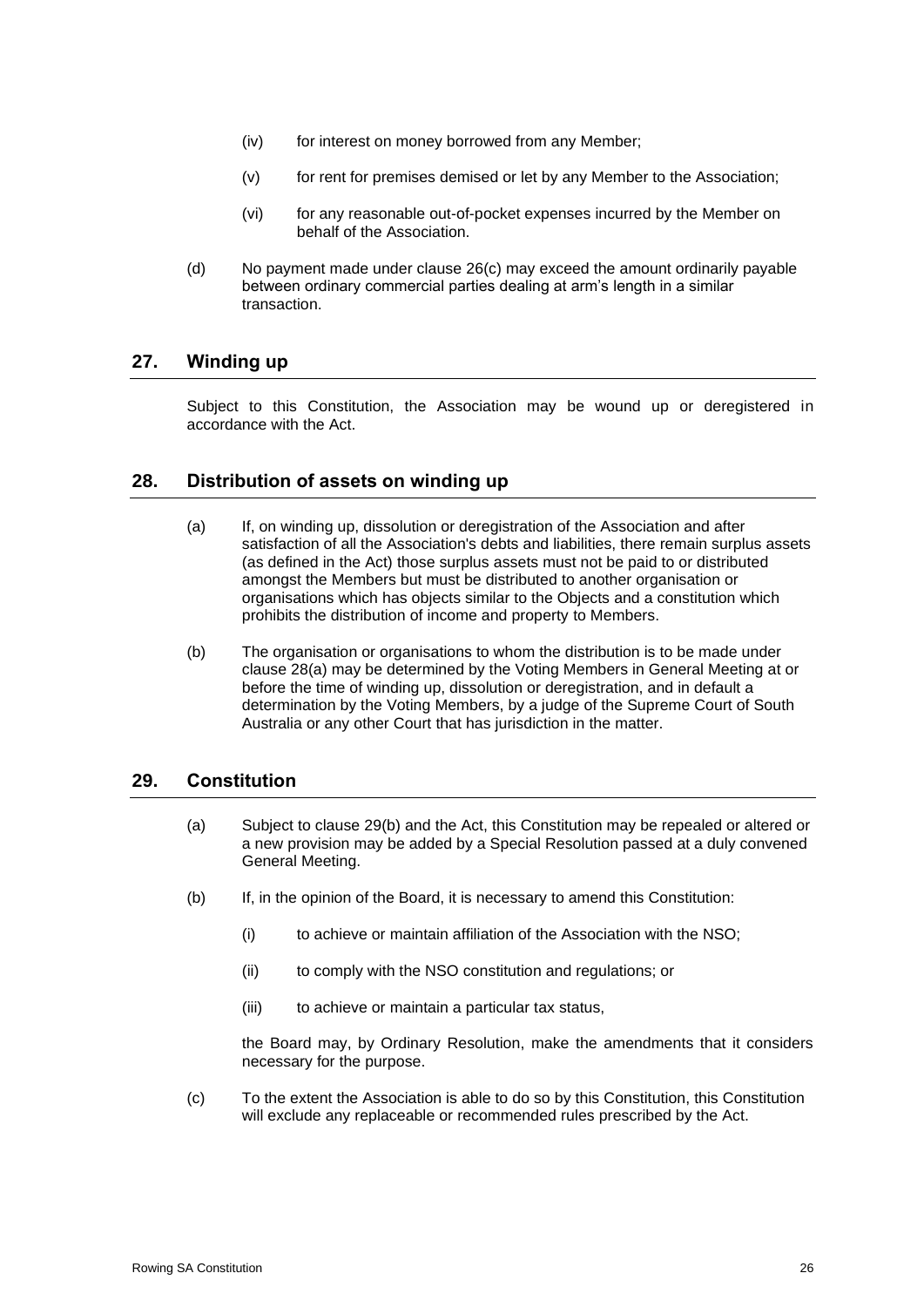# **30. By-laws and Regulations**

#### 30.1 **Board to formulate By-laws and Regulations**

The Board may make and amend By-laws and Regulations for the proper advancement, management and administration of the Association, the advancement of the Objects and the Sport in South Australia as it thinks necessary or desirable, including regulations governing:

- (a) the conduct of competitions (including the rules of competition and codes of conduct);
- (b) the conduct of meetings;
- (c) the resolution of disputes;
- (d) discipline of Members and Participants for breaches of this Constitution or the Bylaws or Regulations; and
- (e) any other matter in respect of which this Constitution authorises the Board to make By-laws or Regulations or which the Board considers is necessary or appropriate for the good governance of the Association and its affairs.

The By-laws and Regulations must be consistent with the Constitution, the NSO constitution and any regulations made by the NSO.

#### 30.2 **By-laws and Regulations Binding**

All By-laws and Regulations are binding on the Association and all Members.

#### 30.3 **Publication of By-laws and Regulations**

By-laws and Regulations and any amendments, alterations or other changes to or interpretations of the By-laws and Regulations may be communicated to Members by a notice on the Association's website or in any journal or publication which is published by or on behalf of the Association and which is circulated by the Association to Voting Members.

#### 30.4 **Dispute resolutions**

- (a) The By-laws or the Regulations must prescribed rules for the resolution of disputes between any combination of a Member, a Participant or the Association and to the extent they do not, clauses [30.4\(b\)](#page-30-0) and [30.4\(c\)](#page-30-1) will apply.
- <span id="page-30-0"></span>(b) The parties to the dispute must meet and discuss the matter in dispute and, if possible, resolve the dispute within 14 days after the dispute comes to the attention of all of the parties.
- <span id="page-30-1"></span>(c) If the parties are unable to resolve the dispute at the meeting the parties may choose to meet and discuss the dispute before an independent third person agreed to by the parties or failing Agreement, nominated by the NSO.

# **31. Notice**

(a) Any notice required or authorised by this Constitution to be given to a Member may be served on the Member personally or by sending it through the post in a prepaid envelope addressed to the Member at the Member's last known place of business or by facsimile, email or other electronic means or by its insertion on the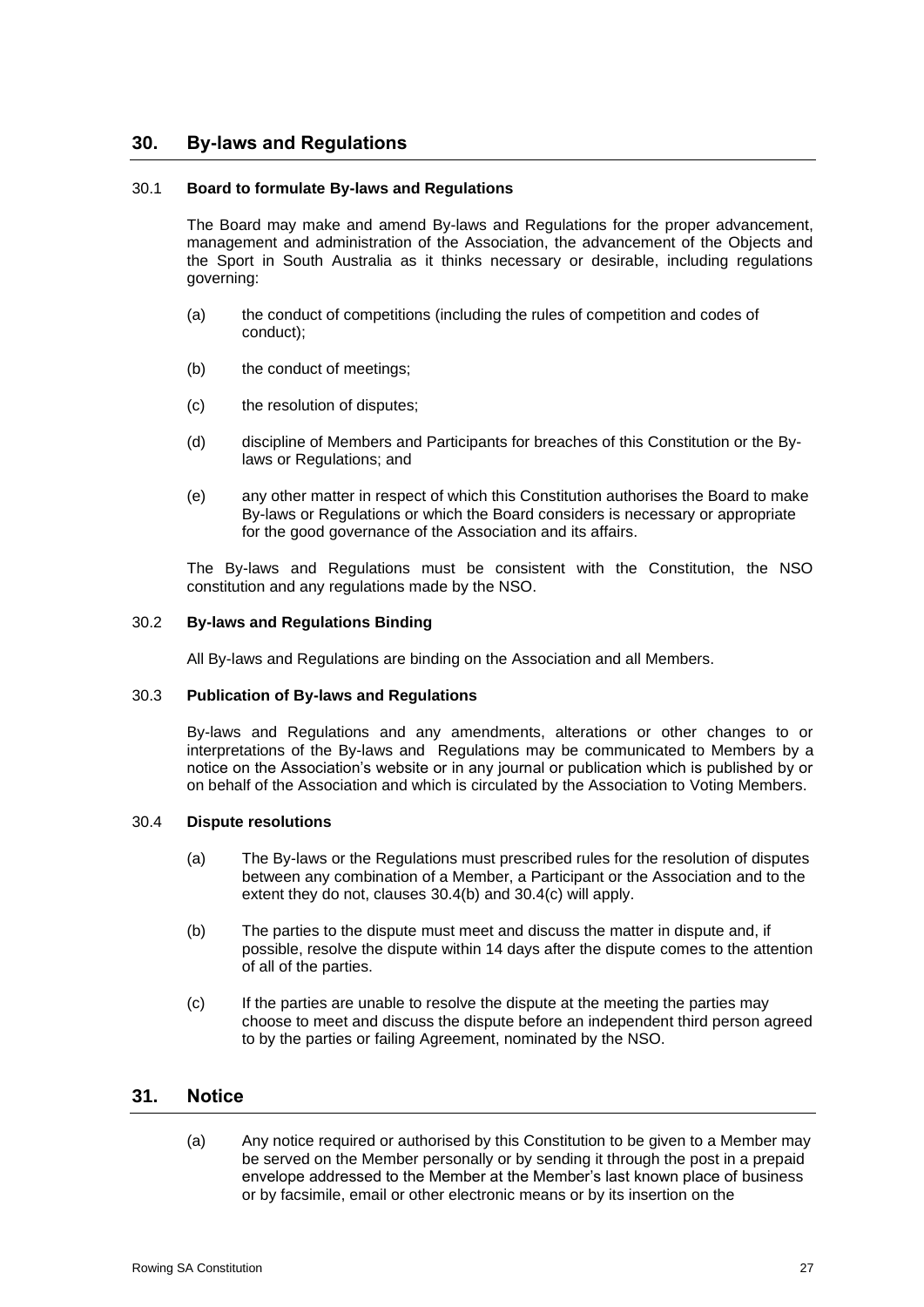Association's website or in any journal or publication which is published by or on behalf of the Association and which is circulated by the Association to Members.

- (b) Any notice required or authorised by this Constitution to be given to the Association may be served by delivering it personally to the Association at its registered office or by sending it through the post in a prepaid envelope addressed to the Association at the registered office.
- (c) A notice served by post will be taken to have been received by the recipient on the fourth working day after it was posted.
- (d) A notice served by facsimile, email or other electronic means will be taken to have been received by the recipient two hours after it was sent.

#### **32. Indemnity**

- (a) To the extent permitted by the Act, every Director and employee of the Association is entitled to be indemnified out of the property and assets of the Association against any liability incurred by them in their capacity as Director or employee in defending any proceedings, whether civil or criminal, in which judgement is given in their favour or in which they are acquitted or in connection with any application in relation to any proceedings in which relief is granted by the Court.
- (b) The Association must indemnify its Directors and employees against all damages and losses (including legal costs) for which any such Director or employee may be or become liable to any third party in consequence of any act or omission:
	- (i) in the case of a Director, performed or made in good faith whilst acting on behalf of and with the authority, express or implied of the Association; and
	- (ii) in the case of an employee, performed or made in good faith in the course of, and within the scope of their employment by the Association.

#### **33. Interstate crews**

The Board will each year determine which crew or crews will be entered for the Australian Interstate Rowing Championships, and other State representative regattas, and to what extent the Association will finance such crew or crews.

# <span id="page-31-0"></span>**34. Kings Cup Capital Fund**

The Association has established the Kings Cup Capital Fund (**KGC Fund**) and the KGC Fund will be held by the Association for the following purposes and upon the conditions set out in this clause.

- <span id="page-31-1"></span>(a) The KGC Fund will be invested:
	- (i) in such investments as are authorised by law for the investments of trust funds, or
	- (ii) in such investments as may from time to time be approved by Special Resolution of the Board.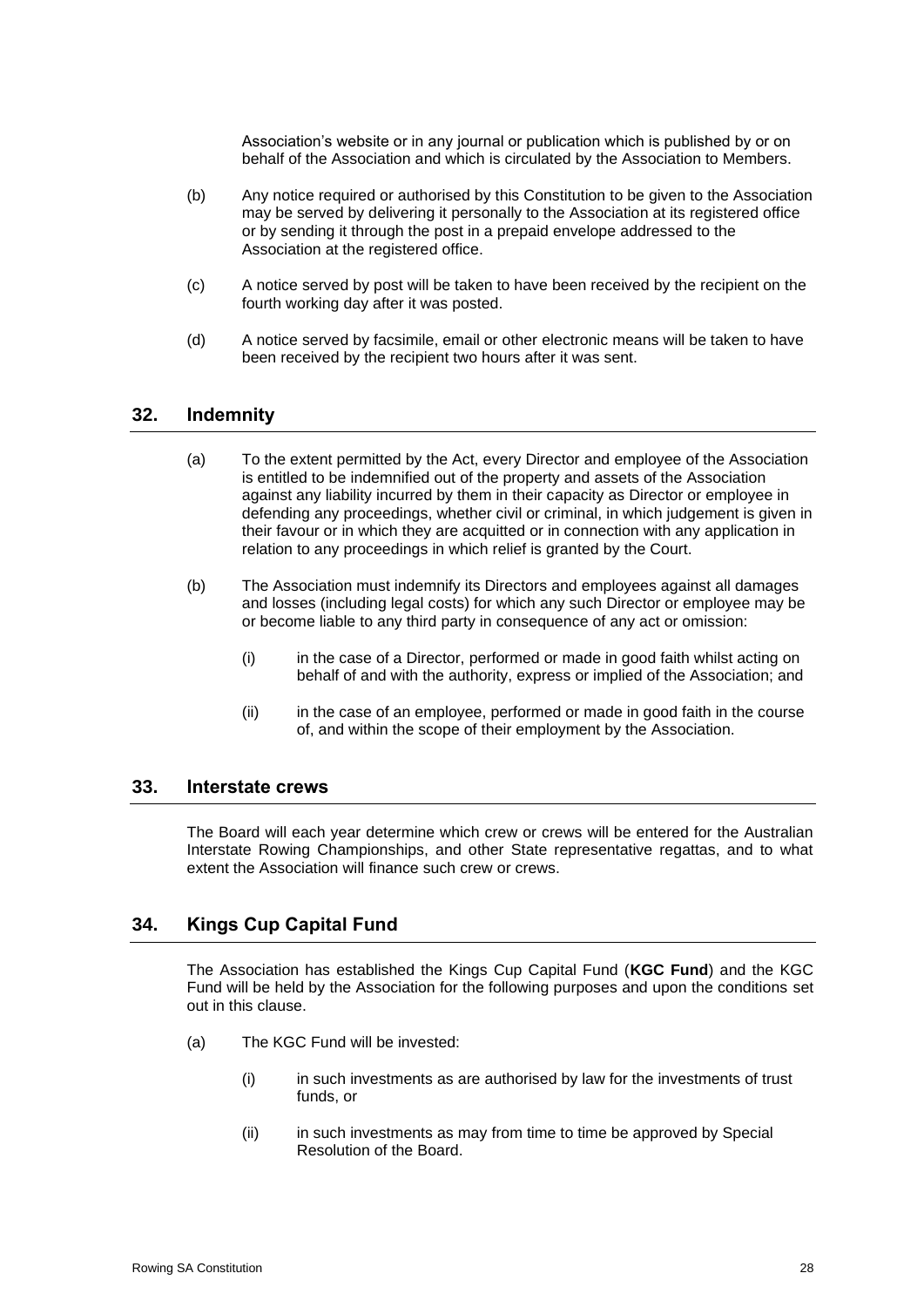- (b) All monies donated to or otherwise placed in the KGC Fund and all income of the KGC Fund subject to clause [34\(c\)](#page-32-1) will be capitalised and invested in accordance with clause [34\(a\).](#page-31-1)
- <span id="page-32-1"></span>(c) The income upon an investment made by KGC Fund will be applied firstly to making good all capital losses, if any, and secondly may be applied for the purposes described in clause [34\(d\).](#page-32-2)
- <span id="page-32-2"></span>(d) Income not required for the purposes set out in clause [34\(c\)](#page-32-1) will be available, on the Ordinary Resolution of the Board, for equipping, financing or otherwise assisting South Australian crews to compete in all State representative teams and/or for temporary advances for the purchase of land, facilities, and the development of an International Rowing Course at West Lakes.
- (e) A separate bank account will be kept by the Association in the name of KGC Fund. That account will be operated on by the persons for the time being authorised to operate on the Association's general bank account.
- (f) This clause will not be altered, added to, or rescinded except upon and in the precise terms of:
	- (i) a recommendation of the Board; and
	- (ii) a Special Resolution of the Voting Members.

# <span id="page-32-0"></span>**35. West Lakes Fund**

The Association has established the West Lakes Fund (**WL Fund**) and the WL Fund will be held by the Association for the purpose of the development of facilities at the West Lakes Rowing Course. All the money in this WL Fund will be held in a separate account on the conditions set out in this clause.

- (a) The WL Fund will be invested:
	- (i) in such investments as are authorised by law for the investments of trust funds, or
	- (ii) in such investments as may from time to time be approved by Special Resolution of the Board.
- (b) The money will only be expended on developing facilities at the West Lakes Rowing Course.
- (c) Money may only be expended from the WL Fund as approved by Ordinary Resolution of the Board.
- (d) This clause will not be altered, added to, or rescinded except upon and in the precise terms of:
	- (i) a recommendation of the Board; and
	- (ii) a Special Resolution of Voting Members.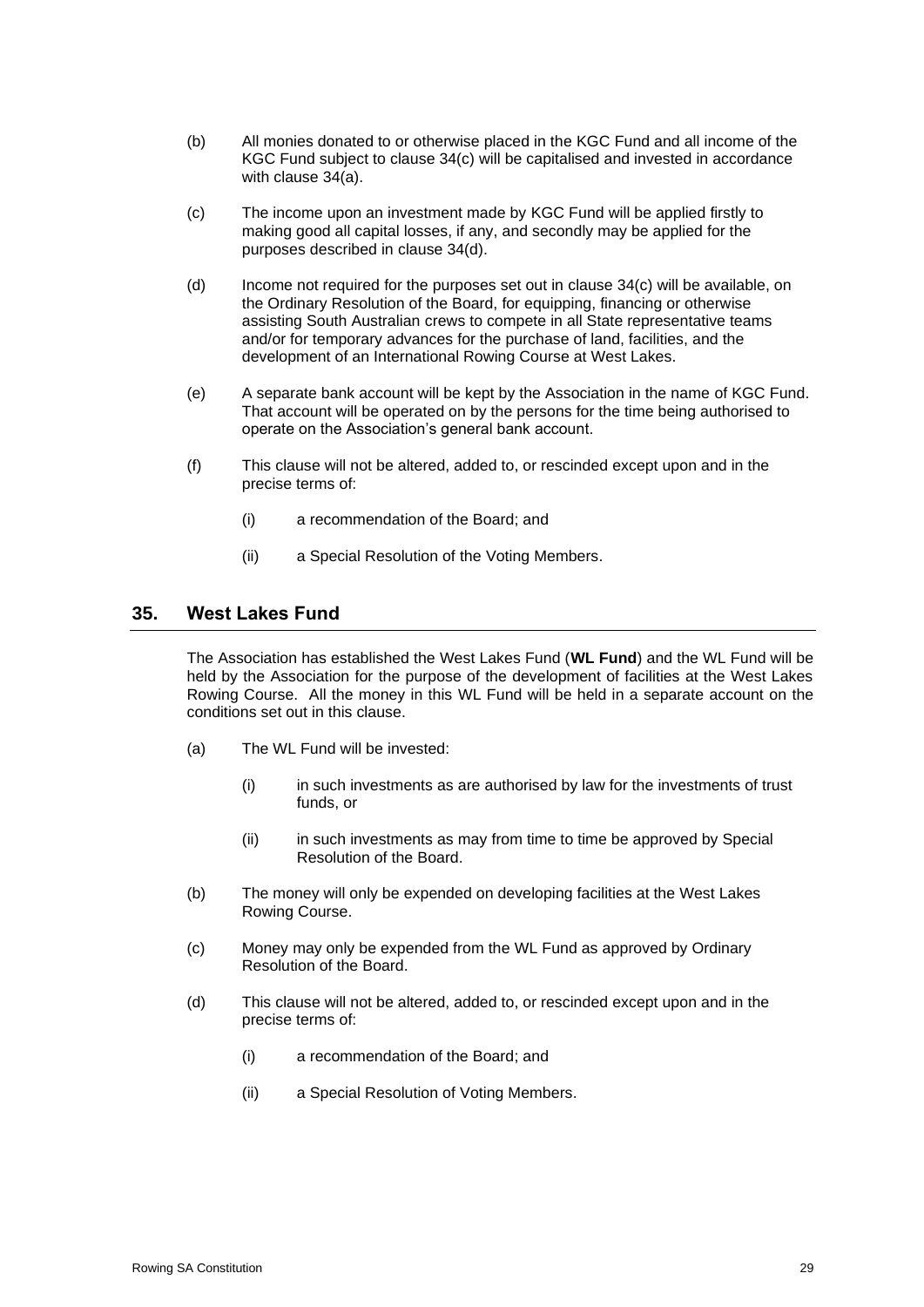# **36. Transitional provisions**

- (a) Each Club or School that is an Affiliate Member of the Association on the day on which this Constitution is adopted will automatically be admitted to membership as an Affiliate Member and it is recognised that for the purposes of this clause the following are Affiliate Members in the category noted:
	- (i) Affiliate Members that are Schools: Adelaide High School, Christian Brothers College, Loreto College, Norwood Morialta High School, Pembroke School, Prince Alfred College, Pulteney Grammar School, Saint Ignatius' College, Scotch College - Adelaide, Seymour College, St Peter's College, St Peter's Girl's School, Unley High School, Walford Anglican School for Girls and Wilderness School.
	- (ii) Affiliate Members that are Clubs: Adelaide Rowing Club, Adelaide University Boat Club, Goolwa Rowing Club, Limestone Coast Rowing Club, Loreto Old Scholars and Community Rowing Club, Mannum Rowing Club, Mawson Club, Murray Bridge Rowing Club, Pembroke Masters, Phoenix Rowing Club, Port Adelaide Rowing Club, Port Pirie Rowing Club, Renmark Rowing Club, Riverside Rowing Club, Scotch College Old Collegians and Community Rowing Club, Tailem Bend Rowing Club, Torrens Rowing Club and Waikerie Rowing Club
- (b) Each person who is a:
	- (i) Honorary Life Member; or
	- (ii) Foundation Life Member of the Association,

on the day on which this Constitution is adopted, will automatically be admitted to that same category.

- (c) Each person who was a financial life member on the day on which this Constitution is adopted, will be recognised as a Foundation Life Member.
- (d) Each person who is an officer of the Association on the day on which this Constitution is adopted will automatically be admitted to office in the category that, in the reasonable opinion of the Board, is the category most appropriate if that category exists. For the purpose of determining when the term ends for each person in office on the day on which this Constitution is adopted, time served in that person's current term will be counted as if this Constitution had been in place at the commencement of that term.
- (e) All By-laws, policies and Regulations of the Association in force at the date of the approval of this Constitution are to be deemed to be either By-laws or Regulations and continue to apply unless they are inconsistent with, or have been replaced by this Constitution.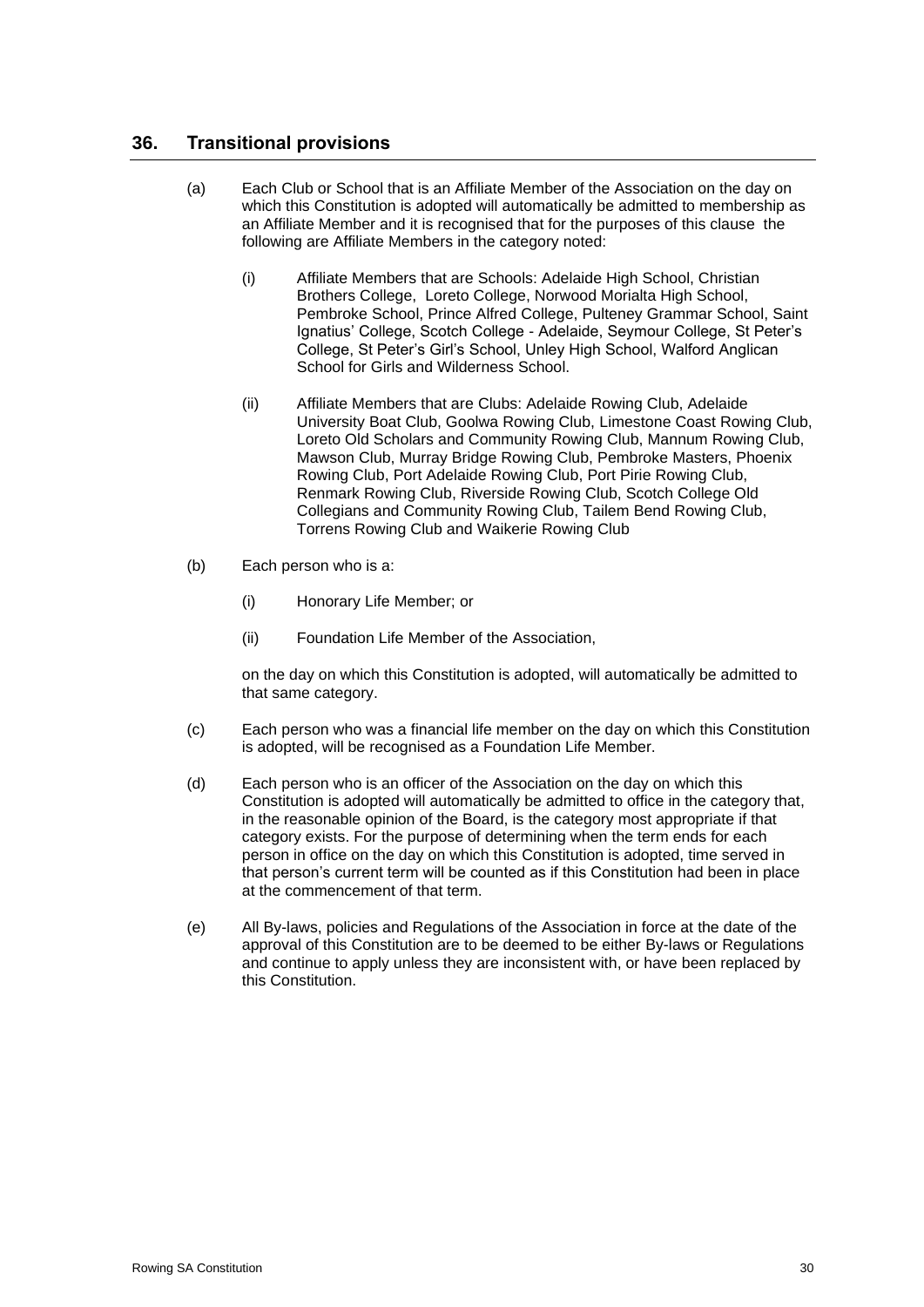| <b>Schedule 1 - Voting Matrix</b> |  |  |  |
|-----------------------------------|--|--|--|
|-----------------------------------|--|--|--|

| <b>Category of Member</b>                                   | <b>Number of Full</b><br>Participants*       | <b>Number of Votes</b>                                          |
|-------------------------------------------------------------|----------------------------------------------|-----------------------------------------------------------------|
| <b>Affiliate Member - Club</b>                              |                                              |                                                                 |
|                                                             | $\Omega$                                     | 10 per Club                                                     |
|                                                             | $1 - 25$                                     | 30 per Club                                                     |
|                                                             | 26-50                                        | 60 per Club                                                     |
|                                                             | 50-75                                        | 120 per Club                                                    |
|                                                             | 75-100                                       | 120 per Club                                                    |
|                                                             | $100+$                                       | 120 per Club                                                    |
|                                                             |                                              |                                                                 |
| Affiliate Member - School                                   | <b>Number of Full</b><br><b>Participants</b> | <b>Number of Votes</b>                                          |
|                                                             | $1 - 50$                                     | 20 per School                                                   |
|                                                             | 51-100                                       | 30 per School                                                   |
|                                                             | $100+$                                       | 40 per School                                                   |
|                                                             |                                              |                                                                 |
| <b>Foundation Life Members</b><br>and Honorary Life Members |                                              | 1 for each Foundation Life<br>Member or Honorary Life<br>Member |

\*The number of Full Participants in respect of any Affiliate Member will be determined:

- based on the number of Full Participants registered to compete for the relevant Club or School at any time in the 12 months prior to 30 June in the year most recently preceding the date on which the notice of any relevant meeting is called; and
- In the event that any Participant is registered to compete for a Club and a School then they will be counted as a Full Participant of the School and not of the Club.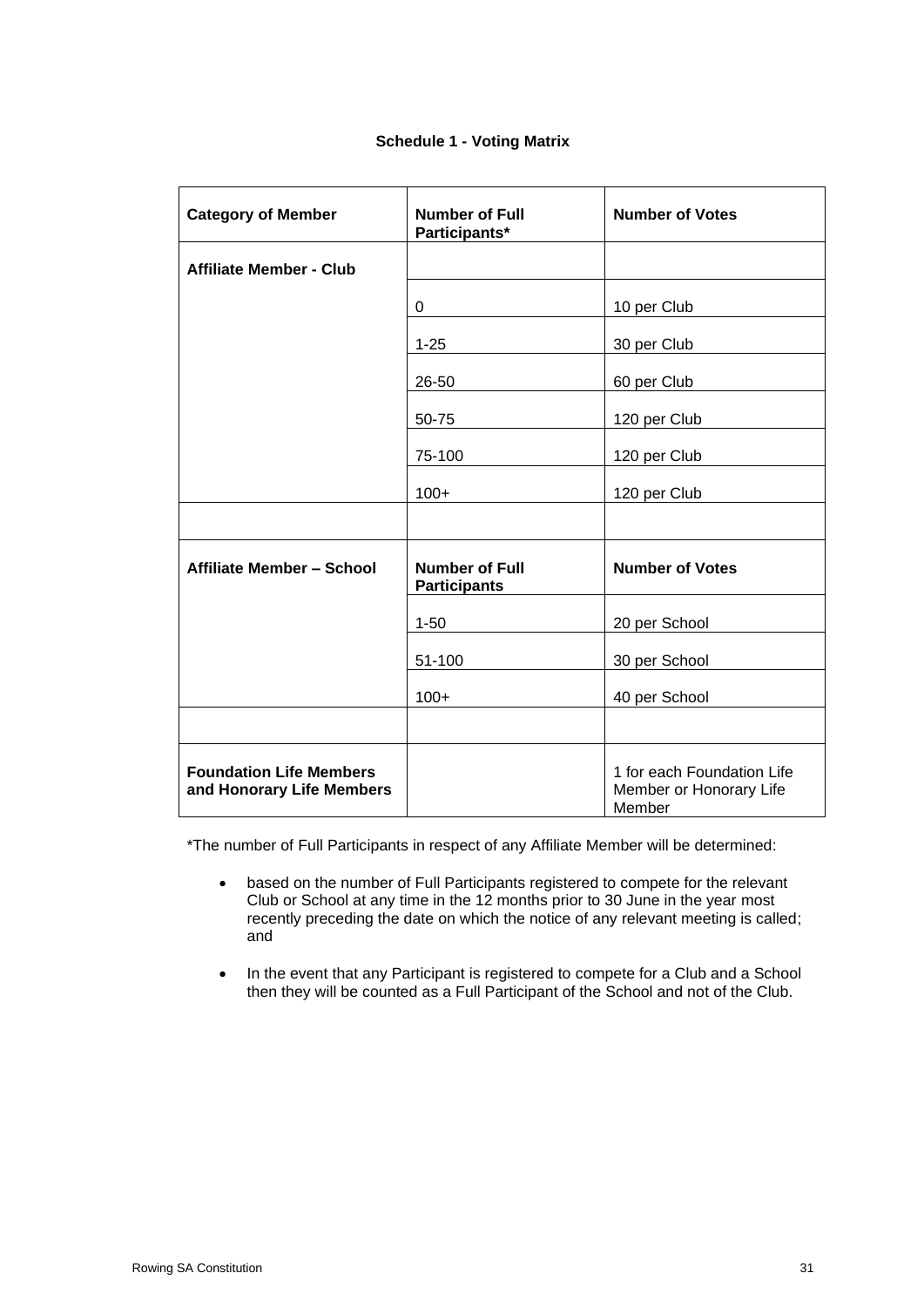

**Annexure B - Explanatory Statement**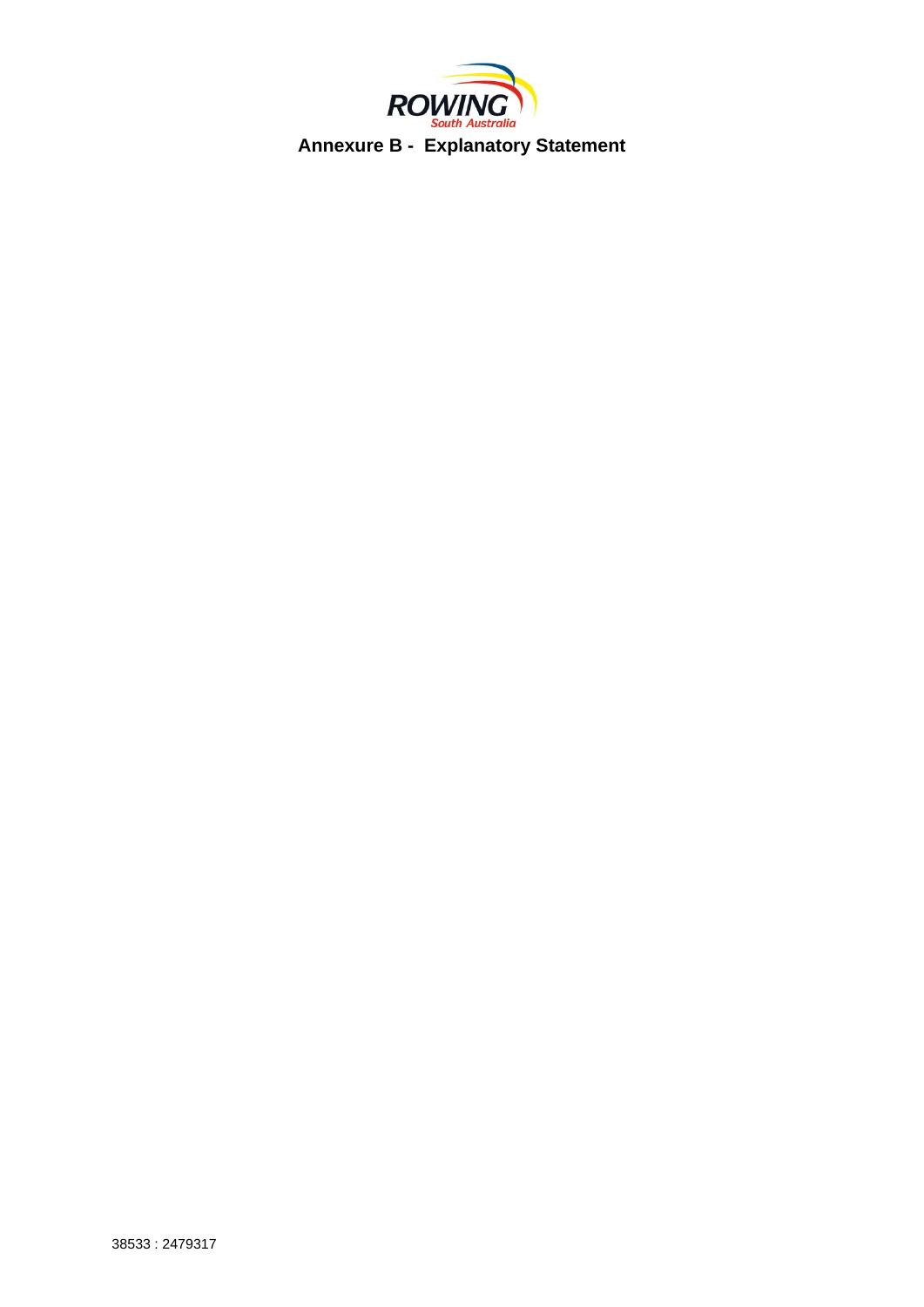

### **Explanatory Statement – Adoption of Replacement Constitution for Rowing South Australia Incorporated**

At a general meeting to be held 28 February 2022, it is proposed that the Members entitled to vote pass a Special Resolution to adopt the Proposed Replacement Constitution (as attached to the Notice of Special General Meeting and tabled by the Chairperson at the general meeting) in replacement of the Current Constitution of Rowing SA.

The Board recommends the Members entitled to vote pass the resolution to adopt the Proposed Replacement Constitution for the following reasons:

- The Proposed Replacement Constitution fixes the numerous and significant errors, ambiguities and inconsistencies contained in the Current Constitution.
- The Proposed Replacement Constitution is written in clearer language and does not contain out-dated provisions or provisions that are unlikely to have application.
- The Proposed Replacement Constitution alters the membership and voting structure of Rowing SA to better reflect active participation with the sport of Rowing – it is democratic.
- To deal with proposed amendments to legislation governing Rowing SA.
- For the other reasons as explained in more detail in this Explanatory Statement.

Annexure A to this Explanatory Statement sets out the key differences between the Current Constitution and the Proposed Replacement Constitution.

It is noted that a prior version of this Explanatory Statement and Proposed Replacement Constitution was distributed for consultation. Since that consultation draft further amendments have been made to the Proposed Replacement Constitution and to Annexure A. Those further changes are noted in green in Annexure A for ease of reference.

Annexure A is not a complete list of all differences between the Current Constitution and the Proposed Replacement Constitution as there are numerous differences that reflect provisions of the *Incorporations Associations Act 1985* (SA) (**Associations Act**) (which is the main governing legislation in respect of the operations of Rowing SA) or are minor or stylistic in nature.

Unless otherwise stated, capitalised terms used in Annexure A have the same meaning as given in the Current Constitution and Proposed Replacement Constitution (as applicable).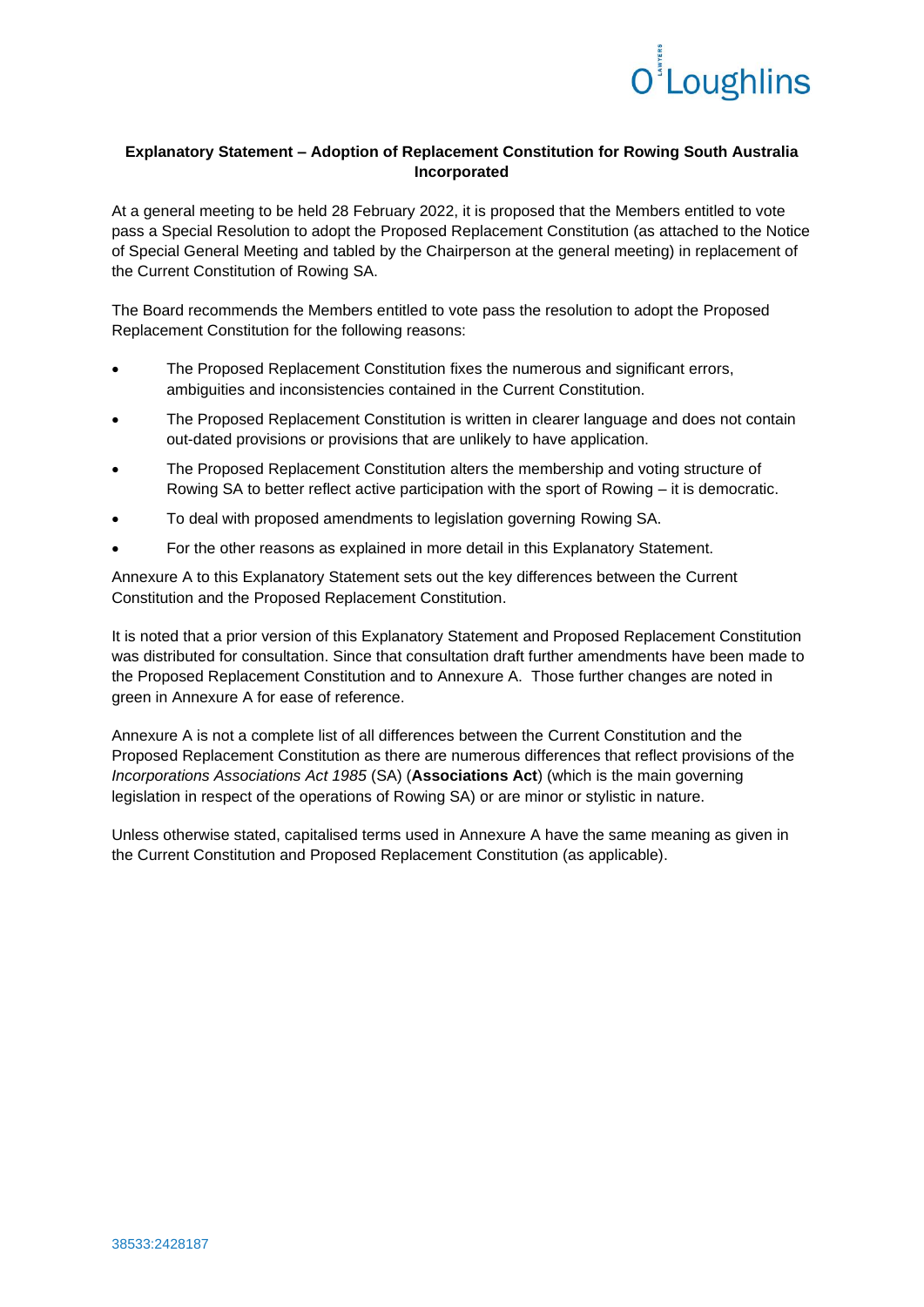

# **Annexure A – Key differences between the Current Constitution and Proposed Replacement Constitution**

## 1. **Key Differences**

The table below sets out the key differences between the Current Constitution and the Proposed Replacement Constitution.

| <b>Current Constitution</b>                                                                          | <b>Proposed Replacement Constitution</b>                                                                                                                                                                                                                                                           |  |
|------------------------------------------------------------------------------------------------------|----------------------------------------------------------------------------------------------------------------------------------------------------------------------------------------------------------------------------------------------------------------------------------------------------|--|
| Clause 2.1 - Definitions and interpretation                                                          | Clause 2.1 - Definitions and interpretation                                                                                                                                                                                                                                                        |  |
| This clause provides definitions for how certain words are to be interpreted in<br>the Constitution. | Definitions have been inserted, updated or deleted to reflect the changes in<br>the Proposed Replacement Constitution, particularly the proposed<br>amendments to the membership and voting structures.                                                                                            |  |
|                                                                                                      | The proposed changes to the Definitions are as follows:                                                                                                                                                                                                                                            |  |
|                                                                                                      | Updated definition of "Affiliate Member, "Club" and "School" to clearly<br>set out the difference.                                                                                                                                                                                                 |  |
|                                                                                                      | Updated definition of "By-law" to also cover any code of conduct or<br>$\bullet$<br>policy forming the By-laws for consistency of use in the Proposed<br>Replacement Constitution.                                                                                                                 |  |
|                                                                                                      | Updated definition of "Elected Director" to make clear that they are a<br>$\bullet$<br>Director elected by Voting Members and identifies the sections they<br>are elected under.                                                                                                                   |  |
|                                                                                                      | Definition of "Foundation Life Member" inserted to define the<br>Membership category.                                                                                                                                                                                                              |  |
|                                                                                                      | Definition of "Full Participant" inserted and definition of "Participant"<br>$\bullet$<br>updated to cover those that are registered with a Club or School to<br>compete as an athlete in competitions undertaken by Rowing SA and<br>also anyone connected with Rowing SA competitions or events. |  |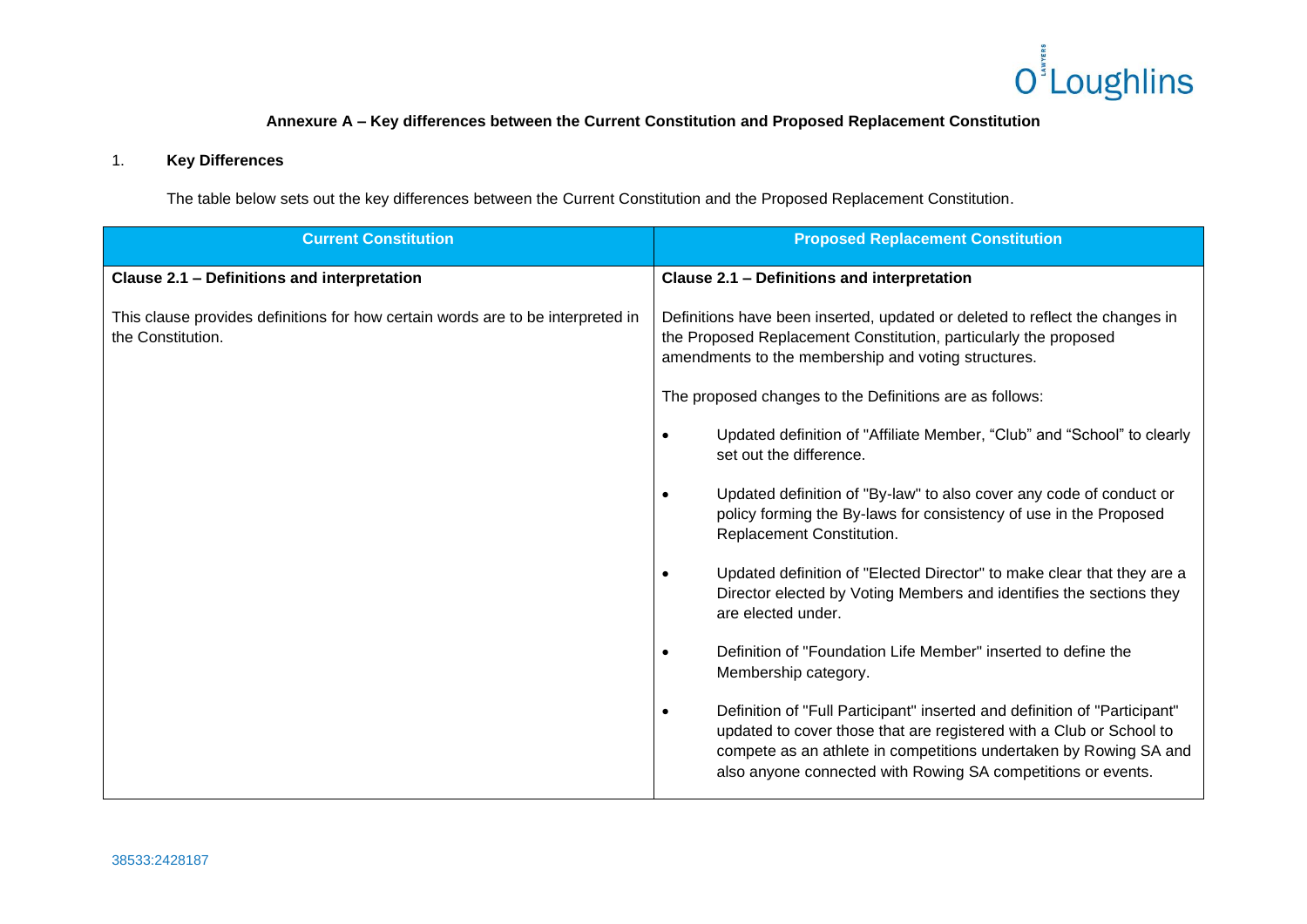| Updated definition of "Member" to specify that a Member is one who<br>$\bullet$<br>holds a category of membership.                                                                                                                                                             |
|--------------------------------------------------------------------------------------------------------------------------------------------------------------------------------------------------------------------------------------------------------------------------------|
| Updated definitions of "General Meeting", "Ordinary Resolution",<br>$\bullet$<br>"Special General Meeting", "Special Resolution" and "Ordinary<br>Resolution" to clarify that they comprise of Voting Members entitled to<br>vote.                                             |
| Definition of "Voting Members" is also inserted to mean a Foundation<br>$\bullet$<br>Life Member or an Affiliate Member.                                                                                                                                                       |
| Definition of "Postal Vote" is added as it is used in multiple locations<br>$\bullet$<br>where Honorary Life Members and Foundation Life Members are<br>entitled to vote.                                                                                                      |
| Definition of "Public Offer" inserted as the role is required by the<br>$\bullet$<br>Associations Act.                                                                                                                                                                         |
| Deletion of "Secretary" definition as there is no longer a Secretary<br>$\bullet$<br>role.                                                                                                                                                                                     |
| Updated definition of "Sport" to cover all rowing forms approved by<br>$\bullet$<br>the Board.                                                                                                                                                                                 |
| The proposed changes to the interpretation:                                                                                                                                                                                                                                    |
| Clause 2.2(b) is removed as the Proposed Replacement Constitution<br>$\bullet$<br>utilises gender neutral language.                                                                                                                                                            |
| Insertion of clause 2.2(e) that a decision of the Board as to<br>$\bullet$<br>interpreting the Constitution, By-laws and the Regulations or to any<br>matter not in those documents will be final unless an Ordinary<br>Resolution of the Board overturns that interpretation. |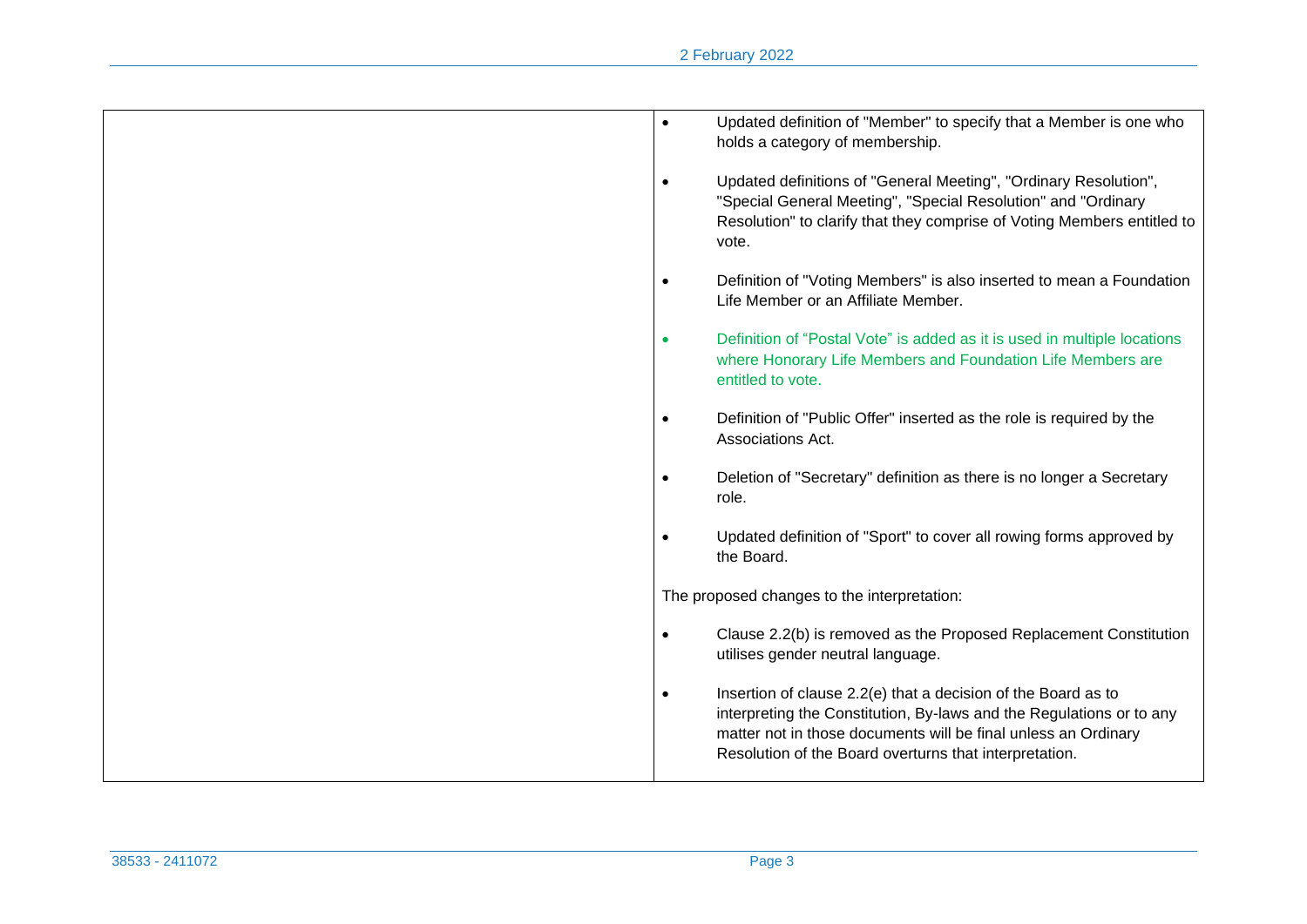| Clause 3 - Objects of the Association                                 | Clause 3 - Objects of the Association                                                                                                                                                                                                                                                                                                                                                                                                                                                           |  |
|-----------------------------------------------------------------------|-------------------------------------------------------------------------------------------------------------------------------------------------------------------------------------------------------------------------------------------------------------------------------------------------------------------------------------------------------------------------------------------------------------------------------------------------------------------------------------------------|--|
| This clause sets out in the objects of the Rowing SA.                 | The Proposed Replacement Constitution retains all the original objects and<br>adds in new objects regarding the regulation of conduct and behaviour of<br>Participants and regulation of the selection, conduct and behaviour of<br>athletes and officials.<br>This will ensure overall fairness for the selection of athletes as well as the<br>appropriate conduct and behaviour of Participants representing Rowing SA<br>which is already in line with the current operations of Rowing SA. |  |
| Clause 4 - Powers of the Association                                  | Clause 4 - Powers of the Association                                                                                                                                                                                                                                                                                                                                                                                                                                                            |  |
| This clause sets out the powers of Rowing SA.                         | The Proposed Replacement Constitution retains all the original powers<br>except simply amends clause 4(b) to clarify Rowing SA has power to assist in<br>the mediation of disputes between Members and Participants (not just<br>between Members).                                                                                                                                                                                                                                              |  |
| Clause 5.1 - Members and registration                                 | Clause 5.1 - Members and registration                                                                                                                                                                                                                                                                                                                                                                                                                                                           |  |
| This clause outlines the membership types which include:              | The Proposed Replacement Constitution refines and simplifies the<br>membership structure to include three types of members:                                                                                                                                                                                                                                                                                                                                                                     |  |
| Honorary Life Members;<br>$\bullet$                                   |                                                                                                                                                                                                                                                                                                                                                                                                                                                                                                 |  |
| The Patron, Vice Patrons, President and Vice Presidents;<br>$\bullet$ | Honorary Life Members,<br>Foundation Life Members, and<br>$\bullet$                                                                                                                                                                                                                                                                                                                                                                                                                             |  |
| Foundation Life Members;<br>$\bullet$                                 | Affiliate Members.                                                                                                                                                                                                                                                                                                                                                                                                                                                                              |  |
| <b>Financial Life Members;</b><br>$\bullet$                           |                                                                                                                                                                                                                                                                                                                                                                                                                                                                                                 |  |
| Honorary Members;<br>$\bullet$                                        | A number of the existing membership categories are either not utilised,<br>repetitive or not reflective of the current participation in the sport of Rowing.<br>More specifically:                                                                                                                                                                                                                                                                                                              |  |
| Limited Members;<br>$\bullet$                                         | The original Foundation Life Member category is retained in<br>recognition of their contribution to Rowing SA and their rights remain                                                                                                                                                                                                                                                                                                                                                           |  |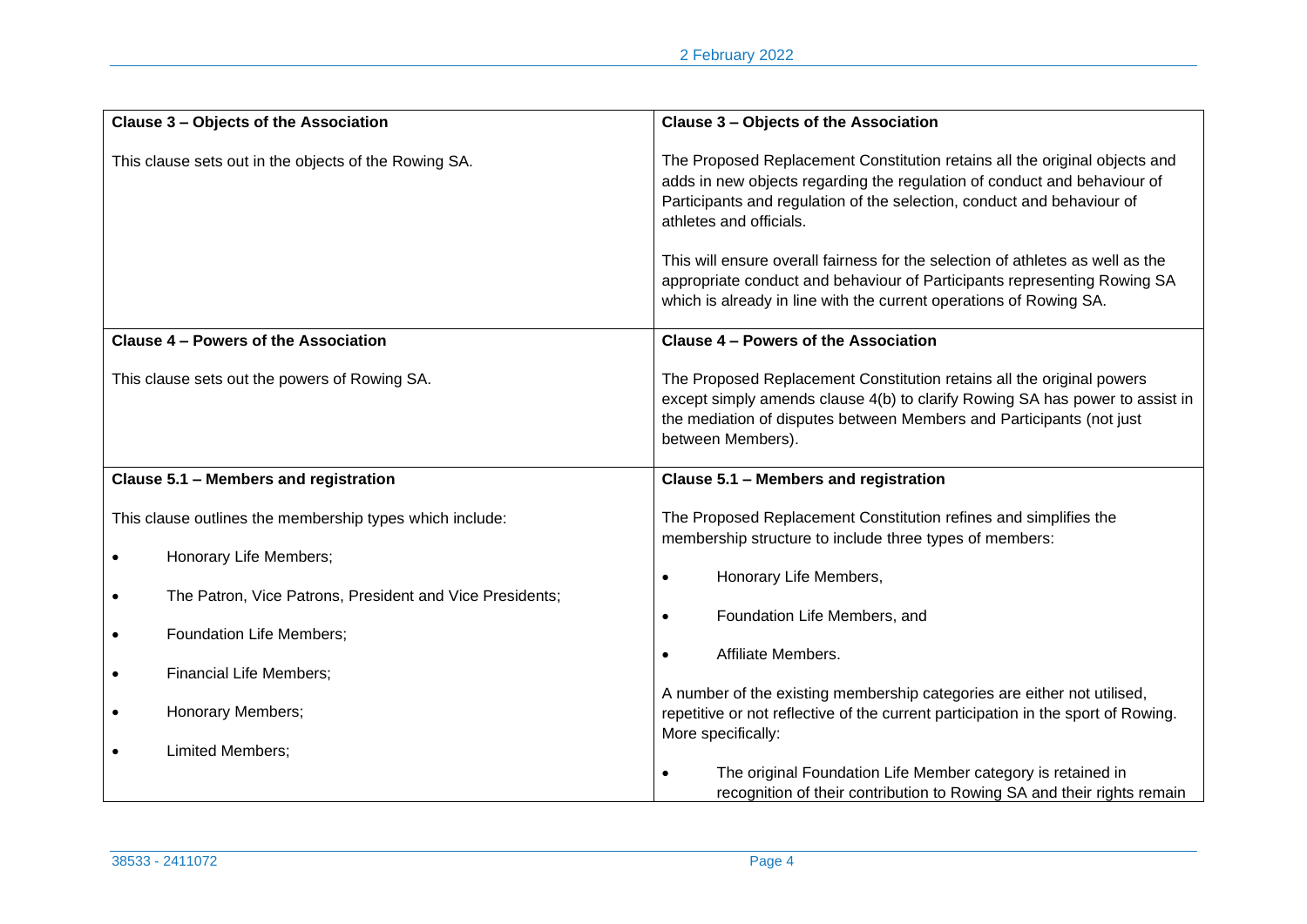| Affiliate Members; and                                                                                                                                                                                                                                                                                                              | unaffected by the changes.                                                                                                                                                                                                                                                                              |
|-------------------------------------------------------------------------------------------------------------------------------------------------------------------------------------------------------------------------------------------------------------------------------------------------------------------------------------|---------------------------------------------------------------------------------------------------------------------------------------------------------------------------------------------------------------------------------------------------------------------------------------------------------|
| <b>Competitive Members.</b>                                                                                                                                                                                                                                                                                                         | There is only one Financial Life Member and so this category has<br>been combined with the category of Foundation Life Member.<br>Competitive Members ceased to be members of Rowing SA as they<br>will be represented via the affiliate Members.                                                       |
| <b>Clause 5.2 - Admission of Members</b>                                                                                                                                                                                                                                                                                            | The Proposed Replacement Constitution does not contain this clause.                                                                                                                                                                                                                                     |
| This clause outlines how an application to the Board is to be made to become<br>a Member.                                                                                                                                                                                                                                           | Rather the specific application process or eligibility for each membership<br>category is outlined under the particular membership clause.                                                                                                                                                              |
| Clause 5.3 - Discretion to accept or reject application                                                                                                                                                                                                                                                                             | The Proposed Replacement Constitution does not contain this clause.                                                                                                                                                                                                                                     |
| This clause sets out that the Board can accept or reject an application to<br>become a Member and is not required or be compelled to provide reasons for<br>rejections.<br>The clause also sets out that Membership begins the later of acceptance of<br>the application by the Board or payment of payable fees by the new Member. | As an application to the Board is only required for Affiliate Members in the<br>Proposed Replacement Constitution, the Board accepting or rejecting an<br>application and when a membership begins for Affiliate Members is instead<br>outlined in the Affiliate Members clause (see below clause 5.4). |
| <b>Clause 5.4 - Honorary Life Members</b>                                                                                                                                                                                                                                                                                           | <b>Clause 5.2 - Honorary Life Members</b>                                                                                                                                                                                                                                                               |
| Under this clause certain people can be Honorary Life Members of Rowing<br>SA.                                                                                                                                                                                                                                                      | The Proposed Replacement Constitution retains Honorary Life Members and<br>further clarifies that:<br>An Honorary Life Member may be terminated by a Special Majority<br>vote of the Board if there is a valid reason for termination.<br>An Honorary Life Membership may be appointed posthumously.    |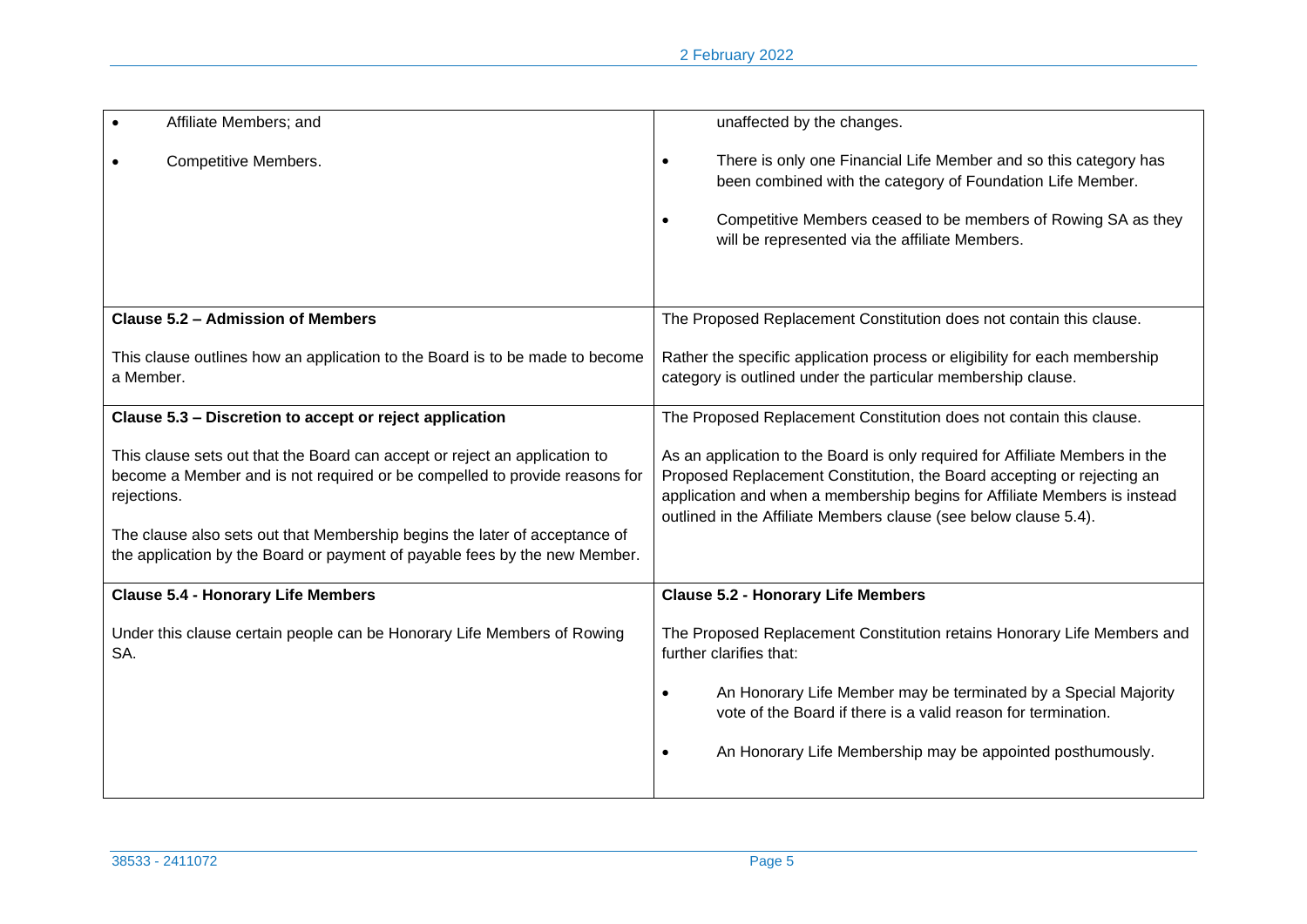|                                                                             | Honorary Life Members will not be entitled to vote on any issue, will                                                                 |
|-----------------------------------------------------------------------------|---------------------------------------------------------------------------------------------------------------------------------------|
|                                                                             | be entitled to receive any notice required to be given to Foundation<br>Life Members and will not be liable to pay any subscriptions. |
|                                                                             |                                                                                                                                       |
|                                                                             | The Proposed Constitution has been amended to confirm that                                                                            |
|                                                                             | Honorary Life Members have the same rights a Foundation Life                                                                          |
|                                                                             | Members (including the right to vote).                                                                                                |
| Clause 5.5 - Patrons, Vice Patrons, President and Vice Presidents           | While Patrons, Vice Patrons, Presidents and Vice Presidents are no longer                                                             |
|                                                                             | considered a membership category in the Proposed Replacement                                                                          |
| Under this clause Patrons, Vice Patrons, Presidents and Vice Presidents can | Constitution, these positions are still retained and people can still be elected                                                      |
| be elected by the Members.                                                  | to these positions.                                                                                                                   |
|                                                                             | To clarify that Patrons, Vice Patrons, President and Vice Presidents are no                                                           |
|                                                                             | longer a membership category the clause has been placed after clause 5.                                                               |
|                                                                             | Further, Patrons (including Vice Patrons) and Presents and Vice Presidents                                                            |
|                                                                             | have been separated into different clauses to provide a clearer framework as                                                          |
|                                                                             | to how these positions are to be appointed.                                                                                           |
|                                                                             | <b>Clause 6 - Patrons</b>                                                                                                             |
|                                                                             | This proposed clause includes:                                                                                                        |
|                                                                             | The Board and not the Members may appoint one or more Patrons or<br>Vice-Patrons.                                                     |
|                                                                             | The appointment is valid until such time the Board, revoke such<br>appointment or they resign their position.                         |
|                                                                             | <b>Clause 7 - Presidents and Vice Presidents</b>                                                                                      |
|                                                                             | This proposed clause includes:                                                                                                        |
|                                                                             | The Voting Members may appoint a President and one or more Vice-                                                                      |
|                                                                             | Presidents in a General meeting if the relevant person nomination is                                                                  |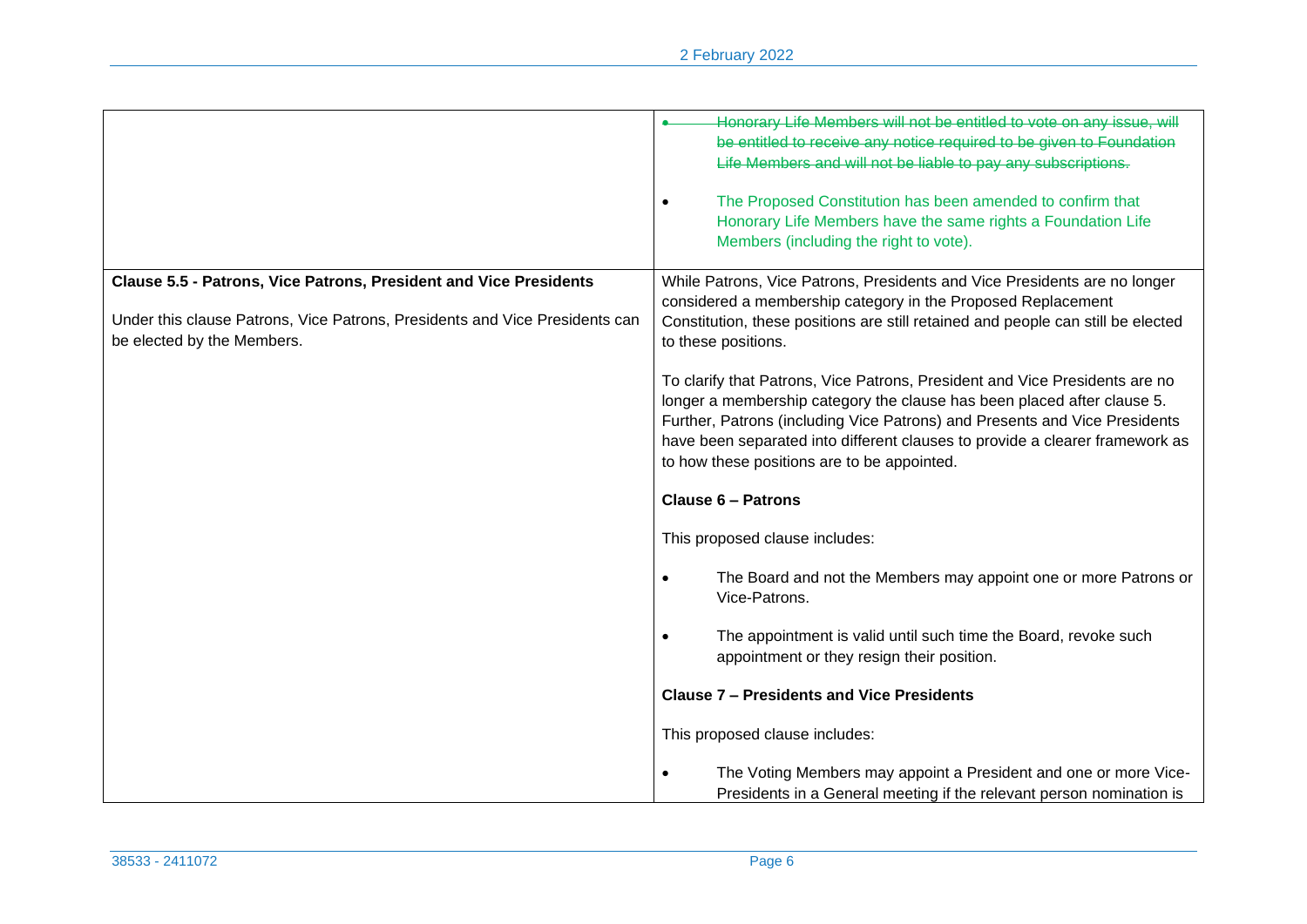|                                                               | made by the Board;                                                                                                                                                                                                                                                                                                     |
|---------------------------------------------------------------|------------------------------------------------------------------------------------------------------------------------------------------------------------------------------------------------------------------------------------------------------------------------------------------------------------------------|
|                                                               | The Proposed Constitution has been amended to clarify that<br>$\bullet$<br>Presidents and Vice Presidents can be nominated by Members not<br>just the Board.                                                                                                                                                           |
|                                                               | Appointment of a President or Vice-Presidents shall be valid until<br>$\bullet$<br>such time as the Voting Members (or the Board, if in the reasonable<br>opinion of the Board the person is no longer a fit and proper person<br>to hold the position) revoke such appointment or the person resigns<br>the position. |
|                                                               | Under the Proposed Replacement Constitution, both Patrons, Vice Patrons<br>and Presidents and Vice Presidents will not be considered a Member or an<br>officer of Rowing SA and will not have no rights or other obligations of a<br>Member or officer.                                                                |
|                                                               | This approach is more consistent with the manner in which Rowing SA<br>actually operates in addition to be more consistent with modern governance<br>structures and provide protection for those individuals from any obligations or<br>legal duties of the offices of Rowing SA.                                      |
| <b>Clause 5.6 - Foundation Life Members</b>                   | <b>Clause 5.3 - Foundation Life Members</b>                                                                                                                                                                                                                                                                            |
| Under this clause certain people are Foundation Life Members. | The Proposed Replacement Constitution retains Foundation Life Members<br>and notes that it includes any person(s) previously admitted as a financial life<br>member of Rowing SA.                                                                                                                                      |
|                                                               | This clause further clarifies that:                                                                                                                                                                                                                                                                                    |
|                                                               | they have right to receive notice and be present, debate and vote at<br><b>General Meetings;</b>                                                                                                                                                                                                                       |
|                                                               |                                                                                                                                                                                                                                                                                                                        |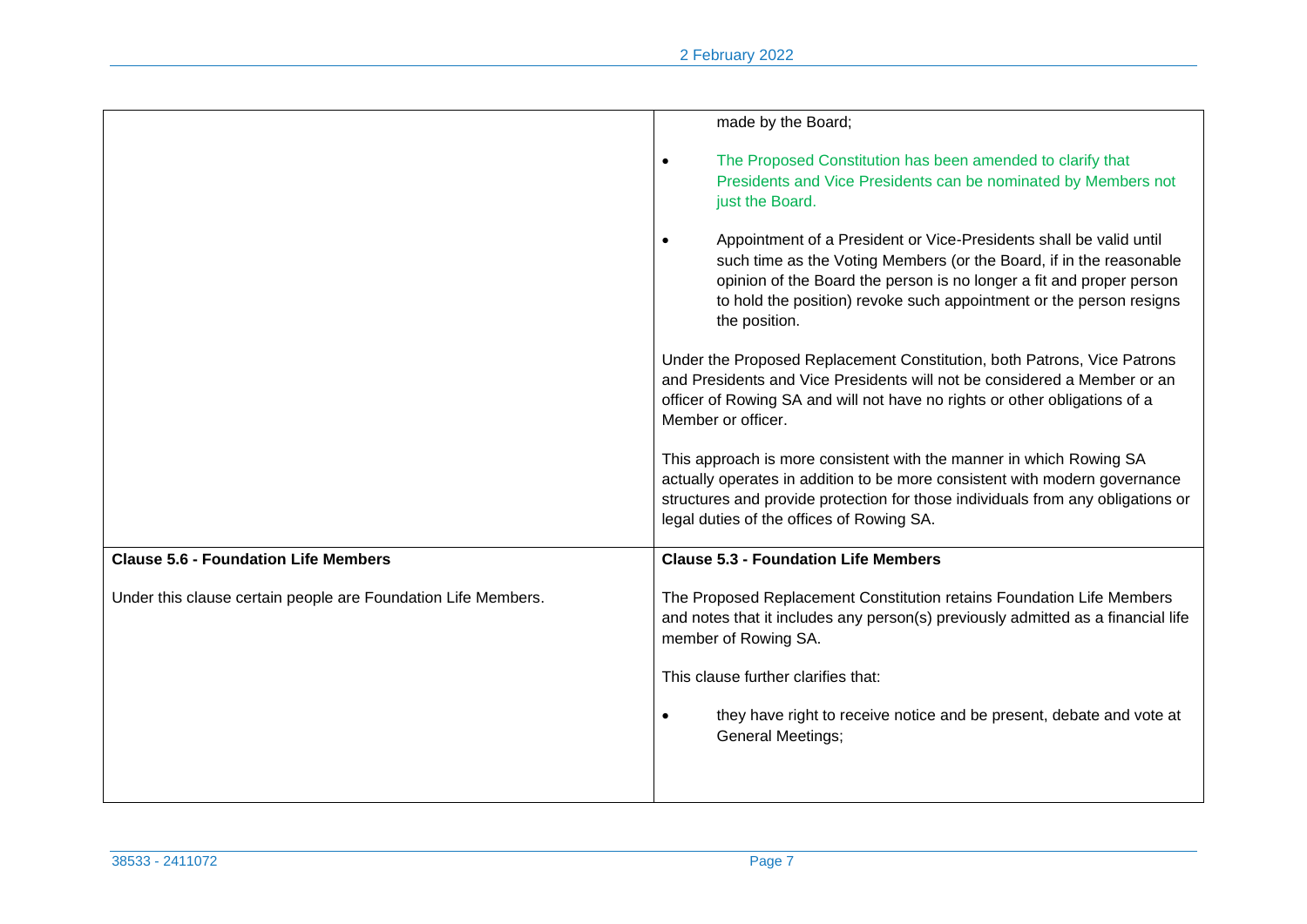|                                                                                                               | entitled to submit postal vote in respect to election officers and any<br>$\bullet$<br>relevant resolutions at any General Meeting and sets out the process<br>of the postal vote; and<br>they are entitled to receive any notice required to be given to other<br>$\bullet$<br>Members and will not be liable to pay any subscriptions. |
|---------------------------------------------------------------------------------------------------------------|------------------------------------------------------------------------------------------------------------------------------------------------------------------------------------------------------------------------------------------------------------------------------------------------------------------------------------------|
| <b>Clause 5.7 - Financial Life Members</b><br>Under this clause certain people can be Financial Life Members. | Proposed Replacement Constitution does not contain this membership<br>category to simplify membership structure. As mentioned above, those<br>previously admitted as financial life members are now considered Foundation<br>Life Members.                                                                                               |
| <b>Clause 5.8 - Ordinary Members</b><br>Under this clause certain people can be Ordinary Members.             | Proposed Replacement Constitution does not contain this membership<br>category to simplify membership structure and as it is not currently utilised.                                                                                                                                                                                     |
| <b>Clause 5.9 - Honorary Members</b><br>Under this clause certain people can be Honorary Members              | Proposed Replacement Constitution does not contain this membership<br>category to simplify membership structure and as it is not currently utilised.<br>There are other appropriate categories of membership for such worth<br>individuals.                                                                                              |
| Clause 5.10 - Limited Members<br>Under this clause certain people can be Limited Members.                     | Proposed Replacement Constitution does not contain this membership<br>category to simplify membership structure and as it is not currently utilised. .                                                                                                                                                                                   |
| Clause 5.11 - Affiliate Members                                                                               | Clause 5.4 - Affiliate Members                                                                                                                                                                                                                                                                                                           |
| Under this clause certain people can be Affiliate Members.                                                    | The Proposed Replacement Constitution provides a clearer and more<br>detailed description of the application process, expectations and<br>requirements for Clubs and Schools to be Affiliate Members.<br>Key additions to the Affiliate Members clause include:                                                                          |
|                                                                                                               | The Board may accept or reject an application and is not required to<br>or be compelled to provide any reason for rejection and the                                                                                                                                                                                                      |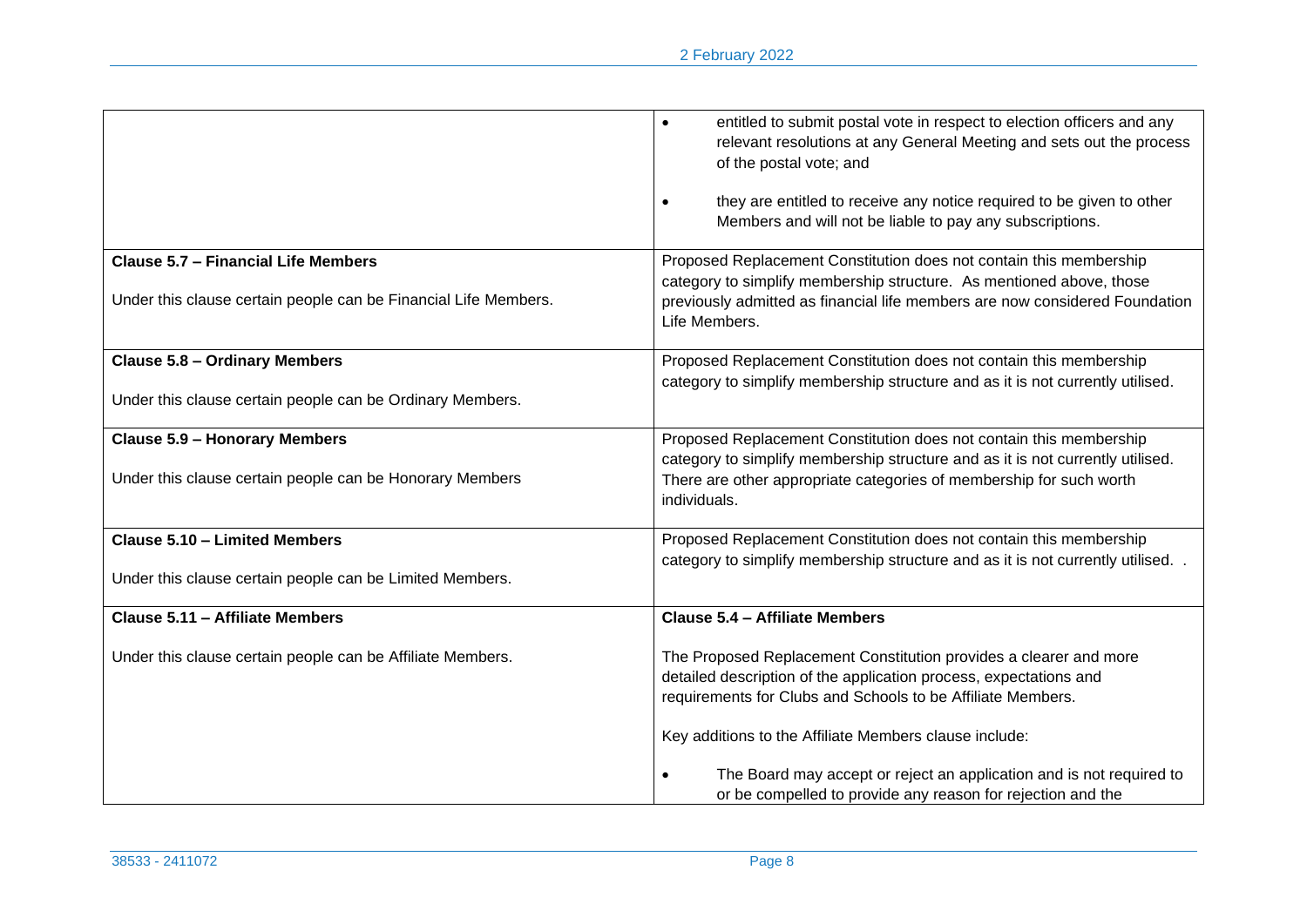| Membership begins the later of acceptance of the application by the<br>Board or payment of fees by the new Member.                                                                                                                                                                                                                                                                                                                                                                                                                                                                                                                                                             |
|--------------------------------------------------------------------------------------------------------------------------------------------------------------------------------------------------------------------------------------------------------------------------------------------------------------------------------------------------------------------------------------------------------------------------------------------------------------------------------------------------------------------------------------------------------------------------------------------------------------------------------------------------------------------------------|
| The clause also specifies that the Affiliate Member must (not may as<br>$\bullet$<br>in the Current Constitution) appoint a natural person to act as a<br>Delegate at General Meetings. Affiliate Members will be able to<br>revoke a Delegate appointment and appoint a replacement by notice<br>signed by the president or chairperson of a Club or principal or head<br>or sport of a School. A temporary alternate delegate will also be<br>permitted to be appointed for a period not exceeding 1 month. The<br>Delegate must not be a Director.                                                                                                                          |
| Any Associate of an Affiliate Member (i.e. officer, life member,<br>$\bullet$<br>employee or Participant of a Club or employee, governor or<br>Participant of a School) will have the right to attend and be heard at<br>any General Meeting but only the Delegate may cast any votes.<br>Rowing SA will not be required to provide notice of that General<br>Meeting to any such Associate.                                                                                                                                                                                                                                                                                   |
| Affiliate Members will not have any rights to vote under this Proposed<br>$\bullet$<br>Replacement Constitution until the date that is 12 months after their<br>admission as a Member.                                                                                                                                                                                                                                                                                                                                                                                                                                                                                         |
| Affiliate Members may have their membership suspended or<br>$\bullet$<br>terminated by written notice from the Board within 12 months of its<br>date of admission (or if a notice of suspension is issued by this date a<br>notice of termination may be issued at any time thereafter whilst the<br>suspension remains in the effect), if the Board determines that the<br>Affiliated Association has not demonstrated that the they will be an<br>active participant in the Sport. Further, the Affiliate Member will<br>provide the Board with any information or evidence reasonably<br>requested by the Board to make the determination for suspension or<br>termination. |
|                                                                                                                                                                                                                                                                                                                                                                                                                                                                                                                                                                                                                                                                                |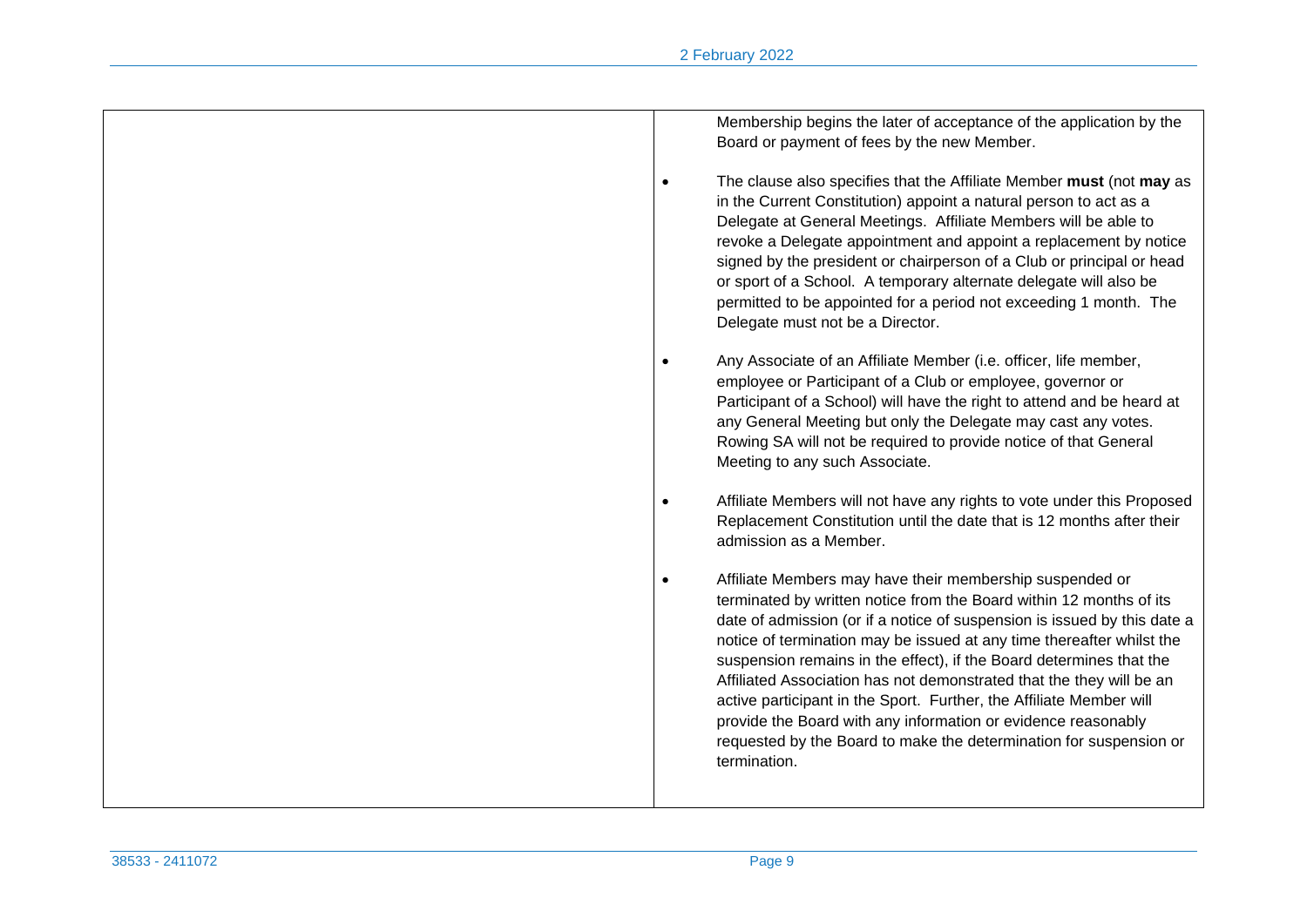|                                                                                | It is the Board's view that these amendments better reflect the composition of                                                                     |
|--------------------------------------------------------------------------------|----------------------------------------------------------------------------------------------------------------------------------------------------|
|                                                                                | the rowing community and will lead to more efficient governance.                                                                                   |
|                                                                                |                                                                                                                                                    |
| <b>Clause 5.12 - Competitive Members</b>                                       | <b>Clause 5.5 - Full Participants</b>                                                                                                              |
| Under this clause every Affiliate Member must register all members of such     | These requirements are retained in the Proposed Replacement Constitution,                                                                          |
| Affiliate Member wishing to compete in regattas for Rowing SA's registration   | except for that "Competitive Member" is changed to "Full Participant" and that                                                                     |
| database. Further, each Affiliate Member will be liable for the stipulated fee | the stipulated fee may be different for different classes or categories of                                                                         |
| per Competitive Member as determined by the Board.                             | Participants.                                                                                                                                      |
| Clause 5.13 - Membership Privileges                                            | The Proposed Replacement Constitution does not contain this clause as                                                                              |
| This clause outlines that Patrons, Vice Patrons, Presidents and Vice           | Patrons, Vice Patrons, Presidents and Vice Presidents is not considered a                                                                          |
| Presidents will be accorded the rights and privileges of Honorary Life         | membership category.                                                                                                                               |
| Members. Further, Honorary Life Members, Foundation Life Members,              | Presidents, Vice Presidents, Patrons and Vice Patrons remain entitled to                                                                           |
| Financial Life Members and Vice Presidents will be entitled to free admission  | admission free of charge to all regattas conducted by the Association and will                                                                     |
| to all regattas and entitled to use the licensed amenities.                    | be entitled to use the licensed amenities of the Association.                                                                                      |
| Clause 5.14 - Voting Rights                                                    | The Proposed Replacement Constitution does not contain this clause as the                                                                          |
| This clause specifies that all Members of Rowing SA except the Patrons, Vice   | General Meeting information and rights of voting for each membership                                                                               |
| Patrons, Honorary Members, Limited Members and Competitive Members             | category are outlined in the specific membership clause (as explained                                                                              |
| under 18 years old are entitled to attend General Meetings and vote.           | above).                                                                                                                                            |
| Clause 5.16 - Effect of Membership                                             | Clause 5.7 - Effect of Membership                                                                                                                  |
| This clause outlines that the Members are bound by:                            | The Proposed Replacement Constitution retains the Effect of Membership<br>clause and adds that Members are also bound by the By-laws. Reference to |
| The Current Constitution and the Regulations.                                  | Members being bound by the Rowing SA Code of Conduct is also deleted.                                                                              |
| $\bullet$                                                                      | The Proposed Replacement Constitution also specifies that by accepting                                                                             |
| The NSO constitution and regulations.                                          | membership to Rowing SA the Affiliate Members acknowledge and accept                                                                               |
| $\bullet$                                                                      | the Proposed Replacement Constitution, the Regulations, the By-Laws and                                                                            |
| Rowing SA Code of Conduct.                                                     | the NSO constitution and regulations will be applicable to all Participants                                                                        |
| $\bullet$                                                                      | associated with that Affiliate Member.                                                                                                             |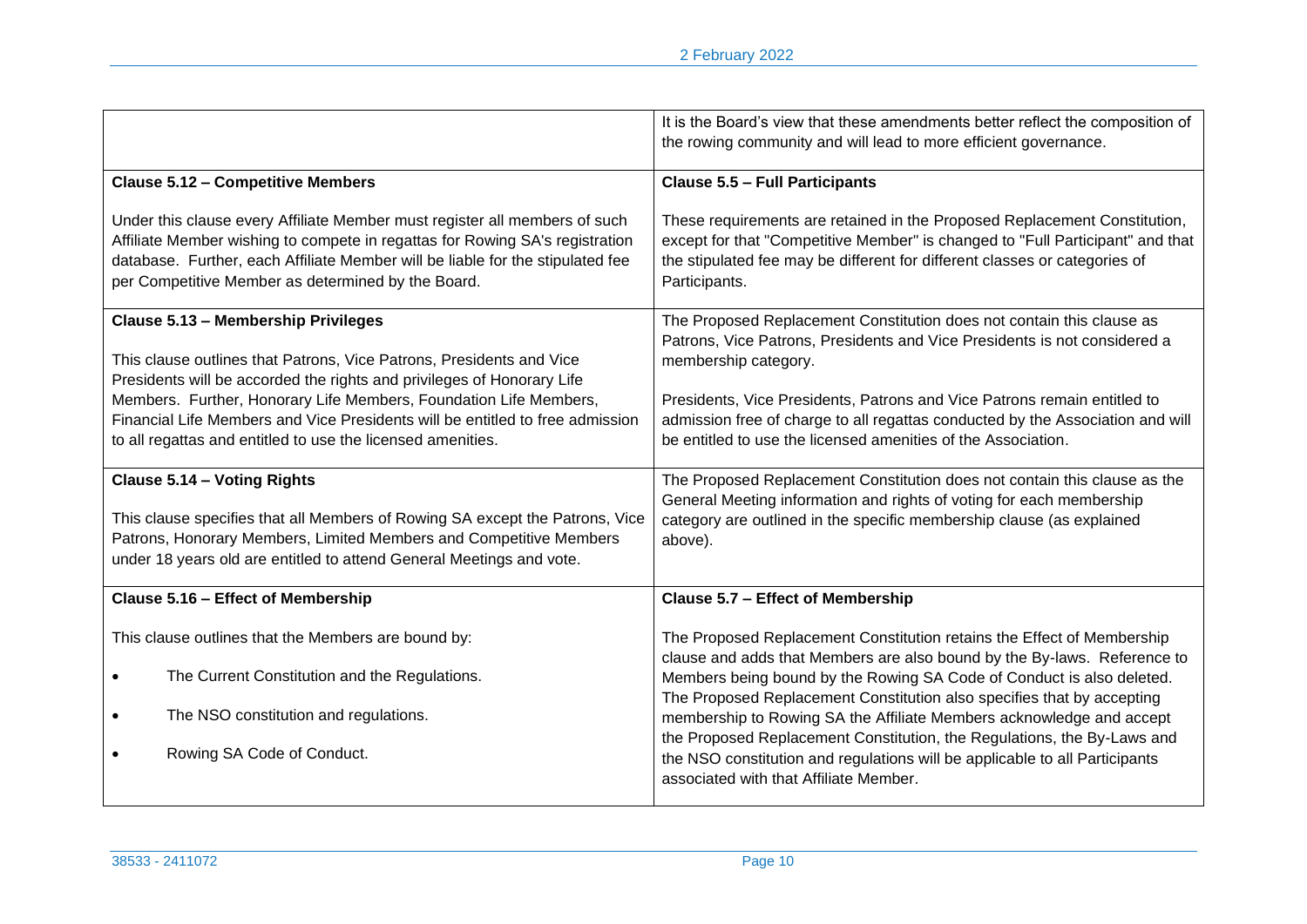| <b>Clause 6.1 - Cessation of membership</b>                                                                                                                                                                                                                                                                                   | <b>Clause 8.1 - Cessation of membership</b>                                                                                                                                                                                                                                                                                                                                                                                                                                                                                                                                                                                                                                                                                                                                                                                                                                                                                                                                                                                                                                                                                                                |
|-------------------------------------------------------------------------------------------------------------------------------------------------------------------------------------------------------------------------------------------------------------------------------------------------------------------------------|------------------------------------------------------------------------------------------------------------------------------------------------------------------------------------------------------------------------------------------------------------------------------------------------------------------------------------------------------------------------------------------------------------------------------------------------------------------------------------------------------------------------------------------------------------------------------------------------------------------------------------------------------------------------------------------------------------------------------------------------------------------------------------------------------------------------------------------------------------------------------------------------------------------------------------------------------------------------------------------------------------------------------------------------------------------------------------------------------------------------------------------------------------|
| This clause outlines when a Member ceases to be a Member.<br>This includes for Competitive Members when they cease to be a member of<br>an Affiliate Member or cease to be a Participant representing an Affiliate<br>Member or if the Affiliate Member ceases to be an Affiliate Member.                                     | The Proposed Replacement Constitution retains the same clauses for<br>Cessation of Membership except to remove when a Competitive Member (i.e.<br>Full Participant in the Proposed Replacement Constitution) ceases to be a<br>Member.<br>This clause further adds that if an Honorary Life Member or a Foundation<br>Member has died, Rowing SA will still recognise them having attained this<br>position for the purposes of the records and history of Rowing SA but any<br>rights or obligations will cease on death or expulsion.                                                                                                                                                                                                                                                                                                                                                                                                                                                                                                                                                                                                                    |
| Clause 6.3 - Expulsion or suspension for breach                                                                                                                                                                                                                                                                               | Clause 8.3 - Expulsion or suspension for breach                                                                                                                                                                                                                                                                                                                                                                                                                                                                                                                                                                                                                                                                                                                                                                                                                                                                                                                                                                                                                                                                                                            |
| Under this clause a Member can be expelled or suspended from membership<br>for a designated period if the Member owes any fee or other money to<br>Rowing SA Membership which is more than one calendar month in arrears<br>and has failed to pay despite a notice in writing requiring payment within a<br>specified period. | Under the Proposed Replacement Constitution a Member can still be<br>expelled or suspended if they owe any fees which is more than one calendar<br>month in arrears and has failed to pay despite the written notice however the<br>Member will not be expelled until the money has been in arrears for at least<br>three months.<br>Moreover, a Member cannot be expelled or suspended unless the Member<br>has been afforded natural justice which includes the right to be heard by the<br>Board, but any expulsion or suspension may continue to apply until such time<br>a Member exercises their right to be heard.<br>Under section 40 of the Associations Act, Rowing SA must observe the rules<br>of natural justice in respect of any dispute between Rowing SA and a<br>Member. While there is already reference to natural justice in the Current<br>Constitution, by explicitly providing a right to be heard by the Board adds<br>another layer of fairness which will mitigate the risk of any expelled or<br>suspended Member claiming Rowing SA did not comply with its statutory<br>requirement to observe the rules of natural justice. |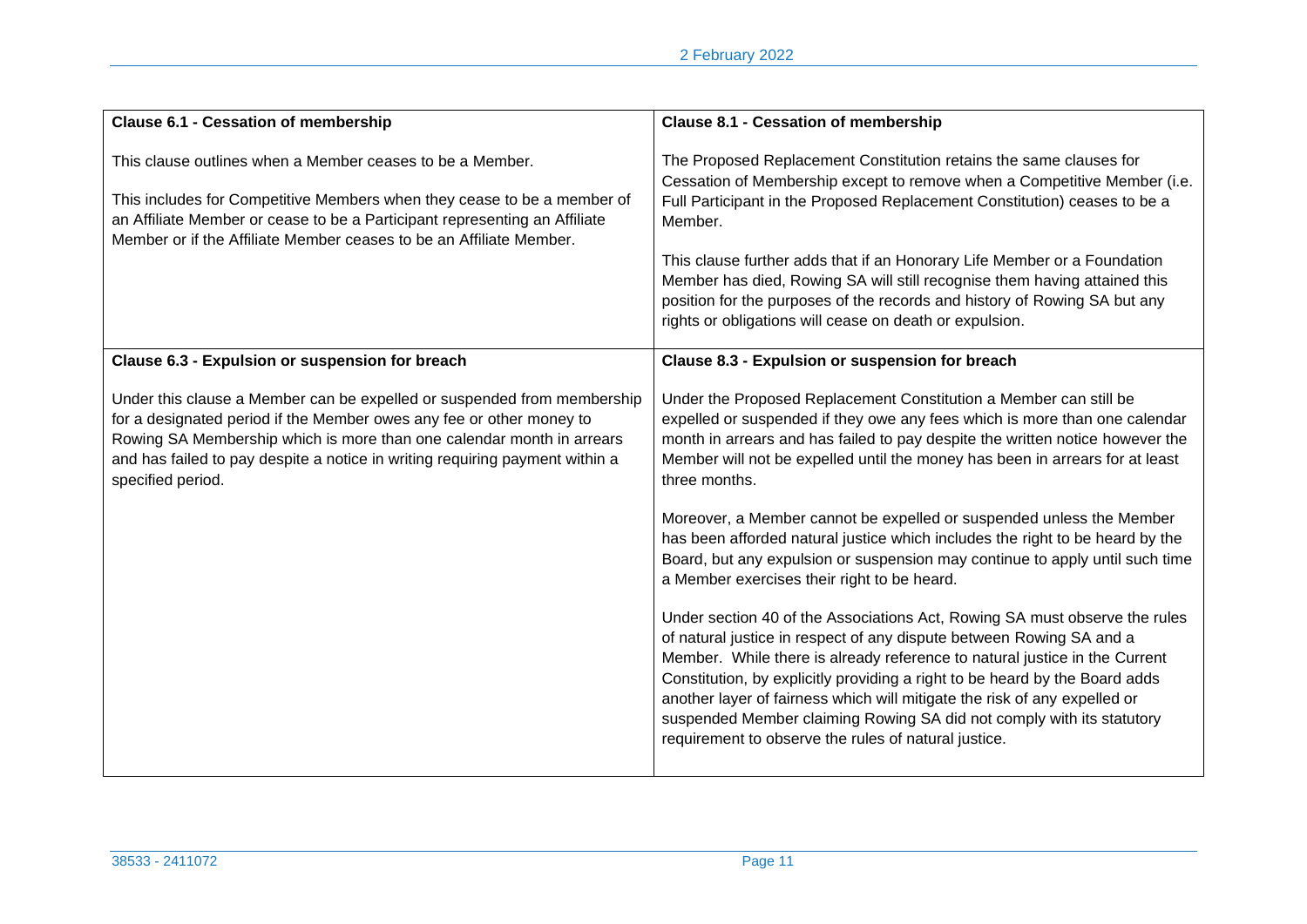| <b>Clause 7 - Discipline</b>                                                                                                                                                                                                                                                                                                                       | <b>Clause 9 - Discipline</b>                                                                                                                                                                                                                                                                                                                                                                                                                                                                                                                                                                                                                                                                                                    |
|----------------------------------------------------------------------------------------------------------------------------------------------------------------------------------------------------------------------------------------------------------------------------------------------------------------------------------------------------|---------------------------------------------------------------------------------------------------------------------------------------------------------------------------------------------------------------------------------------------------------------------------------------------------------------------------------------------------------------------------------------------------------------------------------------------------------------------------------------------------------------------------------------------------------------------------------------------------------------------------------------------------------------------------------------------------------------------------------|
| Under this clause, the Board has power to make By-laws and Regulations<br>which govern the hearing and determinations of disputes, protests or<br>complaints by or against Members or Participants and any other matter<br>involving the enforcement of the Current Constitution or the By-Laws or<br>Regulations against Members or Participants. | The Proposed Replacement Constitution retains the same Discipline clause<br>but further specifies that all By-laws and Regulations made by the Board are:<br>subjected to the Proposed Replacement Constitution;<br>$\bullet$<br>must be consistent with the Proposed Replacement Constitution; and<br>$\bullet$<br>are binding on all Members and Participants.                                                                                                                                                                                                                                                                                                                                                                |
| Clause 8 - Subscription and fees                                                                                                                                                                                                                                                                                                                   | <b>Clause 10 - Subscription and fees</b>                                                                                                                                                                                                                                                                                                                                                                                                                                                                                                                                                                                                                                                                                        |
| Under this clause the Board will fix annual membership subscriptions.<br>Further, this clause requires a new Member on admission to membership to<br>pay the current full year's subscription unless the Board agrees to accept<br>payment in instalments.                                                                                         | The Proposed Replacement Constitution clarifies that the Board will fix<br>annual membership subscriptions for Affiliate Members and fix any fees<br>payable by Full Participants (payable by Affiliate Members).<br>Requirement for a new Member to pay the current full year's subscription<br>unless instalments are agreed by the Board is deleted as this is essentially<br>covered by clause 10(c) of the Proposed Replacement Constitution which<br>states the Board may also authorise payment of subscriptions, fees or levies<br>by instalments for some or all of the categories of membership and it may<br>prescribe different terms of instalments for different categories of membership<br>or Full Participant. |
| <b>Clause 10.1 - Composition of the Board</b>                                                                                                                                                                                                                                                                                                      | <b>Clause 12.1 - Composition of the Board</b>                                                                                                                                                                                                                                                                                                                                                                                                                                                                                                                                                                                                                                                                                   |
| Under this clause the Board will comprise of:<br>the Secretary;                                                                                                                                                                                                                                                                                    | Under the Proposed Replacement Constitution the composition of the Board<br>will comprise of:                                                                                                                                                                                                                                                                                                                                                                                                                                                                                                                                                                                                                                   |
| up to six Elected Directors; and                                                                                                                                                                                                                                                                                                                   | up to seven Elected Directors; and<br>up to two Appointed Directors.                                                                                                                                                                                                                                                                                                                                                                                                                                                                                                                                                                                                                                                            |
| up to two Appointed Directors.                                                                                                                                                                                                                                                                                                                     | Further added in this clause is that the Board will endeavour to and without<br>mandating any strict obligation, maintain a diversity of skills and personal                                                                                                                                                                                                                                                                                                                                                                                                                                                                                                                                                                    |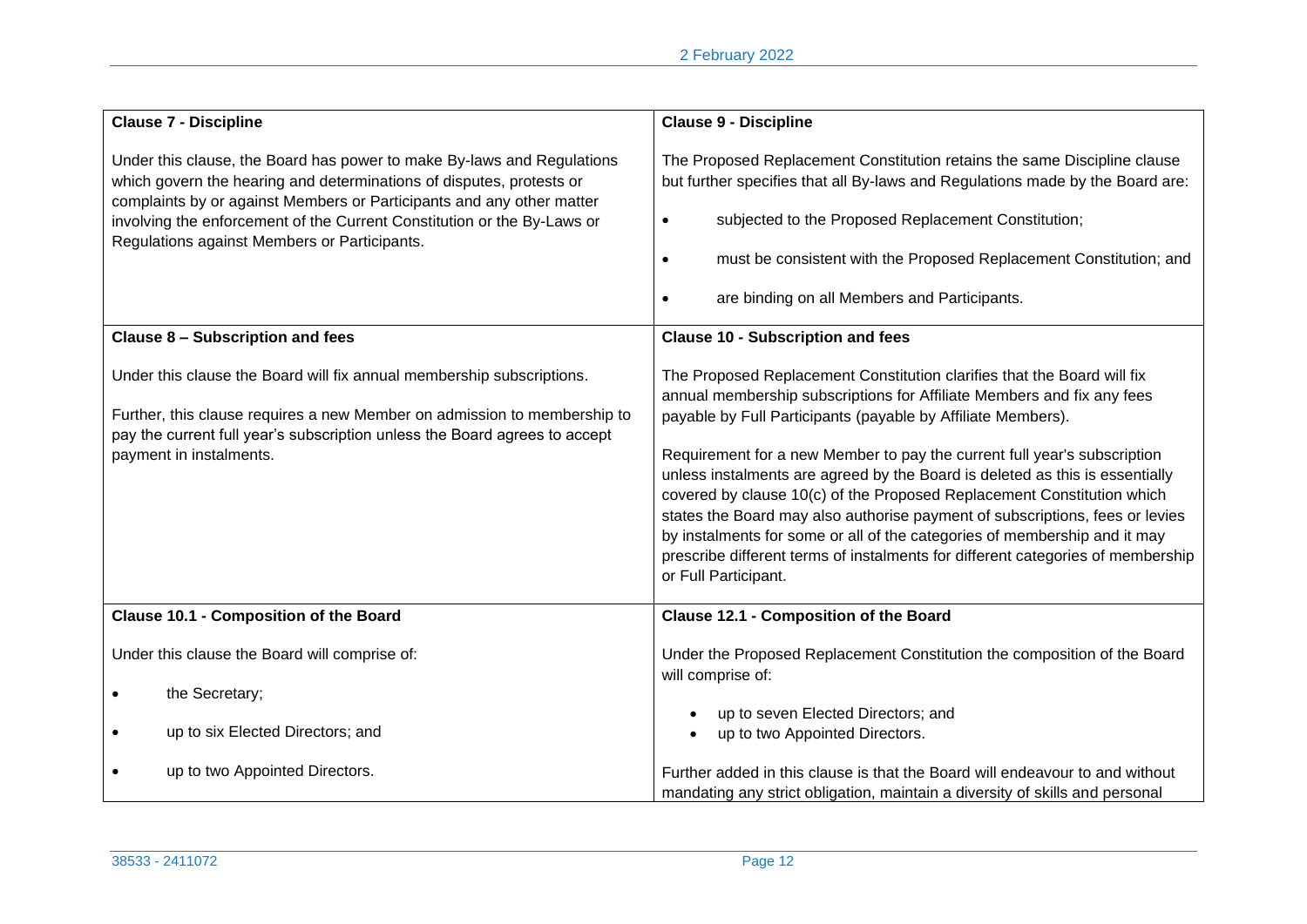|                                                                                                                                                                                                                                                                                                                                               | attributes amongst the Directors to ensure effective governance and<br>appropriate representation. This intends to promote equality and gender<br>diversity and therefore beneficial to Rowing SA in the future.                                                                                                                                                                         |
|-----------------------------------------------------------------------------------------------------------------------------------------------------------------------------------------------------------------------------------------------------------------------------------------------------------------------------------------------|------------------------------------------------------------------------------------------------------------------------------------------------------------------------------------------------------------------------------------------------------------------------------------------------------------------------------------------------------------------------------------------|
|                                                                                                                                                                                                                                                                                                                                               | The role of the Secretary is removed as it has become redundant,                                                                                                                                                                                                                                                                                                                         |
| Clause 11.1 - Officers                                                                                                                                                                                                                                                                                                                        | Clause 13.1 - Officers                                                                                                                                                                                                                                                                                                                                                                   |
| Under this clause the officers of Rowing SA will consist of a Patron, Vice<br>Patrons, President, Vice Presidents, Chairman, Secretary, Elected Directors<br>and Appointed Directors.                                                                                                                                                         | In the Proposed Replacement Constitution, the officers of Rowing SA will<br>consist of the Elected Directors and Appointed Directors and the Elected<br>Directors will be elected at the Annual General Meeting.                                                                                                                                                                         |
| Under this clause the Patron, Vice Patrons, President, Vice Presidents,<br>Secretary, Elected Directors and Auditor will be elected at the Annual<br>General Meeting.                                                                                                                                                                         | Election of Patron, Vice Patrons, President and Vice Presidents are covered<br>under clause 6 and 7 of the Proposed Replacement Constitution (as<br>explained above).                                                                                                                                                                                                                    |
| Clause 13.5(a) - Elections<br>Under this clause, if there are insufficient nominations received to fill all<br>vacancies on the Board, nominations for the remaining Elected Director<br>positions may be made from the floor of the Annual General Meeting.                                                                                  | Not included in Proposed Replacement Constitution. Nominees for Directors<br>need to be properly vetted for eligibility in advance and as such nominations<br>from the floor are impractical. In addition nominations for the floor would not<br>allow such nominations to be included in postal ballots for Foundation Life<br>Members.                                                 |
| <b>Clause 11.5 - Term of Appointment of Elected Directors</b>                                                                                                                                                                                                                                                                                 | <b>Clause 13.6 - Term of Appointment of Elected Directors</b>                                                                                                                                                                                                                                                                                                                            |
| Under this clause no person who has served as a Secretary or an Elected<br>Director for a period of four consecutive full terms is eligible for election as an<br>Elected Director until the next Annual General Meeting following the date of<br>conclusion of their last term as an Elected Director.                                       | The Proposed Replacement Constitution retains the four consecutive term<br>limit for Elected Directors and further specifies that any period of service as<br>an Appointed Director will not count towards any term limit as an Elected<br>Director (and vice versa).                                                                                                                    |
| Currently this clause does not specify whether the appointment term for an<br>Elected Director will count towards any term limit for an Appointed Director,<br>therefore is unclear whether an Elected Director could go for an Appointed<br>Director position at the immediate Annual General Meeting following the four<br>year term limit. | This clause however states that no Director, in capacity as an Elected<br>Director or an Appointed Director in combination, will be permitted to have a<br>consecutive term of service beyond the Annual General Meeting immediately<br>following the 10 year anniversary of their appointment, but would be eligible<br>for election or appointment at the next Annual General Meeting. |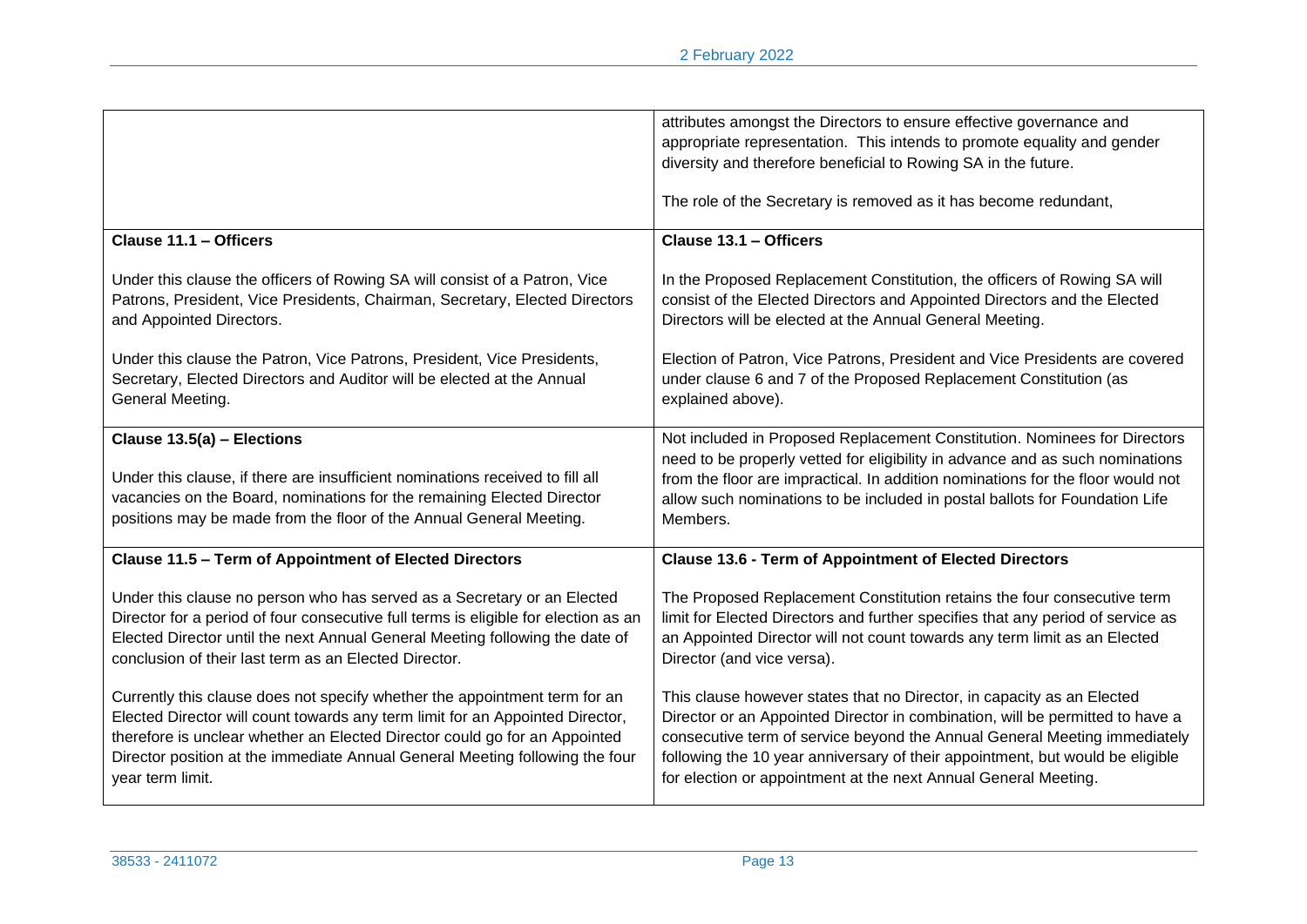| <b>Clause 12.1 - Appointment of Appointed Directors</b>                                                                                                                                                                                                                                                  | <b>Clause 14.1 - Appointment of Appointed Directors</b>                                                                                                                                                                                                                                                                                                                                                                                                                                                                                                                                                                                                                                                                                                                                 |
|----------------------------------------------------------------------------------------------------------------------------------------------------------------------------------------------------------------------------------------------------------------------------------------------------------|-----------------------------------------------------------------------------------------------------------------------------------------------------------------------------------------------------------------------------------------------------------------------------------------------------------------------------------------------------------------------------------------------------------------------------------------------------------------------------------------------------------------------------------------------------------------------------------------------------------------------------------------------------------------------------------------------------------------------------------------------------------------------------------------|
| Under this clause, the Elected Directors may appoint up to two Appointed<br>Directors.                                                                                                                                                                                                                   | The Proposed Replacement Constitution retains that the Elected Directors<br>may appoint up to two Appointed Directors but clarifies that they can be<br>appointed at any time and from time to time by an ordinary resolution of the<br>Board.                                                                                                                                                                                                                                                                                                                                                                                                                                                                                                                                          |
| <b>Clause 12.3 - Term of Appointment (for Appointed Directors)</b>                                                                                                                                                                                                                                       | Clause 14.3 - Term of Appointment (for Appointed Directors)                                                                                                                                                                                                                                                                                                                                                                                                                                                                                                                                                                                                                                                                                                                             |
| Under this clause the term of office of each Appointed Director must be fixed<br>by the Elected Directors at the time of the Appointed Director's appointment<br>but it cannot exceed two years.<br>Under this clause an Appointed Director whose term of office ends is eligible<br>for re-appointment. | The Proposed Replacement Constitution retains the same term and re-<br>appointment eligibility for Appointed Director but further clarifies that:<br>An Appointed Director's role must expire no later than at the Annual<br>$\bullet$<br>General Meeting following the 8 <sup>th</sup> anniversary of their appointment<br>and will not be eligible to be appointed as Appointed Director until 12<br>months has passed since the end of that term.<br>An Appointed Director may become an Elected Director at any time<br>$\bullet$<br>but if they are elected they will cease to be an Appointed Director and<br>any term as Appointed Director will not count towards any term limit<br>as Elected Director. But an overall 10 year consecutive service limit<br>will always apply. |
| Clause 16(a) - Delegations<br>Under this clause the Board will establish a Nominations Committee.                                                                                                                                                                                                        | Not included in Proposed Replacement Constitution as this falls within the<br>general powers of the Board.                                                                                                                                                                                                                                                                                                                                                                                                                                                                                                                                                                                                                                                                              |
|                                                                                                                                                                                                                                                                                                          |                                                                                                                                                                                                                                                                                                                                                                                                                                                                                                                                                                                                                                                                                                                                                                                         |
| Clause 17 - Seal                                                                                                                                                                                                                                                                                         | Clause 19 - Seal                                                                                                                                                                                                                                                                                                                                                                                                                                                                                                                                                                                                                                                                                                                                                                        |
| Under this clause Rowing SA will have a Seal.                                                                                                                                                                                                                                                            | The Proposed Replacement Constitution will still require Rowing SA to have<br>a Seal but if permitted by the Associations Act will discard the requirement to<br>maintain a Seal for any document, deed or instrument.                                                                                                                                                                                                                                                                                                                                                                                                                                                                                                                                                                  |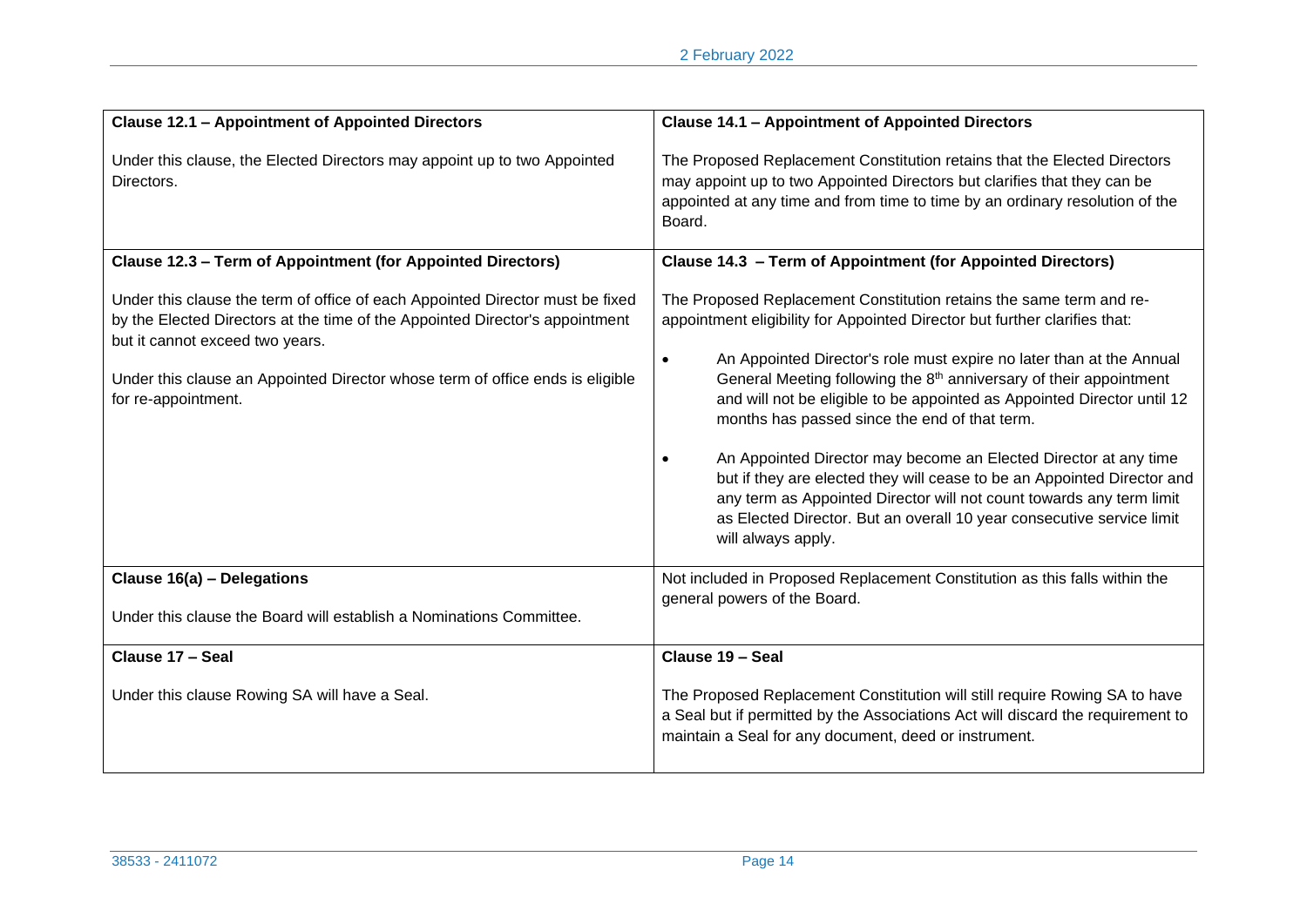| Clause 18 - Annual General Meeting                                                                                                                                                                                                                                                                                                                                                                                                                                                                                                                                               | <b>Clause 20 - Annual General Meeting</b>                                                                                                                                                                                                                                                                                                                                                                                                                                                               |
|----------------------------------------------------------------------------------------------------------------------------------------------------------------------------------------------------------------------------------------------------------------------------------------------------------------------------------------------------------------------------------------------------------------------------------------------------------------------------------------------------------------------------------------------------------------------------------|---------------------------------------------------------------------------------------------------------------------------------------------------------------------------------------------------------------------------------------------------------------------------------------------------------------------------------------------------------------------------------------------------------------------------------------------------------------------------------------------------------|
| This clause outlines when an Annual General Meeting must be held and what<br>business will be conducted at the Annual General Meeting.<br>Under this clause the AGM will be held in the last eight days of August in<br>each year.                                                                                                                                                                                                                                                                                                                                               | Under the Proposed Replacement Constitution the AGM must be held no<br>earlier than 15 August in any year and no later than 30 November. This<br>allows some flexibility which is not presently allowed.<br>This clause further clarifies that any business proposed by a Member must be<br>submitted to the Board for consideration (together with any relevant proposed<br>resolution) by 15 July preceding the AGM. This allows this to be distributed<br>appropriately with notices of meeting.     |
| <b>Clause 19.2 - Requisition of Special General Meetings</b>                                                                                                                                                                                                                                                                                                                                                                                                                                                                                                                     | <b>Clause 21.2 - Requisition of Special General Meetings</b>                                                                                                                                                                                                                                                                                                                                                                                                                                            |
| Under this clause a Special General Meeting will be convened by the Board<br>immediately upon receiving a requisition signed by the Delegates of not less<br>than five Affiliate Members, or not less than twenty Ordinary or Life Members<br>stating the business to be brought forward.<br>The meeting will be held not less than seven days or more than one calendar<br>month after receiving the requisition.<br>Every requisition for a Special General Meeting must be signed by<br>requisitioning Members, state the purpose of the meeting and be sent to<br>Rowing SA. | The Proposed Replacement Constitution retains the clause except as to<br>specify that the SGM will be called within five Business Days of the Board<br>receiving a requisition and that the meeting will be held not less than 14 days<br>(as opposed to 7 days) or more than one calendar month after receiving the<br>requisition.<br>Reference to Ordinary Members is also deleted as no longer a membership<br>category.<br>The requisition will also need to state any proposed Special Resolution |
| Clause 22.1 - Quorum                                                                                                                                                                                                                                                                                                                                                                                                                                                                                                                                                             | Clause 22.1 - Quorum                                                                                                                                                                                                                                                                                                                                                                                                                                                                                    |
| This clause states that 12 Members will form a quorum for a General<br>Meeting.                                                                                                                                                                                                                                                                                                                                                                                                                                                                                                  | Under the Proposed Replacement Constitution the required quorum will be:<br>not less than 50% of Affiliate Members that are Schools;<br>not less than 50% of Affiliate Members that are Clubs; and<br>$\bullet$<br>any number of Foundation Life Members.                                                                                                                                                                                                                                               |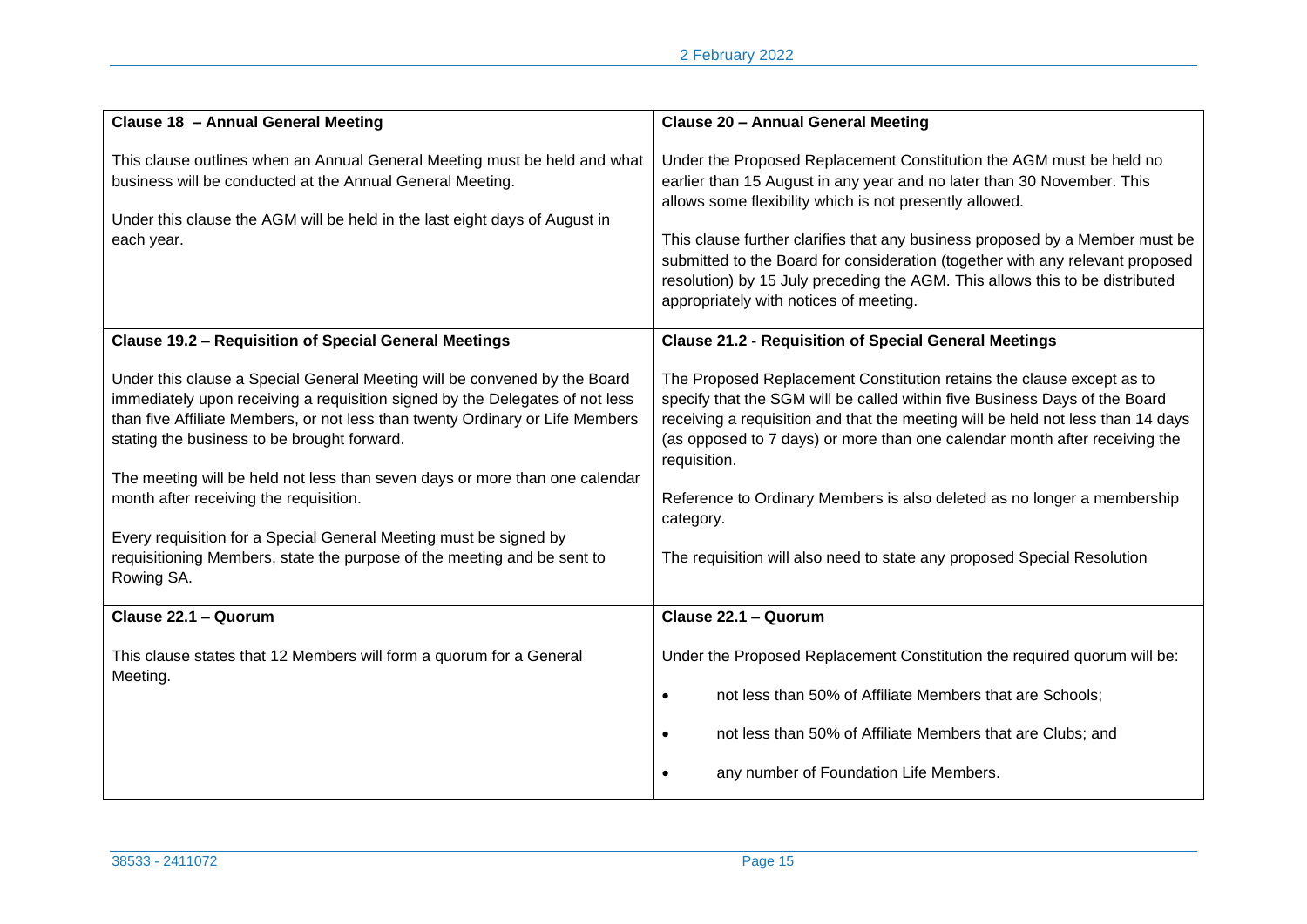| Clause 20.2 - Chair to preside                                                                                                                                                                                                                                                           | Clause 22.2 - Chair to preside                                                                                                                                                                                                                                                                                                                                                                                                                                                                                   |
|------------------------------------------------------------------------------------------------------------------------------------------------------------------------------------------------------------------------------------------------------------------------------------------|------------------------------------------------------------------------------------------------------------------------------------------------------------------------------------------------------------------------------------------------------------------------------------------------------------------------------------------------------------------------------------------------------------------------------------------------------------------------------------------------------------------|
| Under this Clause if the chair of the Board is not present or is unwilling or<br>unable to preside, the Members present must appoint another Director to<br>preside as chair for that meeting only.                                                                                      | The Proposed Replacement Constitution also permits the Members to<br>appoint another Director if the chair is not present or unable to preside but<br>specifies the Director will preside only for the portion of the meeting that the<br>chair is unwilling or unable to preside or if it is for the whole of that meeting,<br>then they will preside for the whole of that meeting.                                                                                                                            |
| <b>Clause 20.4 - Voting Procedure</b>                                                                                                                                                                                                                                                    | <b>Clause 22.4 - Voting Procedure</b>                                                                                                                                                                                                                                                                                                                                                                                                                                                                            |
| This clause states that at any General Meeting a resolution put to the vote will<br>be decided on a show of hands unless a poll is (before or on the declaration<br>of the result of the show of hands) demanded by the chair or a simple<br>majority of Members present at the meeting. | The Proposed Replacement Constitution keeps the same clause but also<br>states that any poll will be conducted in accordance with any policy adopted<br>by the Board prior to the General Meeting or as determined by the chair if<br>there is no policy.                                                                                                                                                                                                                                                        |
| Clause 21.1 - Voting at General Meetings                                                                                                                                                                                                                                                 | Clause 23.1 - Voting at General Meetings                                                                                                                                                                                                                                                                                                                                                                                                                                                                         |
| Under this clause, subject to clause 5.14 each Member is entitled to one vote<br>at General Meetings.                                                                                                                                                                                    | This clause refers to the voting matrix in Schedule 1 of the Proposed<br>Replacement Constitution which amends the number of votes for<br>Associations, Schools and Foundation Life Members.<br>The clause also describes how the votes will be cast by the Members<br>including:<br>a valid postal vote for Foundation Life Member;<br>$\bullet$<br>votes of Affiliate Members will be cast by their Delegate; and<br>votes of Affiliate Members must be cast for or against a resolution<br>and may not split. |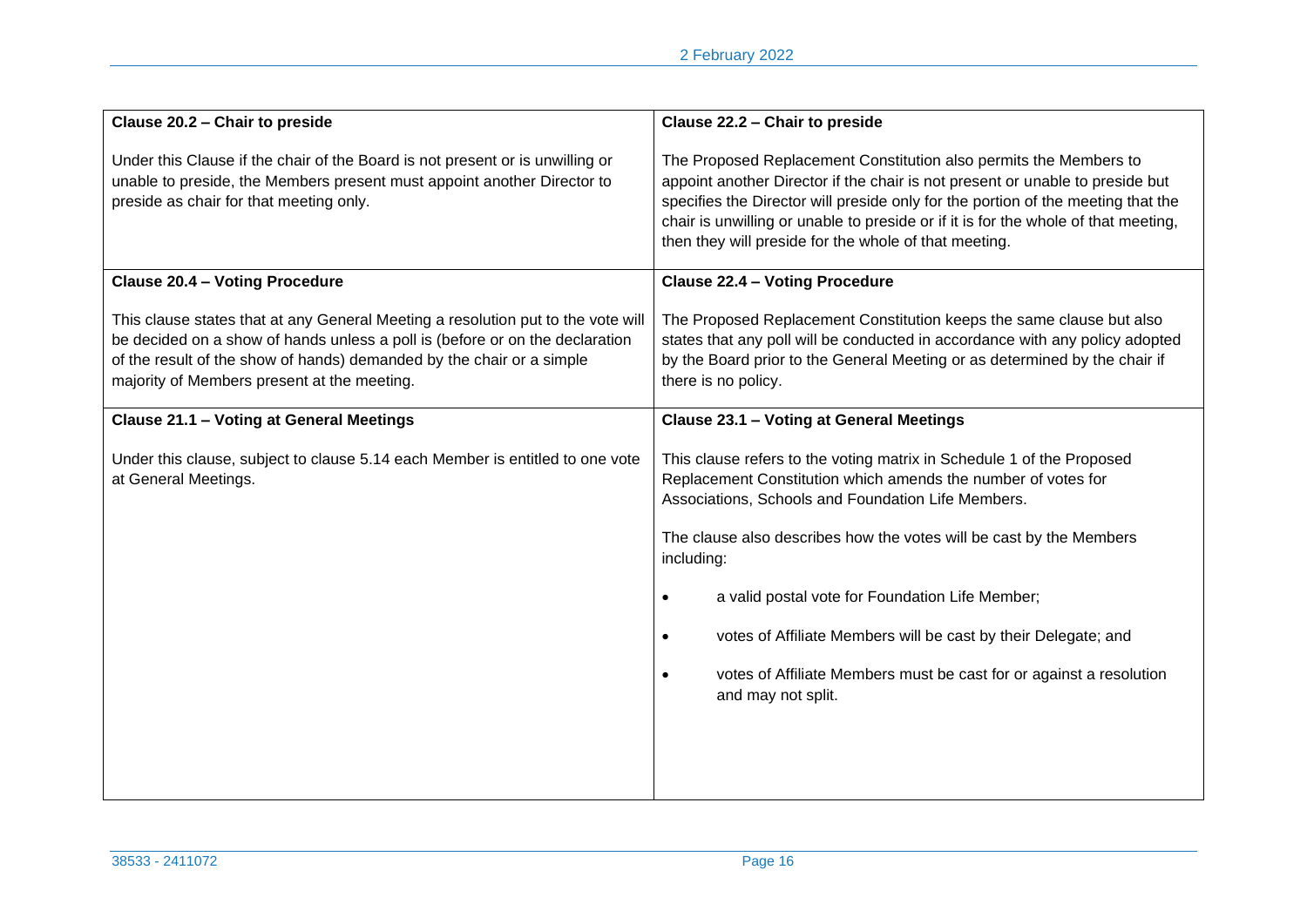|                                                                                                                                                                                                          | Moreover, the clause also specifies the votes for the election of officers at a<br>General Meeting, including:<br>votes of Affiliate Members to be cast by their Delegate; and<br>Affiliate Members will be permitted to cast their full allotment of votes<br>in respect of each position that is available<br>Schedule 1 of the Proposed Replacement Constitution sets out the number of<br>votes that may be exercised by each category of members and is prepared to<br>ensure that voting proportions better reflect the active participation in the<br>sport of Rowing. |
|----------------------------------------------------------------------------------------------------------------------------------------------------------------------------------------------------------|-------------------------------------------------------------------------------------------------------------------------------------------------------------------------------------------------------------------------------------------------------------------------------------------------------------------------------------------------------------------------------------------------------------------------------------------------------------------------------------------------------------------------------------------------------------------------------|
| Clause 23 - Auditor                                                                                                                                                                                      | Clause 25 - Auditor                                                                                                                                                                                                                                                                                                                                                                                                                                                                                                                                                           |
| Under this clause a qualified auditor must be appointed at each General<br>Meeting.                                                                                                                      | The Proposed Replacement Constitution retains the clause but further<br>specifies that an Auditor appointed at an Annual General Meeting is not<br>required to be re-elected annually and will continue in that position unless or<br>until the Auditor resigns or a new Auditor is appointed by a resolution of<br>Voting Members at a General Meeting. This avoids the need to reappoint<br>each year unless required.                                                                                                                                                      |
| <b>Clause 27 - Constitution</b>                                                                                                                                                                          | <b>Clause 29 - Constitution</b>                                                                                                                                                                                                                                                                                                                                                                                                                                                                                                                                               |
| Under this clause, the Constitution may be repealed or altered or a new<br>provision may be added by a Special Resolution passed at a duly convened<br>General Meeting.                                  | The Proposed Replacement Constitution retains the clause but also states<br>that the Constitution will exclude any replaceable or recommended rules<br>prescribed by the Act to the extent it is able to do so. This is intended to deal<br>with potential amendments to the Associations Act.                                                                                                                                                                                                                                                                                |
| <b>Clause 30 - Indemnity</b>                                                                                                                                                                             | <b>Clause 32 - Indemnity</b>                                                                                                                                                                                                                                                                                                                                                                                                                                                                                                                                                  |
| Under this clause every Director, Secretary and employee of Rowing SA is<br>entitled to be indemnified against any liability incurred by them in their<br>capacity as Director or Secretary or employee. | The Proposed Replacement Constitution limits the indemnity to the extent<br>permitted by the Associations Act.                                                                                                                                                                                                                                                                                                                                                                                                                                                                |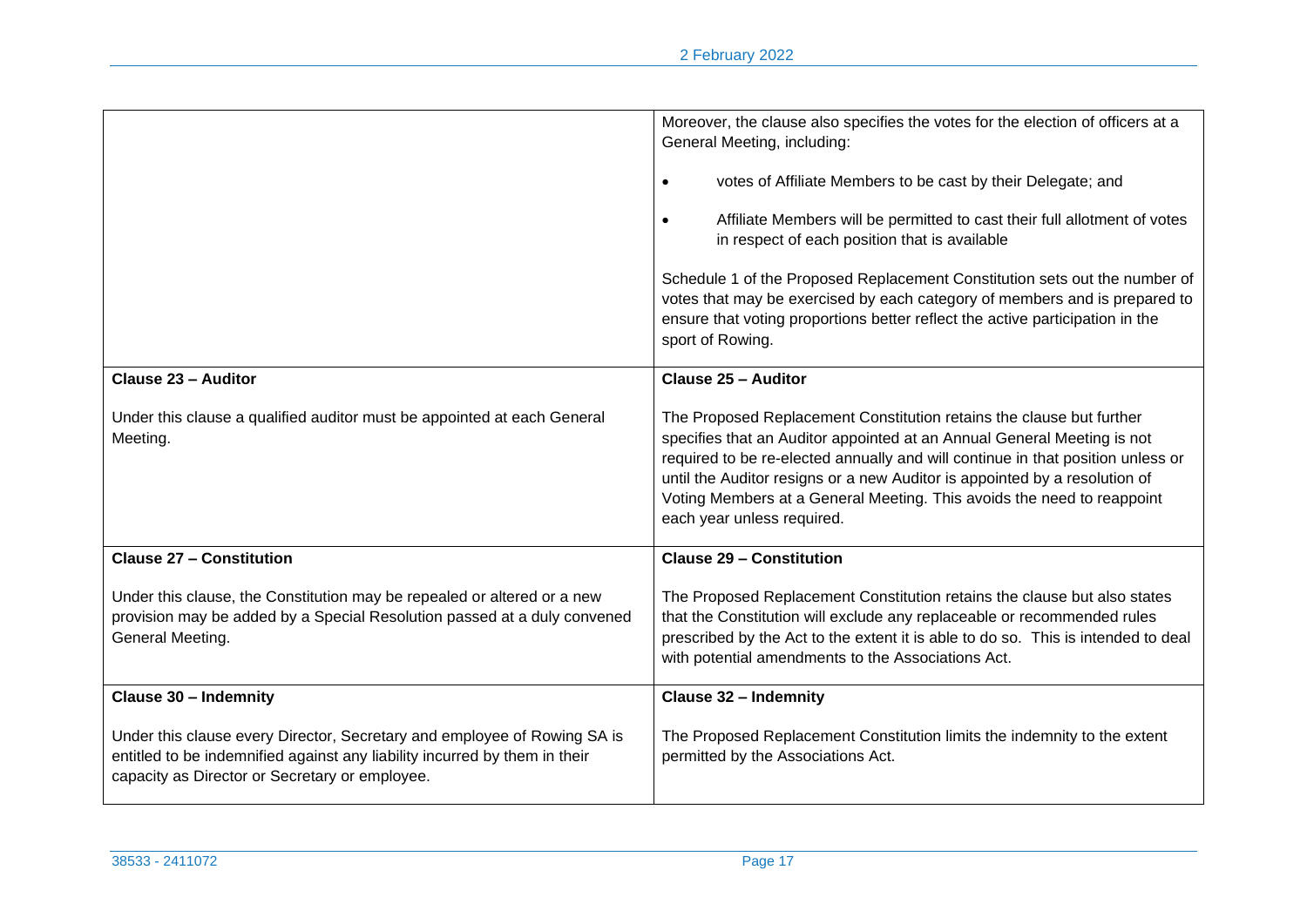| Clause 32 - Kings Cup Capital Fund                                                                                                                                                                                                                                       | Clause 34 - Kings Capital Fund                                                                                                                                                                                                                                                                                                                                                      |
|--------------------------------------------------------------------------------------------------------------------------------------------------------------------------------------------------------------------------------------------------------------------------|-------------------------------------------------------------------------------------------------------------------------------------------------------------------------------------------------------------------------------------------------------------------------------------------------------------------------------------------------------------------------------------|
| This clause states that it will not be altered, added to, or rescinded except<br>upon and in the precise terms of a resolution at a General Meeting in the<br>notice and passed by the votes of not less than two-thirds of the Members<br>present and entitled to vote. | The Proposed Replacement Constitution states that the clause will not be<br>altered, added to, or rescinded except by a Special Resolution of the Voting<br>Members (i.e. not less than three quarters of votes as opposed to not less<br>than two-thirds of votes). The other amendments are not substantive and are<br>drafted to avoid any potential resettlement of this Trust. |
| Clause 33 - West Lakes Fund                                                                                                                                                                                                                                              | Clause 35 - West Lakes Fund                                                                                                                                                                                                                                                                                                                                                         |
| This clause states that it will not be altered, added to, or rescinded except<br>upon and in the precise terms of a resolution at a General Meeting in the<br>notice and passed by the votes of not less than two-thirds of the Members<br>present and entitled to vote. | The Proposed Replacement Constitution states that the clause will not be<br>altered, added to, or rescinded except by a Special Resolution of the Voting<br>Members (i.e. not less than three quarters of votes as opposed to not less<br>than two-thirds of votes). The other amendments are not substantive and are<br>drafted to avoid any potential resettlement of this Trust. |
| <b>Clause 34 - Transitional provisions</b>                                                                                                                                                                                                                               | <b>Clause 36 - Transitional provisions</b>                                                                                                                                                                                                                                                                                                                                          |
| Under this clause each Association and Affiliate Member on the day on which<br>this Constitution is adopted will automatically be admitted to membership as<br>an Affiliate Member.                                                                                      | This clause also states that each Association or School that is an Affiliate<br>Member will be admitted to membership as an Affiliate Member on the day<br>the Proposed Replacement Constitution is adopted.                                                                                                                                                                        |
|                                                                                                                                                                                                                                                                          | As the Proposed Replacement Constitution amends the membership<br>structure, this clause also specifies that each person who is an Honorary Life<br>Member or Foundation Life Member will be automatically admitted to that<br>same category on the day the Proposed Replacement Constitution is<br>adopted.                                                                        |
|                                                                                                                                                                                                                                                                          | The Proposed Constitution has been amended to specifically list the Clubs<br>and Schools that will be admitted as Affiliate Members on adoption of the<br>Rules.                                                                                                                                                                                                                    |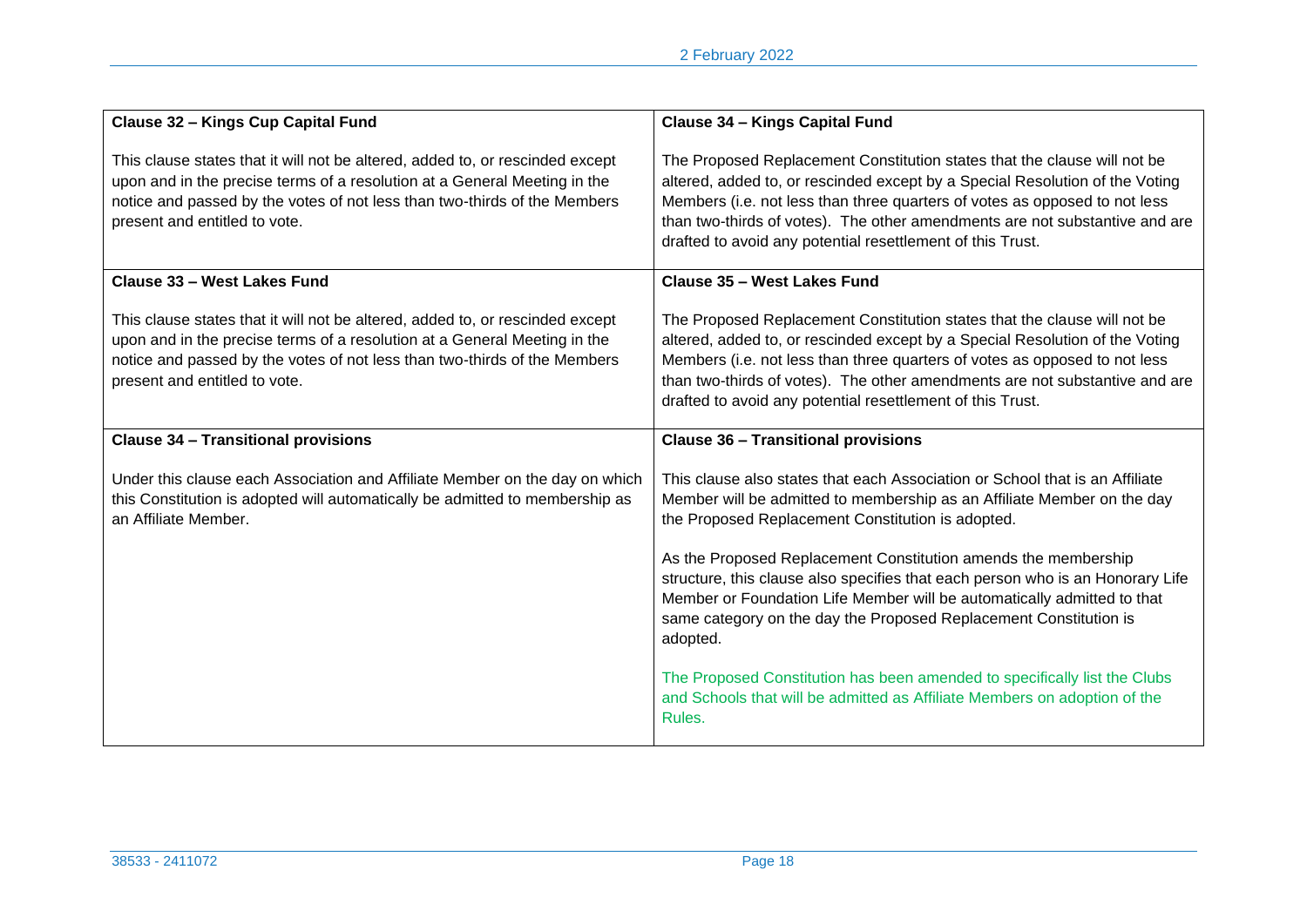#### 2. **Additional items**

In addition to the above, the Proposed Replacement Constitution includes clauses that cover the key items identified below, which are not dealt with in the Current Constitution:

#### **Clause 12.2 - Public Officer**

The Board must nominate one of its members or the Chief Executive Officer of Rowing SA to be the Public Officer. Please note that under section 56(1) of the Associations Act, Rowing SA must have a public officer.

#### **Clause 13.4 – Eligibility**

No person will be eligible to nominate or be elected as a Director if that person is in breach of any of the requirements of clause 15.2 (including the basic requirements under the Associations Act).

#### **Clause 16.7**

This clause will allow for a Proxy Vote if any Director is unable to attend a Board meeting.

#### **Clause 16.8 – Directors' Interests**

Under this clause the Director must as soon as they become aware of their interest, disclose the nature and extent of to the Board and must not vote on or subject to the Associations Act be present at a Meeting which will include discussion of that particular interest. Disclosure of interest is required under s 31 of the Associations Act.

Under clause 16.9 of the Proposed Replacement Constitution, interest does not apply to a material person interest of a Director that exists because the person is an employee of Rowing SA, or they belong to a class whose benefit to Rowing SA is established, or something that the Director has in common with all, or a substantial proportion of, the Members.

The amendments reflect the proposed amendments the Associations Act and also reflect good governance practices.

#### **Clause 16.10 – Return of materials**

Under this clause, within 14 days of vacating office, a former Director must ensure all documents in their possession that belong to Rowing SA are delivered to the Public Officer of Rowing SA this amendment also reflects proposed amendments the Associations Act.